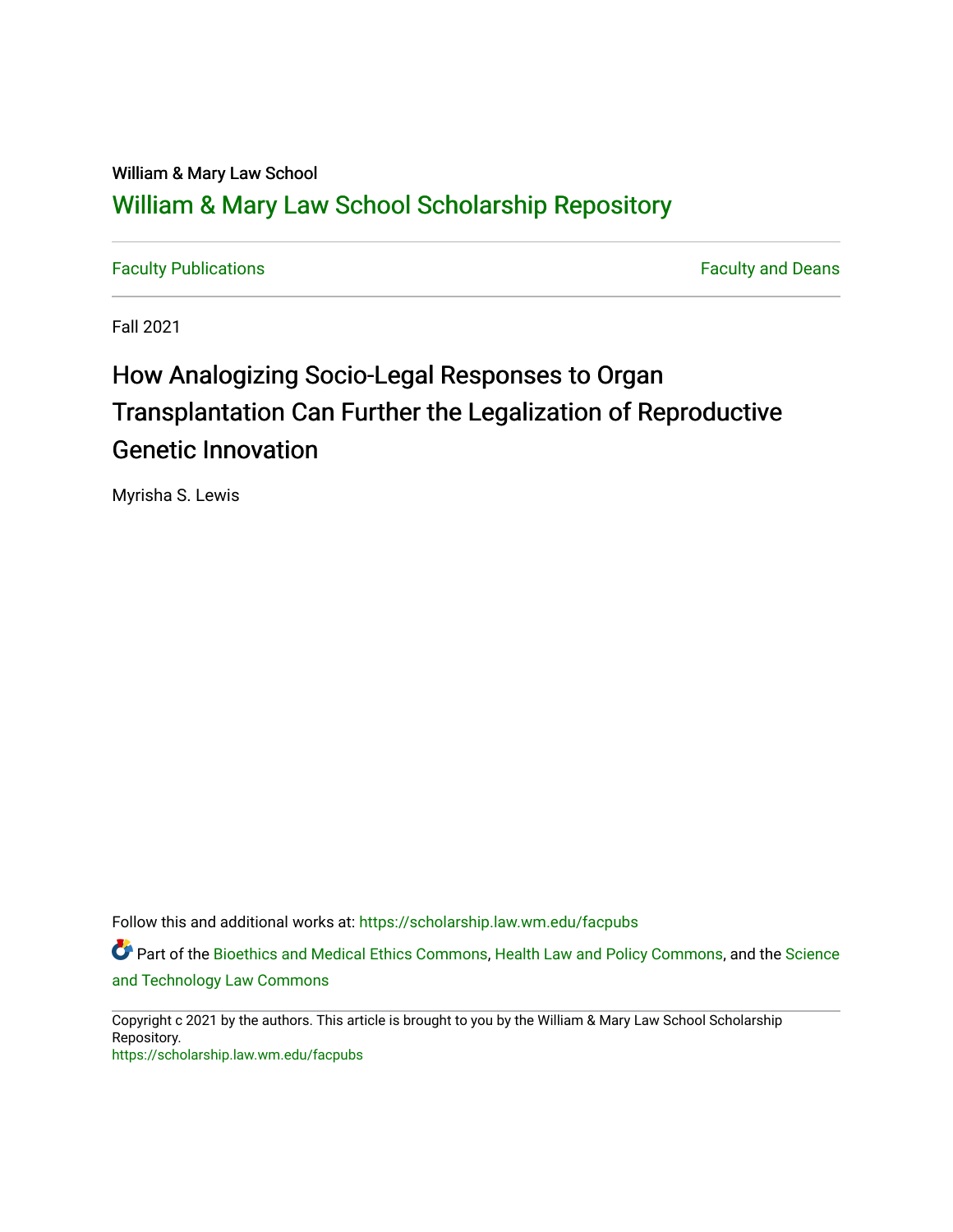# HOW ANALOGIZING SOCIO-LEGAL RESPONSES TO ORGAN TRANSPLANTATION CAN FURTHER THE LEGALIZATION OF REPRODUCTIVE GENETIC INNOVATION

*Myrisha S. Lewis*\*

### ABSTRACT

*The Nobel Foundation emphasized the significance of genetic innovation to society, science, and medicine by awarding the 2020 Nobel Prize in Chemistry to "the CRISPR/Cas9 genetic scissors." This Article focuses on "reproductive genetic innovation," a term that includes cytoplasmic transfer, mitochondrial transfer, and germline or heritable gene editing techniques that are all categorized as "experimental" in the United States. These techniques all use in vitro fertilization, a legal and widely available practice. Yet reproductive genetic innovation has resulted in controversy and numerous barriers including a recurring federal budget rider, threats of federal enforcement action, and the unavailability of federal funding.*

*At its inception, organ transplantation faced similar controversy and barriers, including prosecutorial scrutiny of surgeons and lawsuits against surgeons for the wrongful death of patients. Now, insurance coverage of organ transplantation and the opt-in system for organ donation commonly available through Departments of Motor Vehicles indicate that organ transplantation is societally accepted and routine. At first blush, organ donation and reproductive genetic innovation have little in common due to factors such as disparate senses of urgency, matters of reproductive choice, and heritable changes. Yet despite these differences, the techniques have important and underappreciated similarities such as the use of foreign biological material, genetic transfer, concerns about allocation, and extensive controversy at inception.*

Associate Professor, William & Mary Law School; J.D., Columbia Law School; A.B., Harvard College. For helpful comments and suggestions, I thank Aaron Bruhl, Greer Donley, Doron Dorfman, Tara Grove, Laura Heymann, Julia Mahoney, Nate Oman, Govind Persad, Jessica Roberts, Ana Santos Rutschman, Shaakirrah Sanders, Jake Sherkow, and workshop participants at William & Mary Law School, the 2020 Lutie A. Lytle Black Women Law Faculty Workshop, the Virtual Health Law Workshop, the 2020 Wiet Life Sciences Law Scholars Workshop, the 2020 Chicagoland Junior Scholars Conference, the University of Maine, and the Family Law Scholars and Teachers Conference, where I presented earlier versions of this Article. Cori Cichowicz, Karsyn Keener, Majesta-Doré Legnini, Kevin Ross, and Xijia Yuan provided excellent research and citation assistance.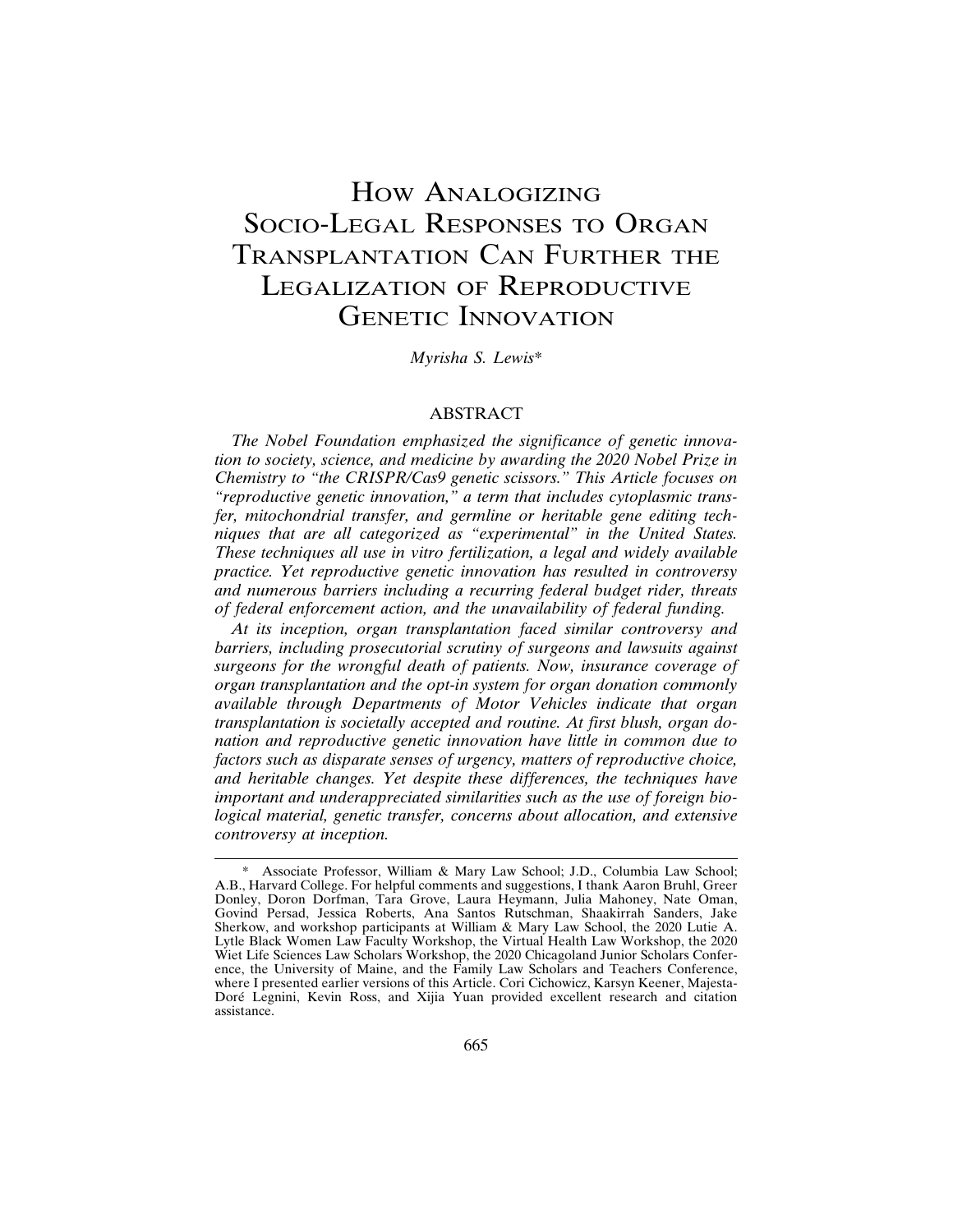*After highlighting these underappreciated scientific and historical similarities, the Article argues that because organ transplantation and reproductive genetic innovation share critical similarities, society should use the lens of organ transplantation when considering the legalization of reproductive genetic innovation. Using this lens will help the discourse and analysis overcome the "Yuck Factor" or moral panic that currently accompanies reproductive genetic innovation.*

# TABLE OF CONTENTS

| L.  |                                                                       | 667 |
|-----|-----------------------------------------------------------------------|-----|
| Η.  | SCIENTIFIC AND LEGAL BACKGROUND                                       | 673 |
|     | A. ORGAN AND TISSUE TRANSPLANTATION                                   | 674 |
|     | $\mathcal{I}$<br>Scientific Background on Organ and Tissue            |     |
|     |                                                                       | 674 |
|     | Regulatory Reactions to Organ and Tissue<br>2.                        |     |
|     |                                                                       | 676 |
|     | REPRODUCTIVE GENETIC INNOVATION<br>В.                                 | 678 |
|     | Scientific Background on Reproductive Genetic<br>$\mathcal{I}$ .      |     |
|     | Innovation                                                            | 679 |
|     | Regulatory Reactions to Reproductive Genetic<br>2.                    |     |
|     |                                                                       | 685 |
|     | FOUNDATION FOR COMMONALITIES COMPARISON:<br>$C_{\cdot}$               |     |
|     | GROUPING REPRODUCTIVE GENETIC INNOVATION                              | 687 |
| HL. | <b>COMMONALITIES BETWEEN ORGAN</b>                                    |     |
|     | TRANSPLANTATION AND REPRODUCTIVE                                      |     |
|     | GENETIC INNOVATION                                                    | 690 |
|     | THE USE OF FOREIGN BIOLOGICAL MATERIAL<br>$\mathsf{A}$ .              | 691 |
|     | B.                                                                    | 691 |
|     | $C_{\cdot}$<br>CONCERNS ABOUT ALLOCATION AND ACCESSIBILITY.           | 693 |
|     | D.<br>CONTROVERSY AT INCEPTION                                        | 694 |
|     | Uncertainty/Technical Limitations/Experimentation.<br>$\mathcal{I}$ . | 696 |
|     | Practical Outcomes and "Success"<br>2.                                | 699 |
|     | 3.                                                                    | 701 |
|     | $\overline{4}$ .                                                      | 702 |
|     | Identity and "Three Parents"<br>5.                                    | 703 |
|     | б.                                                                    | 703 |
|     | DISSIMILARITIES AND COMPETING ANALOGIES<br>$E_{\rm{m}}$               | 705 |
| IV. | STRATEGIC BENEFITS OF VIEWING                                         |     |
|     | REPRODUCTIVE GENETIC INNOVATION                                       |     |
|     | THROUGH THE LENS OF ORGAN                                             |     |
|     |                                                                       | 710 |
|     | A. ANALOGIZING ORGAN TRANSPLANTATION AND                              |     |
|     | REPRODUCTIVE GENETIC INNOVATION                                       | 710 |
|     | B. MEDICINE AND INNOVATION                                            | 713 |
|     | $C_{\cdot}$<br>REDUCING SENSATIONALISM                                | 717 |
| V.  |                                                                       | 721 |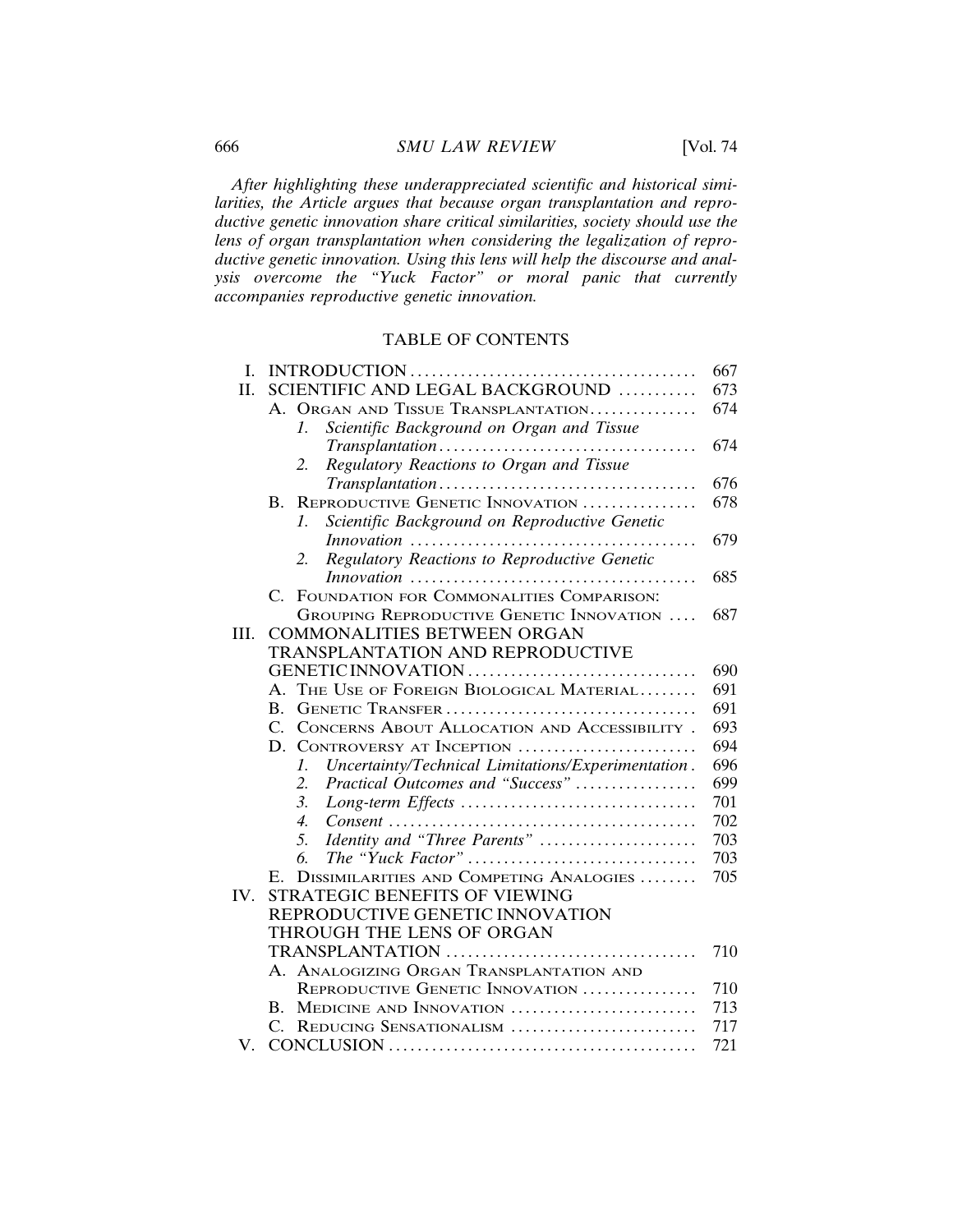#### I. INTRODUCTION

**MORAL** panic often accompanies innovation, especially in medicine. Generally, "[a] moral panic [results when] a specific group [is] viewed as threatening those around them; without action, they risk destroying society as medicine. Generally, "[a] moral panic [results when] a specific group [is] viewed as threatening those around them; without action, they risk destroying society as a whole."1 It may be hard to believe today, but zippers, for example, were once criticized for facilitating sex.<sup>2</sup> Moral panic has described society's reactions to other commonplace goods and services such as life insurance, which was once "berated as a 'speculation repugnant to the law of God and man.'"<sup>3</sup>

Moral panic is often accompanied or signaled by the invocation of science fiction. After the first heart transplant, a 1968 *Saturday Evening Post* editorial entitled *Frankenstein in South Africa* observed that "the idea of a dead man's heart continuing to beat inside someone else is only one degree short of that ultimate goal of the hero of Gothic science fiction, the transplanting of the brain."4 Today, this possibility is largely disregarded (and not even considered by most Americans) because organ transplantation is widespread and perceived as a social good.5 Beyond surgical procedures, moral panic or the "Yuck Factor," is also associated with "techno-anxiety," which describes science-related fears including fears related to organ and tissue transplantation and in vitro fertilization (IVF).6 A recent article in *The New York Times* observed:

Louise [Brown, the first baby born using in vitro fertilization,] was widely, glibly and incorrectly called a "test-tube baby." The label was

<sup>1.</sup> Bela August Walker, *Deciphering Risk: Sex Offender Statutes and Moral Panic in a Risk Society*, 40 U. BALT. L. REV. 183, 196–97 (2010). Moral panic defines the responses of society to a "condition, episode, person, or group of persons [that] emerges to be defined as a threat to societal values and interests." STANLEY COHEN, FOLK DEVILS AND MORAL PANICS: THE CREATION OF THE MODS AND ROCKERS 1 (Routledge 3d ed. 2002) (1972).

<sup>2.</sup> *See* Ian Johnson, *Zipper Anniversary: 10 Bits of Trivia to Impress the Pants off You,* CBC NEWS (Apr. 29, 2013, 5:25 AM), https://www.cbc.ca/news/technology/zipper-anniversary-10-bits-of-trivia-to-impress-the-pants-off-you-1.1305202 [https://perma.cc/H7X4- WNBX].

<sup>3.</sup> Roy Kreitner, *Speculations of Contract, or How Contract Law Stopped Worrying and Learned to Love Risk*, 100 COLUM. L. REV. 1096, 1100 (2000).

<sup>4.</sup> Editorial Board, *Frankenstein in South Africa*, SATURDAY EVENING POST, Feb. 10, 1968, at 72.

<sup>5.</sup> *See Theological Perspective on Organ and Tissue Donation*, UNITED NETWORK FOR ORGAN SHARING, https://unos.org/transplant/facts/theological-perspective-on-organand-tissue-donation [https://perma.cc/W8UT-NV9D].

<sup>6.</sup> COHEN, *supra* note 1, at xxx; Julia D. Mahoney & Gil Siegal, *Beyond Nature? Genomic Modification and the Future of Humanity*, 81 LAW & CONTEMP. PROBS. 195, 195 (2018) ("[T]he modern-day reaction to heritable human genome editing is one of hesitation and fear."); *see also* Charles W. Schmidt, *The Yuck Factor: When Disgust Meets Discovery*, 116 ENV'T HEALTH PERSPS. 524, 525 (2008) ("'[Y]uck factor' has become a catchall phrase to describe technophobic sentiments that vary by what triggers them."); Katherine Purvis, *'Yuck Factor' Puts Off Eye Donors, Leaving Vital Transplants at Risk*, THE GUARD-IAN (May 7, 2019, 9:00 A.M.), https://www.theguardian.com/society/2019/may/07/eye-donors-transplant-risk-corneas [https://perma.cc/CG7J-P4HX]; Clyde Haberman, *Scientists Can Design 'Better' Babies. Should They?*, N.Y. TIMES (June 10, 2018), https:// www.nytimes.com/2018/06/10/us/11retro-baby-genetics.html [https://perma.cc/M2V3- 8KF7].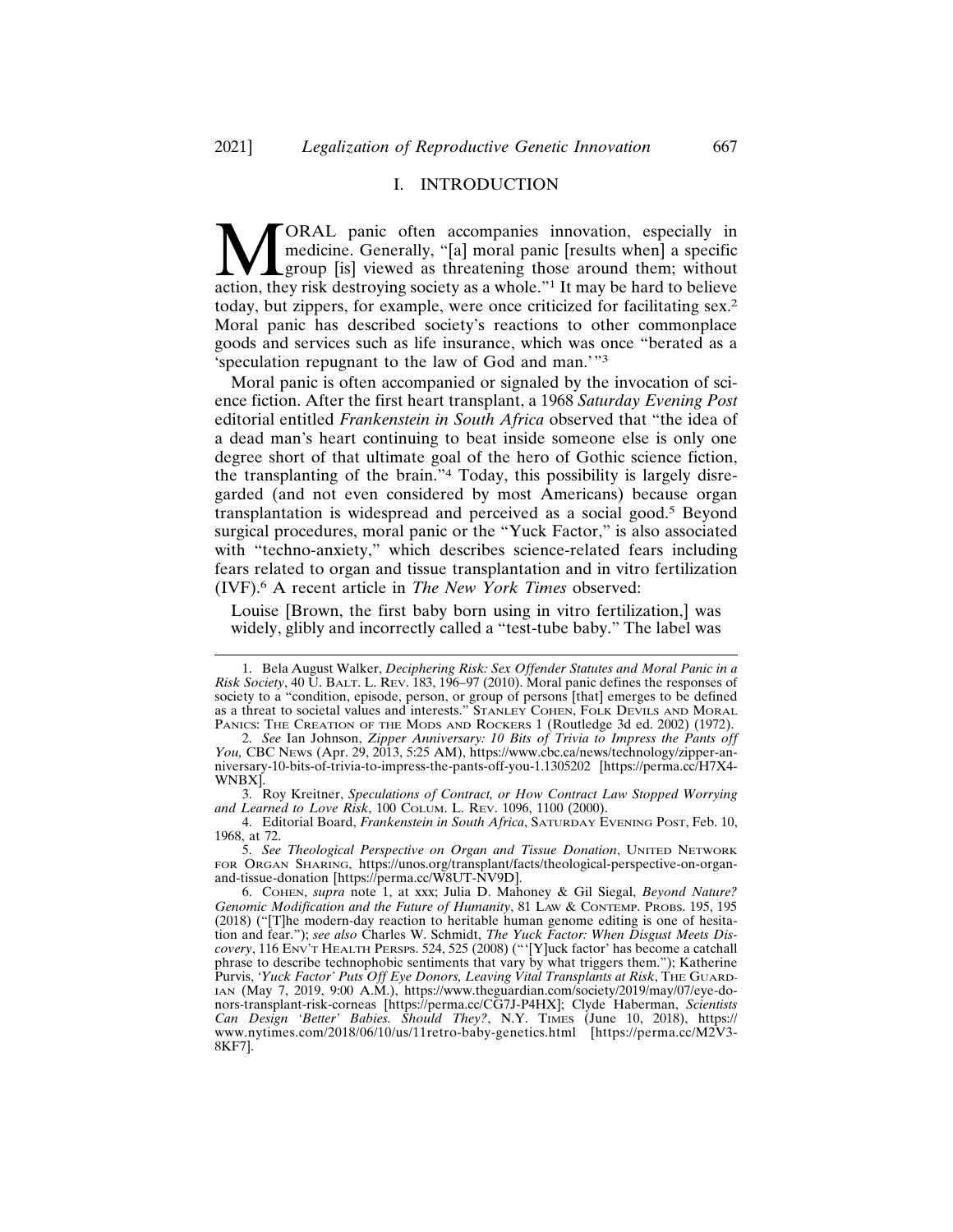enough to throw millions of people into a moral panic, for it filled them with visions of Dr. Frankenstein playing God and throwing the natural order of the universe out of kilter.<sup>7</sup>

Moral panic has accompanied several issues related to reproduction including surrogacy,<sup>8</sup> Safe Haven Laws,<sup>9</sup> responses to the maternal consumption of certain substances during pregnancy, $10$  and IVF. $11$ 

A present-day moral panic surrounds techniques involving genetic innovation in reproduction.12 In this article, the term "reproductive genetic innovation" includes mitochondrial transfer, cytoplasmic transfer, and heritable gene editing, which are reproductive techniques that combine IVF with genetic modifications or substitutions.13 Mitochondrial transfer, a technique that changes approximately 0.1% of DNA, could prevent the transmission of harmful genetic disease.14 But this promising technique has been sensationalized as "three-parent" IVF, a characterization that scientists oppose because the third party would be a donor who would contribute only a trivial amount of genetic material.15 Media coverage of cytoplasmic transfer, a technique similar to mitochondrial transfer, has been accompanied by headlines such as "[t]he girl with three biological parents."16 Similarly, dystopian references to movies like *Gattaca* and novels like Aldous Huxley's *Brave New World* commonly arise as observ-

10. Michele Goodwin, *Fetal Protection Laws: Moral Panic and the New Constitutional Battlefront*, 102 CALIF. L. REV. 781, 793–94, 805 (2014); Justin D. Levinson, Robert J. Smith & Koichi Hioki, *Race and Retribution: An Empirical Study of Implicit Bias and Punishment in America*, 53 U.C. DAVIS L. REV. 839, 862–63 (2019).

11. June Carbone & Naomi Cahn, *Embryo Fundamentalism*, 18 WM. & MARY BILL RTS. J. 1015, 1037–38 (2010); Haberman, *supra* note 6.

12. *See, e.g.*, Michael J. Reiss, *What Sort of People Do We Want? The Ethics of Changing People Through Genetic Engineering*, 13 NOTRE DAME J.L., ETHICS & PUB. POL'Y 63, 78–85 (1999); Sarah Ruth Bates, *Rewriting Our Genes Is Easier Than Ever. That Doesn't Mean We Should Do It*, WBUR (Jan. 3, 2020), https://www.wbur.org/cognoscenti/2020/01/ 03/germline-prime-gene-editing-sarah-ruth-bates [https://perma.cc/EN4T-BWJV]; Chloe Nevitt, *From the BrainSTEM: The Mammoth Cometh*, MCGILL TRIB. (Mar. 24, 2015), https://www.mcgilltribune.com/sci-tech/from-the-brainstem-the-mammoth-cometh [https:// perma.cc/UND4-PXNT]; *Statement on NIH Funding of Research Using Gene-Editing Technologies in Human Embryos*, NAT'L INST. HEALTH (Apr. 28, 2015), https://www.nih.gov/ about-nih/who-we-are/nih-director/statements/statement-nih-funding-research-using-geneediting-technologies-human-embryos [https://perma.cc/4WZV-ZRYJ].

13. *See infra* Section II.B.

14. NUFFIELD COUNCIL ON BIOETHICS, NOVEL TECHNIQUES FOR THE PREVENTION OF MITOCHONDRIAL DNA DISORDERS: AN ETHICAL REVIEW vii, 18–19, 25 (2012).

15. *See, e.g.*, Rebecca Jacobson, *Why the Term 'Three-Person Baby' Makes Doctors Wince*, PBS NEWS HOUR, (Feb. 10, 2015, 2:31 PM), https://www.pbs.org/newshour/science/ term-three-person-baby-makes-doctors-wince [https://perma.cc/3Y4M-HPKF]; Rob Stein, *Clinic Claims Success in Making Babies with 3 Parents' DNA*, NPR (June 6, 2018, 5:11 AM), https://www.npr.org/sections/health-shots/2018/06/06/615909572/inside-the-ukrainian-clinic-making-3-parent-babies-for-women-who-are-infertile [https://perma.cc/7SY6- WGT2].

16. Charlotte Pritchard, *The Girl with Three Biological Parents*, BBC NEWS (Sept. 1, 2014), https://www.bbc.com/news/magazine-28986843 [https://perma.cc/J62P-B8WL].

<sup>7.</sup> Haberman, *supra* note 6.

<sup>8.</sup> Kimberly D. Krawiec, *Show Me the Money: Making Markets in Forbidden Exchange*, 72 LAW & CONTEMP. PROBS. i, xi (2009).

<sup>9.</sup> Carol Sanger, *Infant Safe Haven Laws: Legislating in the Culture of Life*, 106 COLUM. L. REV. 753, 781–88 (2006).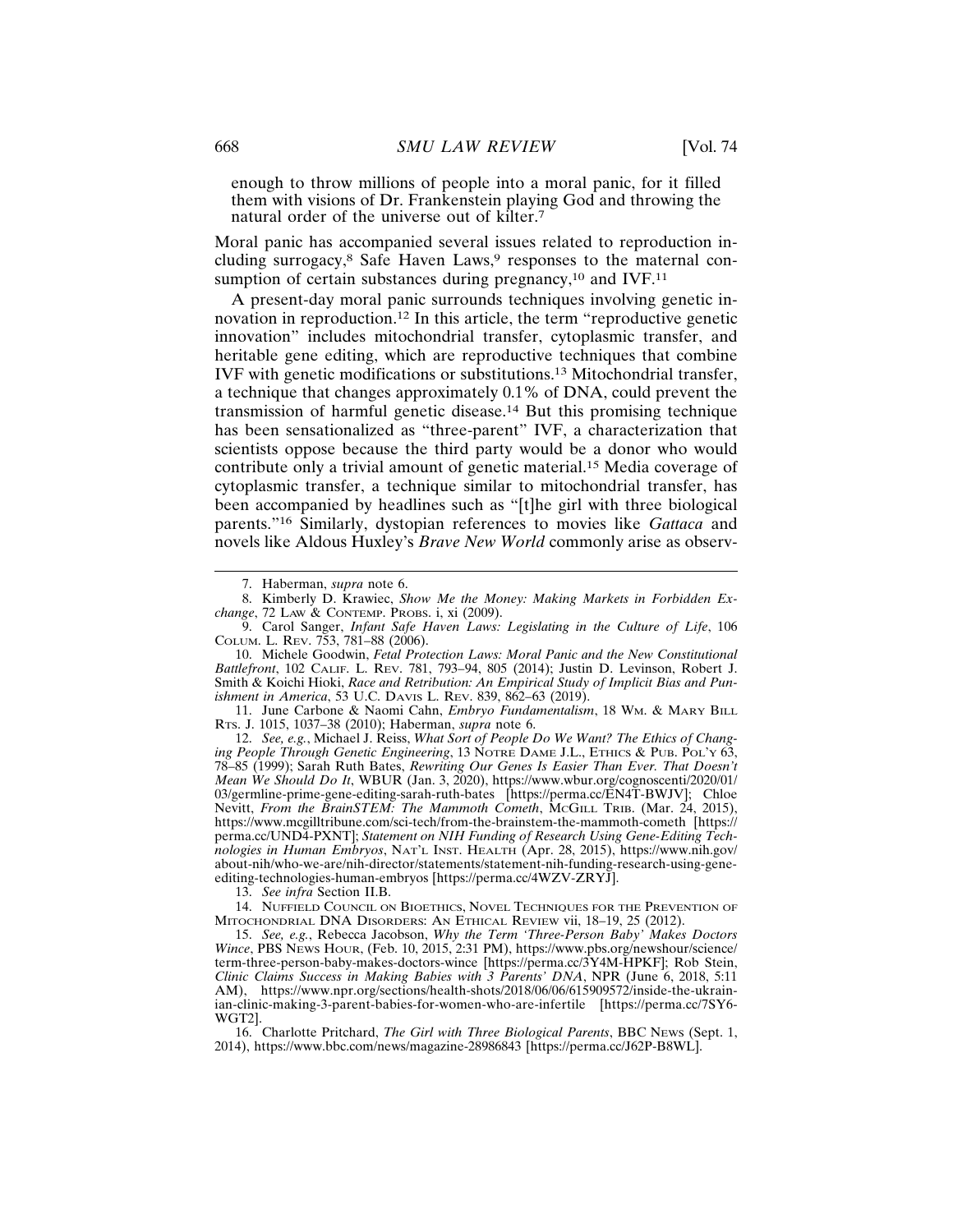ers expect that reproductive genetic innovation will lead to a "brave new world" full of children created with pre-ordained roles in furtherance of social stability.<sup>17</sup>

Although few people realize it, and no one invokes Huxley over it, individuals' DNA can change naturally or because of routine medical procedures:

- 1. A woman's blood donation revealed that she had two blood types because she had "acquired" the DNA of her twin in the womb;<sup>18</sup>
- 2. A man experienced several DNA changes years after receiving a bone marrow donation as part of his leukemia treatment. The DNA in his blood is solely the donor's DNA, the DNA in his saliva and cheeks is both his original DNA and the donor's DNA, and his semen contains only the donor's DNA;<sup>19</sup>
- 3. Medical testing for a woman in need of a kidney transplant revealed that the children she conceived and gave birth to were not her genetic children;<sup>20</sup>
- 4. Women have acquired the genomes of their children after pregnancy;<sup>21</sup> and
- 5. Studies have revealed that blood transfusions sometimes transfer DNA from donor to recipient.<sup>22</sup>

These genetic changes occur after commonly accepted medical experiences and are accompanied by sensational news coverage, yet there are no cries for the end of pregnancy, bone marrow transplantation, or organ

20. Zimmer, *supra* note 18; *see also* Neng Yu, Margot S. Kruskall, Juan J. Yunis, Joan H.M. Knoll, Lynne Uhl, Sharon Alosco, Marina Ohashi, Olga Clavijo, Zaheed Husain, Emilio J. Yunis, Jorge J. Yunis & Edmond J. Yunis, *Disputed Maternity Leading to Identification of Tetragametic Chimerism*, 346 NEW ENG. J. MED. 1545, 1545 (2006).

<sup>17.</sup> ALDOUS HUXLEY, A BRAVE NEW WORLD 8–10 (ALFRED A. KNOPF 2013) (1932); Michael J. Sandel, *The Case Against Perfection*, THE ATLANTIC (Apr. 2004) (citing GAT-TACA (Columbia Pictures 1997)), https://www.theatlantic.com/magazine/archive/2004/04/ the-case-against-perfection/302927 [https://perma.cc/J3XY-M748].

<sup>18.</sup> I. Dunsford, C.C. Bowley, Ann M. Hutchison, Joan S. Thompson, Ruth Sanger & R.R. Race, *A Human Blood-Group Chimera*, 2 BR. MED. J. 81, 81 (1953); Carl Zimmer, *DNA Double Take*, N.Y. TIMES (Sept. 16, 2013), https://www.nytimes.com/2013/09/17/science/dna-double-take.html [https://perma.cc/2U3B-85GP].

<sup>19.</sup> Chris Long & Brittney Chilton, Washoe County Sheriff's Office Forensic Science Division, Chimeric Fluidity: A Case Study of a Male Stem Cell/Bone Marrow Transplant Patient (citing Evan M. Bloch, Rachel P. Jackman, Tzong-Hae Lee & Michael P. Busch, *Transfusion-Associated Microchimerism: The Hybrid Within*, 27 TRANSFUSION MED. REVS. 10, 10–20 (2013)), https://vb6ykw2twb15uf9341ls5n11-wpengine.netdna-ssl.com/wp-content/uploads/2019/07/6.-ChimericFluidityWCSOFSD.pdf [https://perma.cc/P6ZN-XQPR]; Heather Murphy, *When a DNA Test Says You're a Younger Man, Who Lives 5,000 Miles Away*, N.Y. TIMES (Dec. 12, 2019), https://www.nytimes.com/2019/12/07/us/dna-bone-marrow-transplant-crime-lab.html [https://perma.cc/YG3W-8E4E].

<sup>21.</sup> Kristen Chen, Ramen H. Chmait, Douglas Vanderbilt, Samuel Wu & Linda Randolph, *Chimerism in Monochorionic Dizygotic Twins: Case Study and Review*, 161 AM. J. MED. GENETICS 1817, 1822–23 (2013); Bloch et al., *supra* note 19, at 10–11; Zimmer, *supra* note 18.

<sup>22.</sup> Bloch et al., *supra* note 19, at 11; Michelle N. Gong, *What Happens to the Donor's DNA in a Blood Transfusion?*, SCI. AM. (Jan. 23, 2009), https://www.scientificameri can.com/article/donor-blood-transfustion [https://perma.cc/3E8G-DYXP].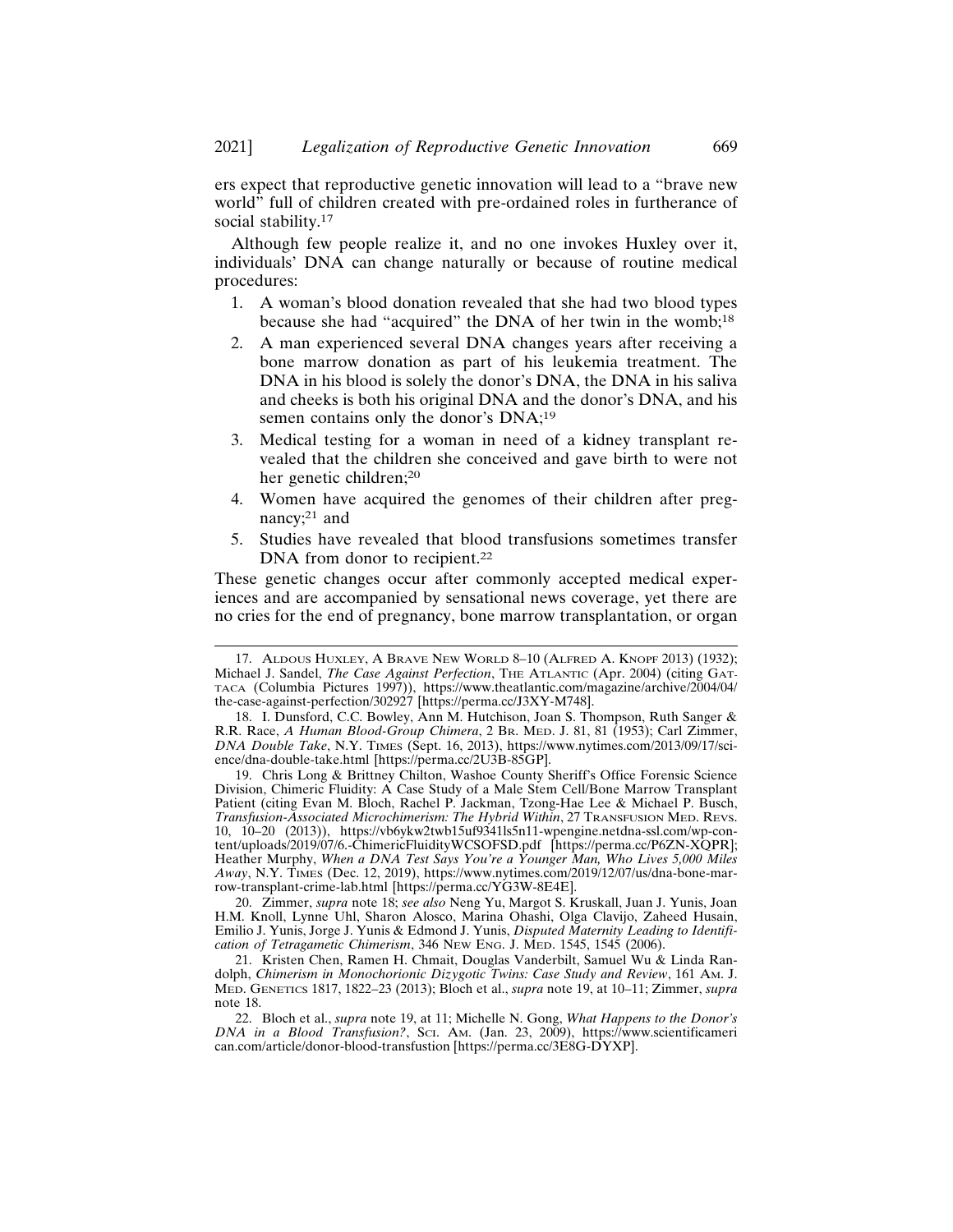transplantation.23 Instead, these occurrences and procedures are commonly accepted by society (although still newsworthy) as indicated by insurance coverage and the lack of any significant social outcry.<sup>24</sup>

It may come as a surprise given its widespread acceptance today, but organ transplantation sparked controversy at its inception.25 Controversy surrounding organ transplantation culminated in discussions of the definition of death, prosecutorial scrutiny of surgeons, wrongful death suits by "donors" against the surgeons who transplanted loved ones' organs into recipients, and the eventual passage of brain death statutes.26 These brain death statutes, the passage of the Uniform Anatomical Gift Act in all fifty states, and other federal legislation facilitated the acceptance of organ transplantation and increased availability of organs.27 Thus, much of the controversy related to the legality of organ transplantation and the proper role of physicians and surgeons in "experimental" techniques has dissipated, and today organ transplantation enjoys societal acceptance.<sup>28</sup> Organ transplantation is still accompanied by bioethical concerns and controversy, including those related to racial disparities, black-market organ sales, supply and demand limitations, and resource allocation issues, but it enjoys a societal acceptance that has led to a "hands-off" approach in which the technique is permissible, and individuals can decide whether to (try to) avail themselves of the technique as donors, recipients, or nonparticipants.<sup>29</sup>

24. *See, e.g.*, Melissa Wong, *Coverage for Kidneys: The Intersection of Insurance and Organ Transplantation*, 16 CONN. INS. L.J. 535, 543 (2010).

26. *See supra* note 25 and accompanying text; *infra* Parts II and III*.*

27. *See* Jay A. Friedman, *Taking the Camel by the Nose: The Anencephalic as a Source for Pediatric Organ Transplants*, 90 COLUM. L. REV. 917, 966 (1990); Samantha Weyrauch, *Acceptance of Whole-Brain Death Criteria for Determination of Death: A Comparative Analysis of the United States and Japan*, 17 UCLA PAC. BASIN L.J. 91, 96–99 (1999); BARRY FURROW, THOMAS L. GREANEY, SANDRA H. JOHNSON, TIMOTHY STOLTZFUS JOST, ROBERT L. SCHWARTZ, HEALTH L.: CASES, MATERIALS & PROBS. 1290 (8th ed. 2018); *id.* at 1304–05; Linda C. Fentiman, *Organ Donation as National Service: A Proposed Federal Organ Donation Law*, 27 SUFFOLK U. L. REV. 1593, 1596 (1993).

28. *See infra* Part II.

29. *See infra* Part II; Michele Goodwin, *Altruism's Limits: Law, Capacity, and Organ Commodification*, 56 RUTGERS L. REV. 305, 328 (2004); Julia D. Mahoney, *Altruism, Markets, and Organ Procurement*, 72 LAW & CONTEMP. PROBS. 17, 20 (2009); Arthur L. Caplan, *The Ethics of the Unmentionable*, 46 J. MED. ETHICS 687, 687 (2020); Nathan B. Oman, *Beyond Gift and Bargain: Some Suggestions for Increasing Kidney Exchanges*, 81 LAW & CONTEMP. PROB. 37, 37–65 (2018); Michele Goodwin & Nevin Gewertz, *Rethinking Colorblind State Action: A Thought Experiment on Racial Preferences*, 72 LAW & CON-TEMP. PROBS. 251, 252–54 (2009); Jamila Jefferson-Jones, *The Exchange of Inmate Organs for Liberty: Diminishing the "Yuck" Factor Repugnance Debate*, 16 J. GENDER, RACE & JUST. 105, 107–08 (2013); Philip J. Cook & Kimberly D. Krawiec, *If We Pay Football Play-*

<sup>23.</sup> Bloch et al., *supra* note 19, at 11 (noting that microchimerism can occur after organ transplantation).

<sup>25.</sup> THOMAS STARZL, THE PUZZLE PEOPLE: MEMOIRS OF A TRANSPLANT SURGEON 148 (1992) (discussing how Norman Shumway, a surgeon known for his work in heart transplantation, was the subject of prosecutorial investigation although he ultimately escaped prosecution); Kieran Healey, *Sacred Markets and Secular Ritual in the Organ Transplant Industry*, *in* THE SOCIOLOGY OF THE ECONOMY 310 (ed. Frank Dobbin 2004) ("Since the 1970s, organ transplantation has been transformed from an experimental therapy of last resort into a common medical procedure.").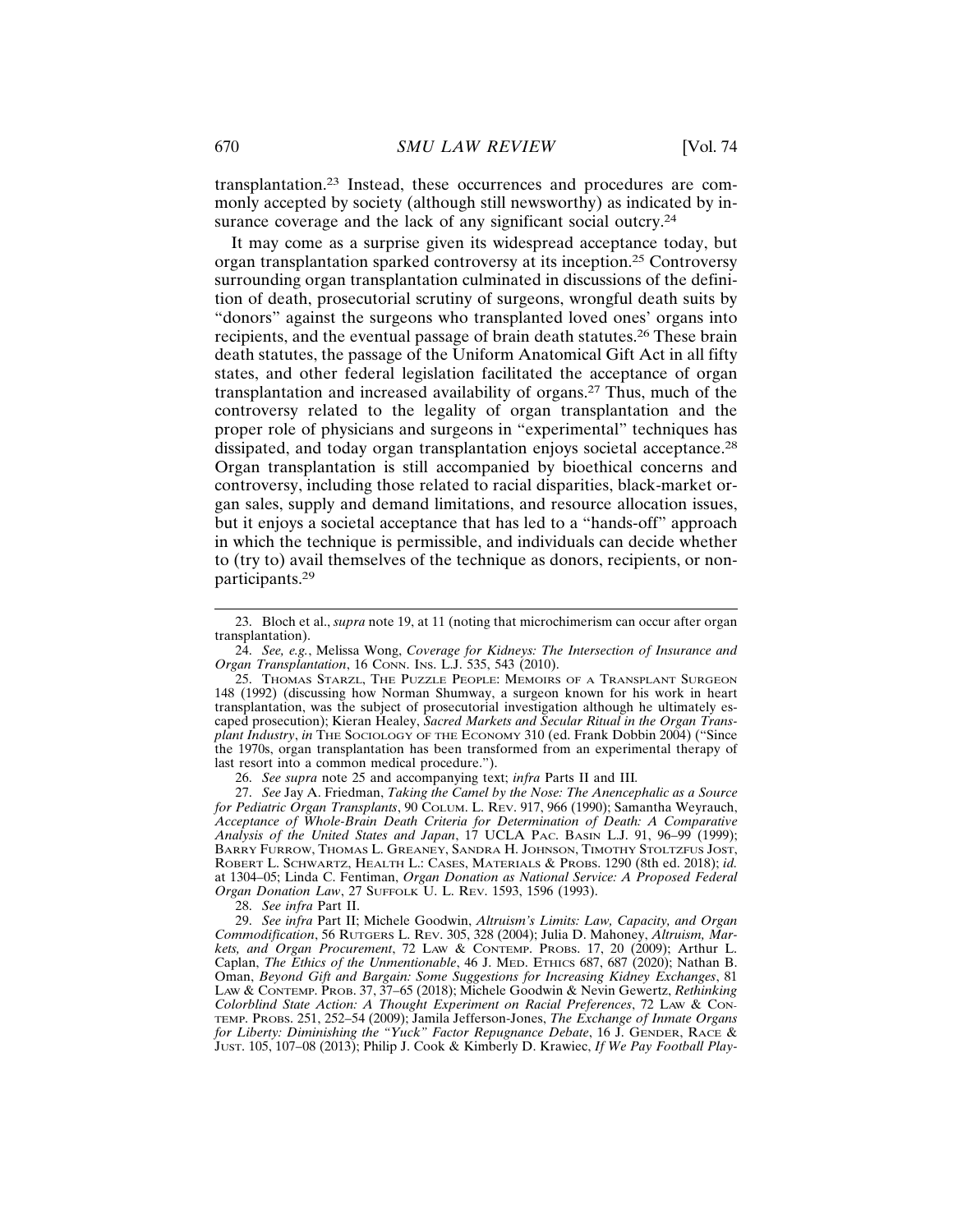This Article advocates for viewing reproductive genetic innovation through the lens of organ transplantation instead of the lens of sensationalism. The use of the lens of organ transplantation would apply a medicalized view to these techniques by focusing on their therapeutic uses as opposed to a science-fiction view that focuses on matters such as eugenics-related concerns and sensationalism.30 In prior works, I have emphasized, as a matter of regulation, the similarities between techniques involving reproductive genetic innovation and assisted reproductive technology (ART), namely IVF and FDA-approved gene therapy products. Framing reproductive genetic innovation in terms of organ transplantation, a societally accepted (and encouraged) practice, could minimize the Yuck Factor's prevalence in discussions of reproductive genetic innovation. Further, as the first expected uses of reproductive genetic innovation are medical uses as opposed to enhancement-based uses, this Article focuses on these therapeutic uses in its analysis.<sup>31</sup>

Despite the promise of reproductive genetic innovation, its use in the United States is severely curtailed by the federal regulatory system that has rendered the techniques unavailable.<sup>32</sup> Moral panic lies at the heart of the overregulation of reproductive genetic innovation.33 The proscription of these techniques stems from an underlying political and ethical opposition to embryo destruction, broader concern for future generations, and concern about altering the genomes of the future.34 Reproductive genetic innovation is viewed by many as controversial, based not only on safety and efficacy concerns but also, for many, based on ethical and moral views that are ultimately incorporated into political decisions.<sup>35</sup>

32. *See infra* Section II.B.2 (discussing how the FDA, and later Congress, have enacted barriers to the use of reproductive genetic innovation in the United States).

33. *See, e.g.*, *supra* notes 1–11 and accompanying text.

*ers, Why Not Kidney Donors?*, 41 REGUL. 12, 12–13 (2018); Steven P. Calandrillo, *Cash for Kidneys? Utilizing Incentives to End America's Organ Shortage*, 13 GEO. MASON L. REV. 69, 69, 132 (2004).

<sup>30.</sup> For more on medicalization, see Dayna Bowen Matthew, *Health and Housing: Altruistic Medicalization of America's Affordability Crisis*, 81 LAW & CONTEMP. PROBS. 161, 161–70 (2018); William Sage & Jennifer Laurin, *If You Would Not Criminalize Poverty, Do Not Medicalize It*, 46 J.L., MED. & ETHICS 573, 573–80 (2018); Erik Parens, *On Good and Bad Forms of Medicalization*, 27 BIOETHICS 28, 28–30 (2013); Peter Conrad, *The Shifting Engines of Medicalization*, 46 J. HEALTH & SOC. BEHAV. 3, 10 (2005).

<sup>31.</sup> *See infra* Section II.B.1.a–b (discussing prior medical uses of mitochondrial and cytoplasmic transfer).

<sup>34.</sup> Mahoney & Siegal, *supra* note 6, at 203–06; Jacob S. Sherkow & Christopher Thomas Scott, *The Pick-and-Shovel Play: Bioethics for Gene-Editing Vector Patents*, 97 N.C. L. REV. 1497, 1519 (2019). *But see infra* Section IV.A (discussing the legalization of mitochondrial transfer in the United Kingdom).

<sup>35.</sup> *See, e.g.*, Sherkow & Scott, *supra* note 34, at 1497–99 ("[R]ecent developments in genome editing technologies such as CRISPR . . . depending upon one's perspective promise both the salvation and destruction of humankind."); Interview by Christine Lingham of Peter Marks at Molecular Med. Tri-Conference, (Mar. 4, 2020) ("[Heritable genetic modifications] is a tremendously controversial area."), https://www.triconference.com/transcripts/ peter-marks-transcript [https://perma.cc/A4QF-3J78]; *see also infra* Parts II and III (discussing the commingling of social and political considerations with regulatory decisionmaking related to techniques involving genetic modification in reproduction). *See generally* Myrisha S. Lewis, *How Subterranean Regulation Hinders Innovation in Assisted Reproduc-*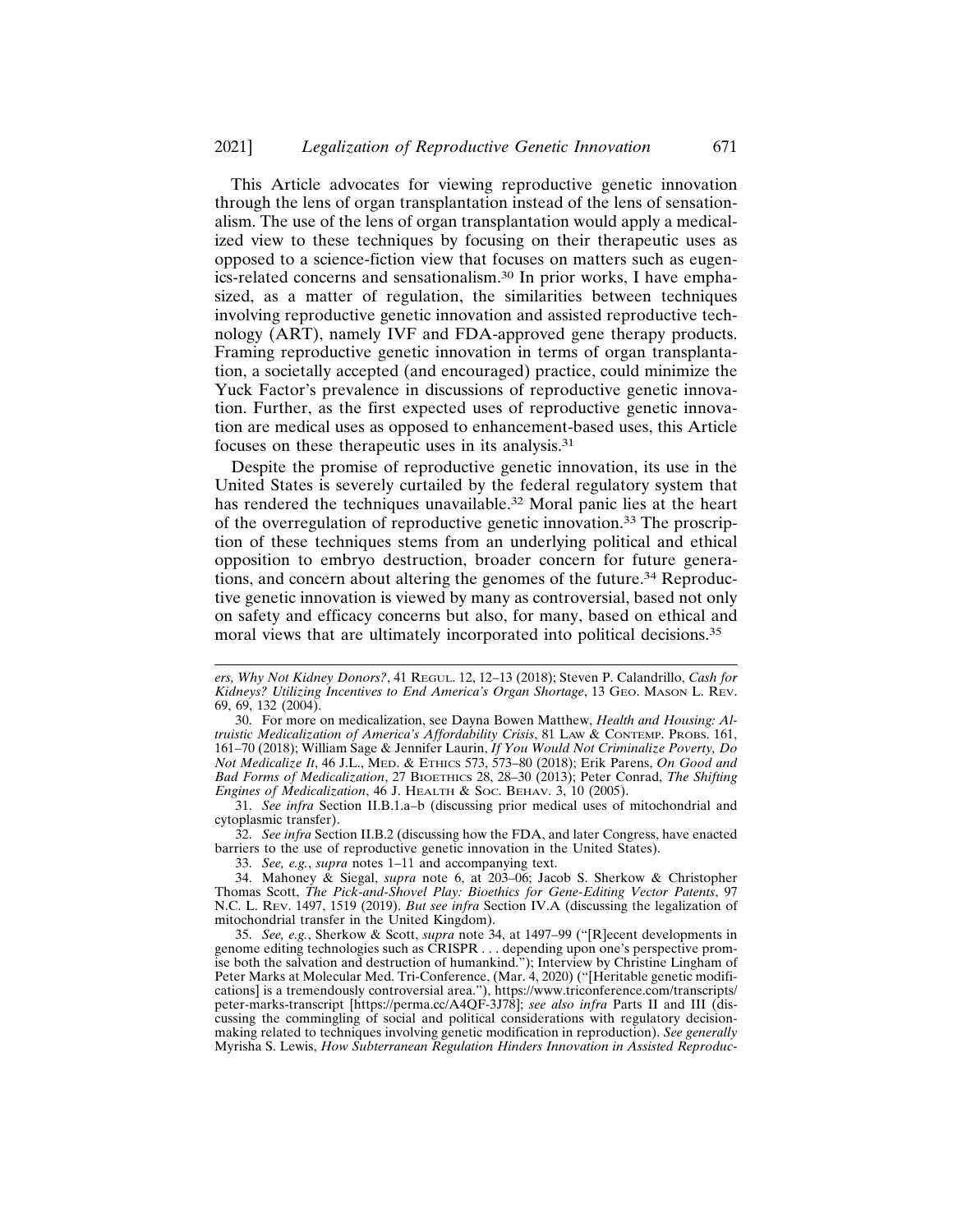The Article recommends that federal legislators cease renewing the budget rider that prohibits the U.S. Food and Drug Administration (FDA) from considering techniques involving heritable genetic modification.36 With the continuation of the budget rider, substantive discussion is curtailed, and unlike with organ transplantation, innovation is stymied, and researchers cannot have productive conversations with federal agency members, as evidenced by the FDA's denial of a researcher's request for pre-application meetings because of the rider.37 Alternatively, the FDA could interpret the budget rider less broadly to encompass fewer techniques used in reproductive genetic innovation, especially since many scientists and physicians disagree with the FDA's current overexpansive interpretation.38 More broadly, the Article also argues for the removal of federal regulation from reproductive genetic innovation and an emphasis on the role of states in the regulation of reproduction and medicine.

One might question the analogy to organ transplantation as this Article compares techniques that have been classified as products (biologics, drugs, or both) by the FDA and as body parts by the National Organ Transplant Act.39 While reproductive genetic innovation is often examined singularly through the lenses of bioethics or ART, this Article will show how discussions surrounding organ and tissue donation could be both a useful lens and a helpful analogy to use while examining reproductive genetic innovation.40 There are many underappreciated similarities between reproductive genetic innovation and organ transplantation, such as the use of foreign biological material, genetic transfer, concerns about allocation, and extensive controversy at inception, along with some dissimilarities and competing analogies.41 There is robust scholarship on issues involving genetic innovation and genetic modification in reproduc-

*tive Technology*, 39 CARDOZO L. REV. 1239 (2018) [hereinafter Lewis, *Subterranean Regulation*] (discussing how political, ethical, and social views can affect regulatory decisionmaking in the realm of techniques involving genetic modification); Myrisha S. Lewis, *Is Germline Gene Editing Exceptional?*, 51 SETON HALL L. REV. 735, 763–94 (2021) [hereinafter Lewis, *Germline Gene Editing*] (discussing the social, political, and ethical objections to techniques involving genetic modification and their similarities to other forms of assisted reproductive technology).

<sup>36.</sup> *See infra* notes 142–143 and accompanying text (discussing the budget rider added in 2015—and renewed every year since—that prohibits the FDA from considering applications involving heritable genetic modification).

<sup>37.</sup> *See infra* note 143 and accompanying text.

<sup>38.</sup> *See* Radhika Viswanathan, *3 Biological Parents, 1 Child, and an International Controversy*, VOX (July 28, 2018, 10:00 AM) ("'[Mitochondrial replacement therapy] can technically be construed as germline modification, so mitochondrial replacement got swept up into that [budget] rider,' said Brown University's [Eli] Adashi. 'It was caught up in the gene editing concerns, and I think it's sort of an unfortunate linkage.'"), https:// www.vox.com/2018/7/24/17596354/mitochondrial-replacement-therapy-three-parent-babycontroversy [https://perma.cc/NX7M-T8K7]; Eli Y. Adashi & I. Glenn Cohen, *Going Germline: Mitochondrial Replacement as a Guide to Genome Editing*, 164 CELL 832, 833 (2016).

<sup>39.</sup> *See infra* Part II.

<sup>40.</sup> *See infra* Parts II and III.

<sup>41.</sup> *See infra* Parts II and III.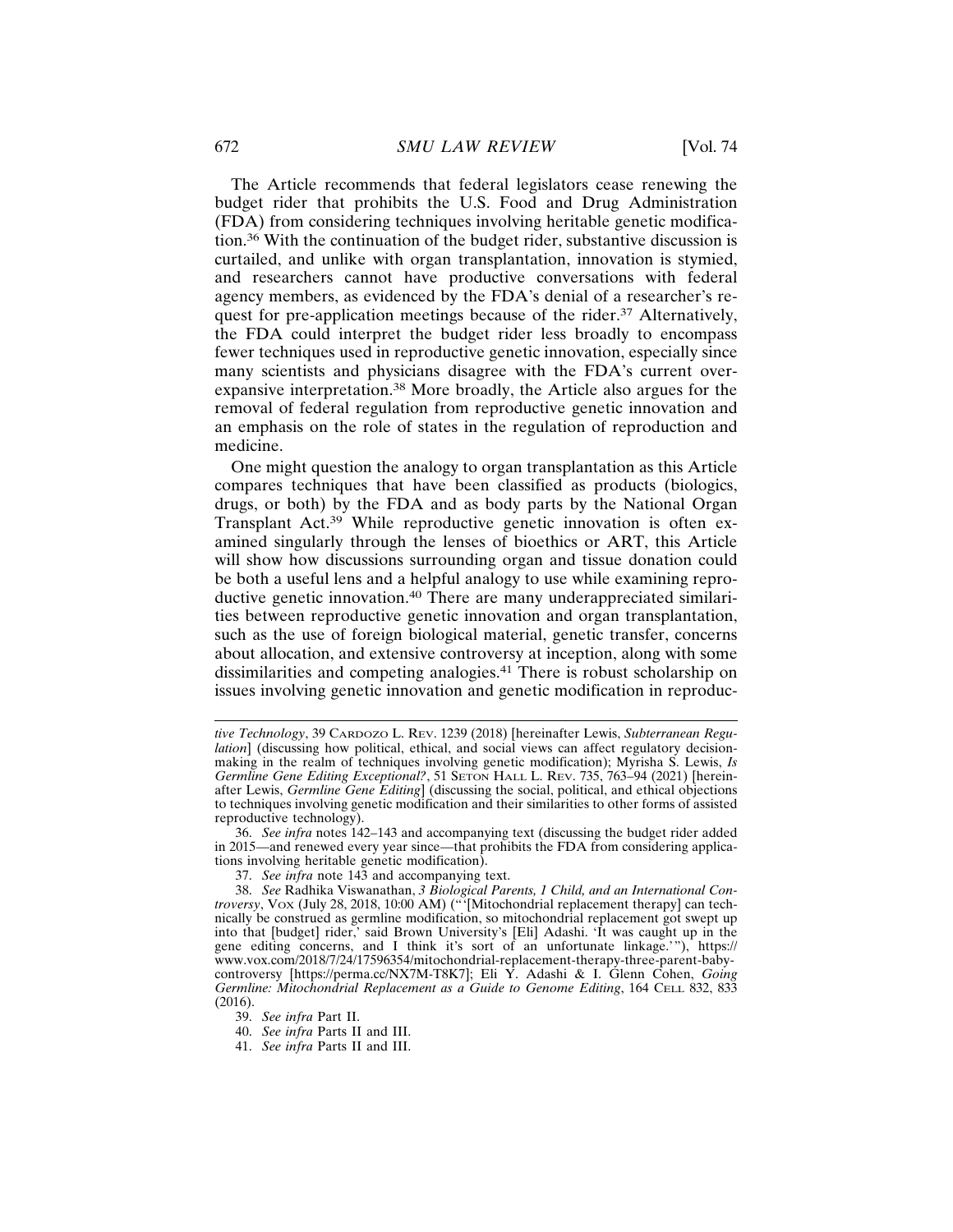tion, including articles by a number of scholars (including myself) that focus on scientific acceptance, regulatory choices, and ethical considerations.42 While the discourse related to reproductive genetic innovation focuses on controversy and "lines that should not be crossed," organ transplantation is largely neglected in the American and global discourses surrounding techniques involving reproductive genetic modification.<sup>43</sup> This Article fills that gap.

Part II of the Article provides a scientific and regulatory overview of (1) organ and tissue transplantation and (2) reproductive genetic innovation. Part III identifies four important commonalities between organ transplantation and reproductive genetic innovation that make the former a valid frame for considering the latter: (1) the use of foreign biological material, (2) genetic transfer, (3) concerns about allocation, and (4) extensive controversy at inception. Part III also identifies and analyzes the dissimilarities between organ and tissue transplantation and reproductive genetic innovation, which include potential heritable changes, eugenics-related concerns, disparate senses of urgency, and matters of reproductive choice. Despite these dissimilarities, Part IV shows the advantages of applying the organ transplantation lens that emphasizes medical therapy instead of prospective (and often implausible) enhancement to the analysis of reproductive genetic innovation.

# II. SCIENTIFIC AND LEGAL BACKGROUND

This Part provides a medico-legal overview of organ and tissue transplantation (the replacement of unhealthy organs and tissues) and reproductive genetic innovation (the field of reproductive techniques that improves fertility outcomes and prevents the transmission of genetic diseases and traits that may reduce quality and length of life). This medicolegal overview includes scientific background and regulatory reactions for

<sup>42.</sup> Often these two literatures overlap. *See, e.g.*, June Carbone & Jody Lyneé Medeira, *Buyers in the Baby Market: Toward a Transparent Consumerism*, 91 WASH. L. REV. 71, 72–74 (2016); Glenn Cohen, *Circumvention Medical Tourism and Cutting Edge Medicine: The Case of Mitochondrial Replacement Therapy*, 25 IND. J. GLOB. LEGAL STUD. 439, 439–42 (2018); Henry T. Greely, *CRISPR'd Babies: Human Germline Genome Editing in the 'He Jiankui Affair*,*'* 6 J.L. & BIOSCIENCES 111, 115 (2019). *See generally* Lewis, *Subterranean Regulation*, *supra* note 35; Myrisha S. Lewis, *The American Democratic Deficit in Assisted Reproductive Technology Innovation*, 45 AM. J.L. & MED. 130 (2019) [hereinafter Lewis, *The American Democratic Deficit*]; Seema Mohapatra, *Politically Correct Eugenics*, 12 FIU L. REV. 51 (2016); Sonia M. Suter, *The 'Repugnance' Lens of* Gonzales v. Carhart *and Other Theories of Reproductive Rights: Evaluating Advanced Reproductive Technologies*, 76 GEO. WASH. L. REV. 1514 (2008); *infra* notes 149–150 and accompanying text (providing an overview of the legal scholarship that applies to techniques involving genetic innovation).

<sup>43.</sup> *See, e.g.*, Nancy M.P. King, Pat C. Lord & Douglas E. Lemley, *Editing the Genome: Prospects, Progress, Implications, and Cautions*, 5 CURRENT GENETIC MED. RESP. 35, 36 (2017). Professor Marsha Garrison has proffered that the system of organ allocation in the United States through the United Network for Organ Sharing (UNOS) might be useful in the regulation of assisted reproductive technology. *See* Marsha Garrison, *Regulating Reproduction*, 76 GEO. WASH. L. REV. 1623, 1648–49 (2008).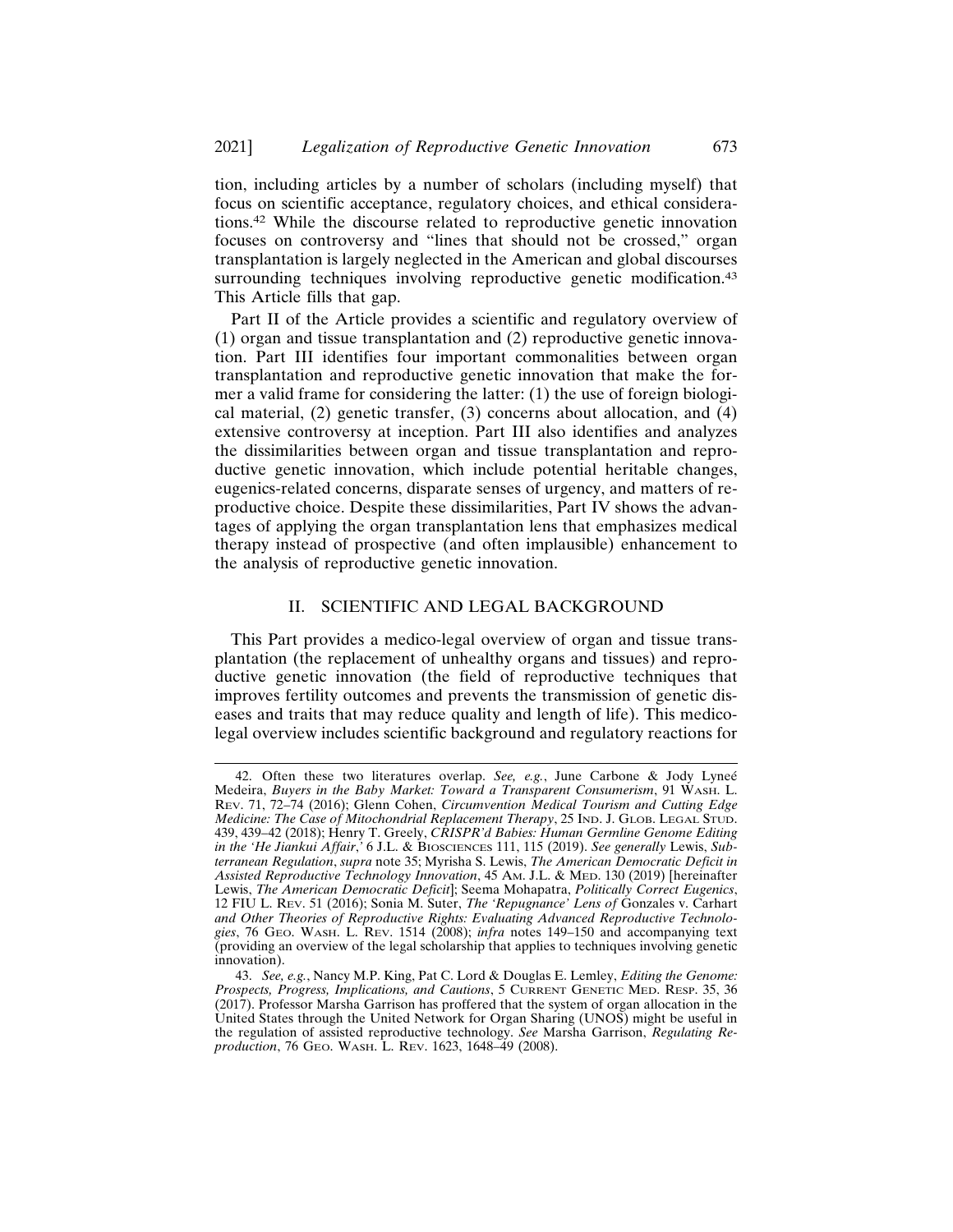organ and tissue transplantation in Section A and reproductive genetic innovation in Section B.

# A. ORGAN AND TISSUE TRANSPLANTATION

The American Red Cross routinely runs blood drives, drivers opt into organ donation regimes, families are asked whether the organs of their deceased loved ones at hospitals should be donated, and prospective bone marrow donors sign up for registries that match donors to potential recipients.44 The 1990 Nobel Prize in Physiology or Medicine was awarded to two physicians, Joseph E. Murray and E. Donnall Thomas, "for their discoveries concerning organ and cell transplantation in the treatment of human disease"—namely, kidney and bone marrow transplantation.<sup>45</sup>

#### *1. Scientific Background on Organ and Tissue Transplantation*

Organ transplantation is used when a person's organs no longer function due to disease or injury.46 In 1954, Dr. Joseph E. Murray transplanted the first kidney in Boston, Massachusetts.47 Dr. Thomas Starzl performed the first successful liver transplant in 1967.48 The next year, Dr. Normal Shumway performed America's first successful heart transplant at Stanford University Hospital.49 Also, Dr. E. Donnall Thomas performed the first successful allogeneic hematopoietic cell transplant using stem cells from siblings in 1969 and the first bone marrow transplant

<sup>44.</sup> Blood Services, AM. RED CROSS, https://www.redcrossblood.org/give.html/finddrive [https://perma.cc/YW9M-X3UK]; *Donate Bone Marrow*, HEALTH RES. & SERVS. ADMIN., HTTPS://BLOODSTEMCELL.HRSA.GOV/DONOR-INFORMATION/DONATE-BONE-MAR-ROW [HTTPS://PERMA.CC/9HAR-38K6]; *see also* A. Ralph, J.R. Chapman, J. Gillis, J.C. Craig, P. Butow, K. Howard, M. Irving, B. Sutano & A. Tong, *Family Perspectives on Deceased Organ Donation: Thematic Synthesis of Qualitative Studies*, 14 AM. J. TRANS-PLANT. 923, 925, 930 (2014); 42 U.S.C. § 274k (mandating a bone-marrow transplantation program); Jessie Halladay, *Organ Donor Icon Now on Licenses in 47 States*, USA TODAY, (Jan. 22, 2013, 4:03 PM), https://www.usatoday.com/story/news/nation/2013/01/22/organ-donation-drivers-licenses/1855871 [https://perma.cc/AS7T-HCNK].

<sup>45.</sup> *See* Karl G. Blume & Irving L. Weissman, *E. Donnall Thomas (1920-2012)*, 109 PROC. NAT'L ACAD. SCIS. 20777, 20777–78 (2012); *E. Donnall Thomas: Facts*, NOBEL PRIZE, https://www.nobelprize.org/prizes/medicine/1990/thomas/facts [https://perma.cc/ 45W7-M8R7]; *Joseph E. Murray: Biographical*, NOBEL PRIZE, https://www.nobelprize.org/ prizes/medicine/1990/murray/biographical [https://perma.cc/NQ6Y-2VRU]; *The Nobel Prize in Physiology or Medicine 1990*, NOBEL PRIZE, https://www.nobelprize.org/prizes/ medicine/1990/summary [https://perma.cc/NJ7Y-28S5].

<sup>46.</sup> *See, e.g.*, *Lung Transplant Performed on Covid 19 Patient at Northwestern Medicine*, NW. MED. (June 11, 2020), https://www.nm.org/about-us/northwestern-medicinenewsroom/press-releases/2020/lung-transplant-performed-on-covid-19-patient-at-northwestern-medicine [https://perma.cc/2XSY-GTZC].

<sup>47.</sup> *History*, ORGAN PROCUREMENT & TRANSPLANTATION NETWORK, https:// optn.transplant.hrsa.gov/learn/about-transplantation/history [https://perma.cc/32DZ-BBLC]; Gina Kolata, *2 American Transplant Pioneers Win Nobel Prize in Medicine*, N.Y. TIMES (Oct. 9, 1990), https://www.nytimes.com/1990/10/09/science/2-american-transplantpioneers-win-nobel-prize-in-medicine.html [https://perma.cc/QQ2Y-3KNM].

<sup>48.</sup> *History*, *supra* note 47; STARZL, *supra* note 25 at 166, 169.

<sup>49.</sup> *History*, *supra* note 47.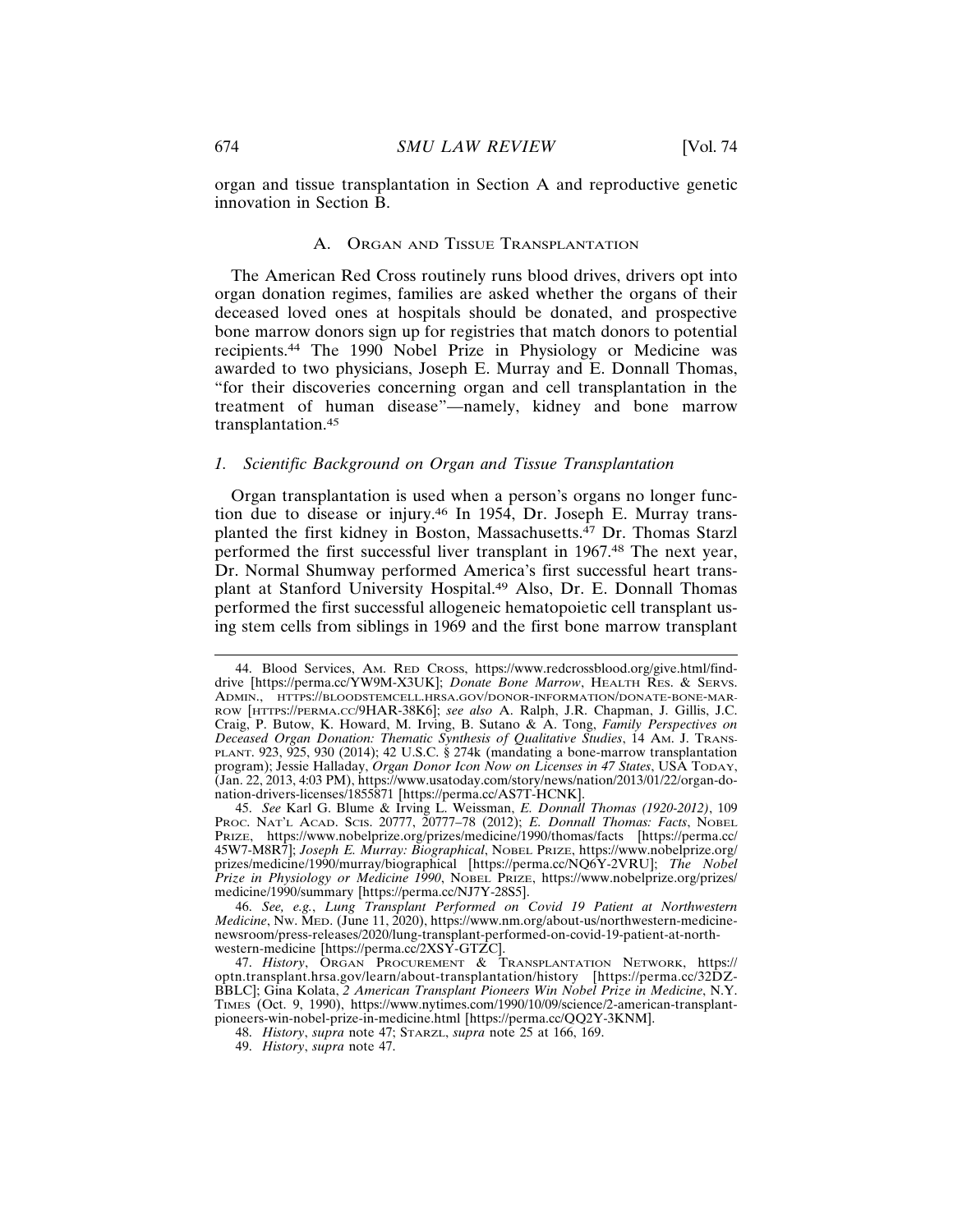in the United States in 1972.50 In 1989, the first transplant of a liver from a living donor to a living recipient in the United States was performed; donations of livers from living donors to living recipients are now common.51 However, success at this early point in time only referred to medical success in terms of the procedure and not their acceptance by the public.<sup>52</sup>

Bone marrow transplantation merits a special mention in this Article because it is a commonly accepted treatment that has resulted in the genetic modification of at least one individual (the recipient).53 As of 2007, "hematopoietic-cell transplantation," a term that includes bone marrow and stem cell transplantation, is "now available at 500 or more centers in more than 50 countries."54 Individuals, like those mentioned in Part I's vignettes, who contain multiple sets of DNA are referred to as "chimeras."55 Just as organs are transplanted to treat disease, bone marrow is also transplanted to treat leukemia and other bone and blood diseases.<sup>56</sup> Chimerism can result from bone marrow transplants, natural changes, and other causes.57 Because recipients of bone marrow and stem cells have multiple, genetically different sets of DNA in their bodies, popular DNA testing services like 23andMe and Ancestry.com caution that bone marrow transplant recipients should not use their services, because their chimerism will cause "analysis failure."58 Currently, blood transfusion re-

54. *See* Frederick R. Appelbaum, *Hematopoietic-Cell Transplantation at 50*, 357 NEW ENG. J. MED. 1472, 1474 (2007); *see also Hematopoietic Stem Cell*, NAT'L CANCER INST., https://www.cancer.gov/publications/dictionaries/cancer-terms/def/hematopoietic-stem-cell [https://perma.cc/LJ9G-ASFH].

<sup>50.</sup> Blume & Weissman, *supra* note 45, at 20777.

<sup>51.</sup> *History*, *supra* note 47; *Living Donor Liver Transplant*, JOHNS HOPKINS MED.: COMPREHENSIVE TRANSPLANT CTR., https://www.hopkinsmedicine.org/transplant/programs/liver/living-donor-liver-transplant [https://perma.cc/PTT2-HEDW].

<sup>52.</sup> *See* R.M. Langer & Barry D. Kahan, *100 Years Ago: Ullmann's Pioneering Operation—Autotransplantation of the Kidney*, 34 TRANSPLANTATION PROC. 429, 432 (2002); *infra* Part III.D.2 (discussing the term "successful" and its different meanings in medicine according to scientists and legislators).

<sup>53.</sup> *See* Zimmer, *supra* note 18. Experts expect that bone marrow transplantation should not result in heritable genetic changes, although they have not been able to test this expectation. *See id.* This possibility interests forensic scientists in light of criminal law's focus on DNA. *Id.*

<sup>55.</sup> *See supra* notes 18–22 and accompanying text; Maria Themeli, Miguel Waterhouse, Juergen Finke & Alexandros Spyridonidis, *DNA Chimerism and Its Consequences After Allogeneic Hematopoietic Cell Transplantation*, 2 CHIMERISM 25, 25 (2011); Yu et al., *supra* note 20, at 1545.

<sup>56.</sup> *Bone Marrow Transplant Solutions*, MAYO CLINIC, https://www.mayoclinic.org/departments-centers/bone-marrow-transplant/home/orc-20212005 [https://perma.cc/R4TP-WG2H].

<sup>57.</sup> Alan W. Flake & Esmail D. Zanjani, *In Utero Transplantation*, *in* THOMAS' HEMA-TOPOIETIC CELL TRANSPLANTATION: STEM CELL TRANSPLANTATION 577 (Frederick R. Appelbaum et al. eds., 4th ed. 2004); Nancy M.P. King, *Accident & Desire: Inadvertent Germline Effects in Clinical Research*, 33 HASTINGS CTR. REP. 23, 28 (2003); Rachael Rettner, *3 Human Chimeras That Already Exist*, SCI. AM. (Aug. 8, 2016), https:// www.scientificamerican.com/article/3-human-chimeras-that-already-exist [https://perma.cc/ VLY4-LSC6].

<sup>58.</sup> *I Received a Bone Marrow Transplant, Can I Use the 23andMe Personal Genetic Service?*, 23ANDME, https://customercare.23andme.com/hc/en-us/articles/202907990-I-received-a-bone-marrow-transplant-can-I-use-the-23andMe-Personal-Genetic-Service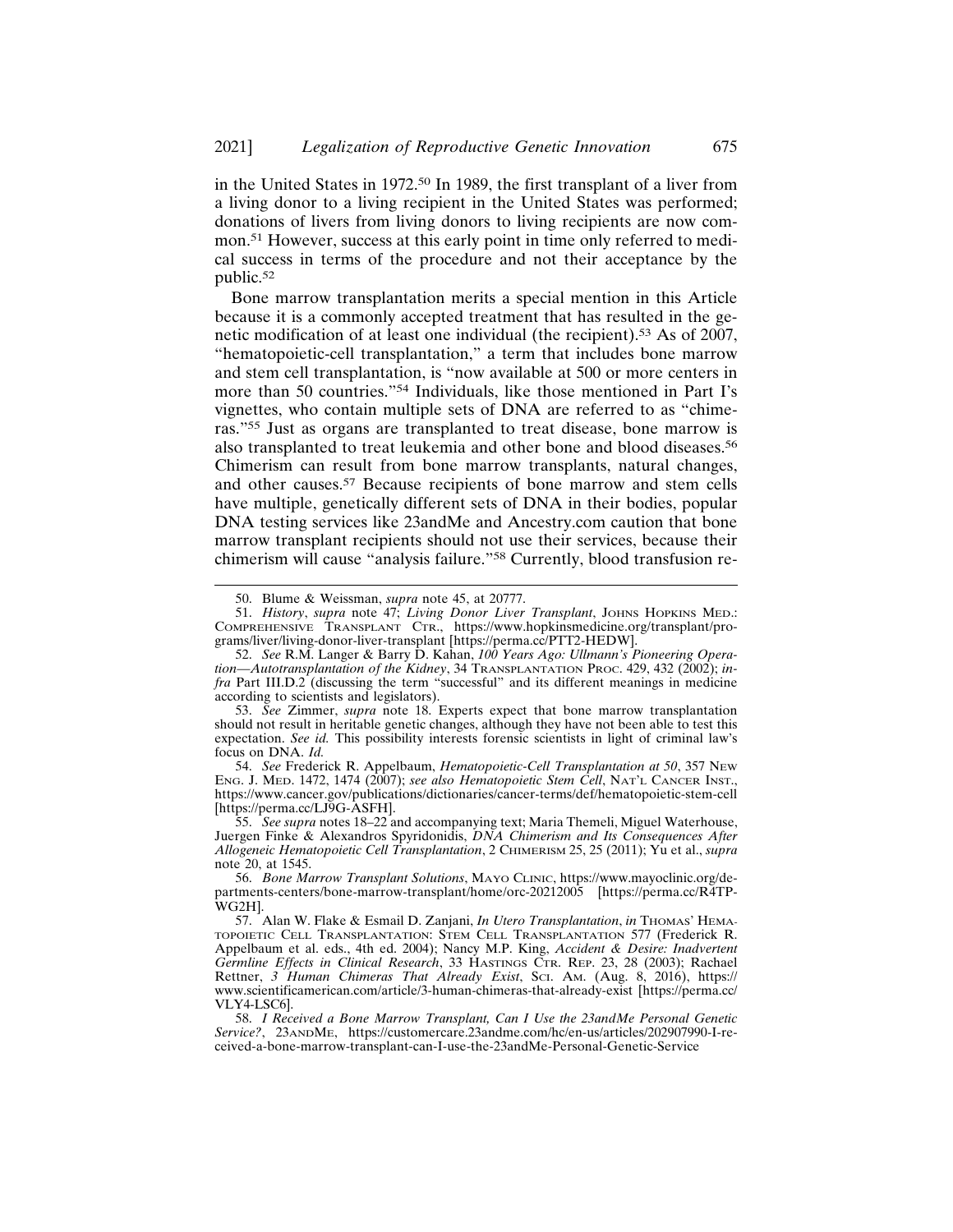sults in the transmission of DNA from donor to recipient, albeit temporarily.<sup>59</sup>

# *2. Regulatory Reactions to Organ and Tissue Transplantation*

Reproductive genetic innovation and organ transplantation face widely divergent regulatory treatment as legal access to reproductive genetic innovation is severely curtailed in the United States, unlike the extensive legal access to organ transplantation. While early pioneers in organ transplantation faced prosecution and wrongful death lawsuits<sup>60</sup> that were resolved in their favor, organ transplantation enjoys unquestioned legality today in the United States.<sup>61</sup>

Federal law provides certain limitations on the procurement of organs through the National Organ Transplant Act, which includes prohibitions on the sale of certain organs.62 The term "human organ" in the National Organ Transplant Act includes:

human (including fetal) kidney, liver, heart, lung, pancreas, bone marrow, cornea, eye, bone, and skin or any subpart thereof and any other human organ (or any subpart thereof, including that derived from a fetus) specified by the Secretary of Health and Human Services by regulation.<sup>63</sup>

Notably, the definition of "organ" excludes sperm, eggs, and blood.<sup>64</sup>

59. Gong, *supra* note 22; Michelle Ng Gong, Yang Sai, Wei Zhou, B. Taylor Thompson, Li-Lian Xu & David C. Christiani, *Genotyping Patients with Recent Blood Transfusions*, 14 EPIDEMIOLOGY 744, 744 (2003); Bloch et al., *supra* note 19, at 11.

60. *See* Lawrence K. Altman, *Norman E. Shumway, 83, Who Made Heart the Transplant a Standard, Dies*, N.Y. TIMES (Feb. 11, 2006), https://www.nytimes.com/2006/02/11/ health/norman-e-shumway-83-who-made-the-heart-transplant-a-standard.html [https:// perma.cc/XQ8S-HC42]. Although charges were considered, prosecutors ultimately did not bring charges against Norman Shumway, and state legislatures instead adopted the brain death definition of death. *See id.* The disputes over brain death versus cardiac death remained an issue for physicians other than Dr. Shumway who continued performing heart transplants in the early years. *See Heart Operation Key Issue in Trial*, N.Y. TIMES (Oct. 29, 1973), https://www.nytimes.com/1973/10/29/archives/heart-operation-key-issue-in-trialmedical-definition-of-death.html [https://perma.cc/5VU4-BQ27]. *See generally* Tucker v. Lower, 1 Va. Cir. 124 (1972); Ronald Converse, *But When Did He Die?:* Tucker v. Lower *and the Brain-Death Concept*, 12 SAN DIEGO L. REV. 424 (1975).

61. *See, e.g.*, 42 U.S.C. § 274 (2013); *Organ Procurement and Transplantation Network*, U.S. DEP'T HEALTH & HUM. SERVS., https://optn.transplant.hrsa.gov [https://perma.cc/ VRX4-KZTZ]. While organ transplantation techniques were not illegal, there were many aspects of organ transplantation that could be illegal, such as organ sales. *See infra* note 67 (citing state statutes prohibiting organ sales).

62. *See, e.g.*, § 274e.

63. *Id.* § 274e; *see infra* note 184 (discussing controversy related to fetal tissue that is outside of the scope of this Article).

64. John A. Robertson, *Paid Organ Donations and the Constitutionality of the National Organ Transplant Act*, 40 HASTINGS CONST. L.Q. 221, 223, 229 (2013); Flynn v. Holder, 684 F.3d 852, 858–59 (9th Cir. 2012).

<sup>[</sup>https://perma.cc/325Y-XZ4Q]; *If I Received a Bone Marrow or Stem Cell Transplant, Should I Use AncestryDNA?*, ANCESTRYDNA LEARNING HUB, https://www.ancestry.com/ lp/bone-marrow-stem-cell-transplant-dna-test [https://perma.cc/8DSB-4YJF]; Sarah Zhang, *A Woman's AncestryDNA Test Revealed a Medical Secret*, THE ATLANTIC (Sept. 13, 2019), https://www.theatlantic.com/science/archive/2019/09/woman-cord-blood-donor-dna-test/ 597928 [https://perma.cc/66D8-G6YM].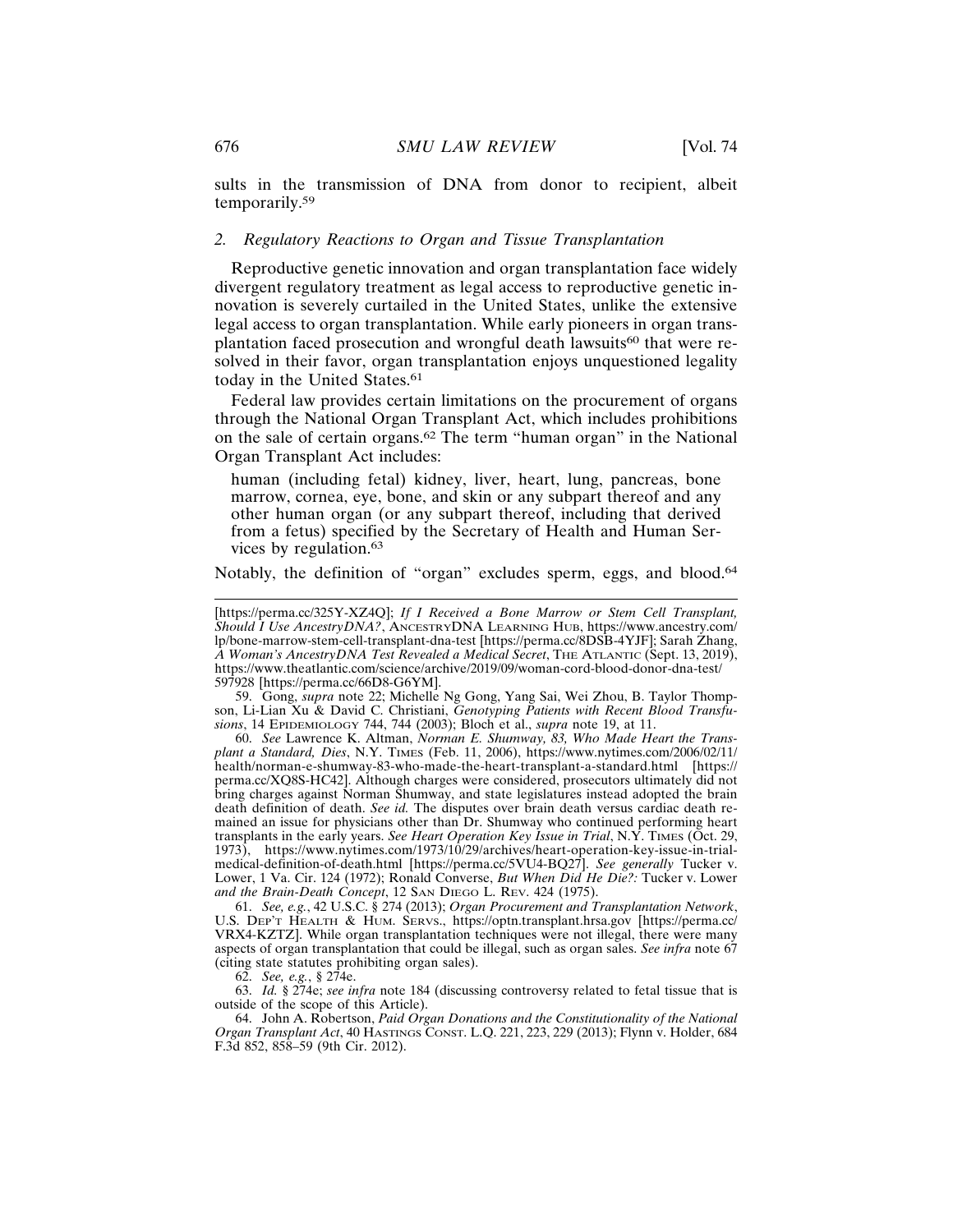Similarly, human tissues are obtainable through "eye banks" and "tissue banks" that sell certain human tissues such as corneas.65 America's public–private partnership for organ procurement is between the Health Resources and Services Administration, a part of the U.S. Department of Health and Human Services, and the United Network for Organ Sharing (UNOS), which facilitates organ transplantation and procurement in the United States.<sup>66</sup>

States also supplement these federal laws by prohibiting the sale of organs.67 Surgical techniques, as part of the state-regulated practice of medicine, are not subject to approval by the FDA and receive little oversight at the state level.<sup>68</sup> For example, in the context of organ transplantation, surgeons developed the organ transplantation techniques, and the FDA only became involved through the use of anti-rejection drugs.<sup>69</sup> Thus, organ transplantation procedures developed in an unregulated manner, and federal involvement stemmed from the use of a drug to strengthen outcomes, addition of the technique to the Medicare list of covered procedures, and decades later, the operation of a "quasi-public" system that surrounds procuring and allocating organs.<sup>70</sup> Further, as a general matter within medical practice, there is significant space for decision-making within the doctor–patient relationship.<sup>71</sup>

<sup>65.</sup> Julia D. Mahoney, *The Market for Human Tissue*, 86 VA. L. REV. 163, 183–86 (2000) (explaining how tissue banks can sell certain human tissues in spite of the National Organ Transplant Act); Michele Goodwin, *Formalism and the Legal Status of Body Parts*, 2006 U. CHI. LEGAL F. 317, 330–32 (2006) (discussing the tissue banking industry).

<sup>66.</sup> *About the OPTN*, ORGAN PROCUREMENT & TRANSPLANTATION NETWORK, https:/ /optn.transplant.hrsa.gov/governance/about-the-optn [https://perma.cc/43Z9-7KEM]; *About UNOS*, UNITED NETWORK FOR ORGAN SHARING, https://unos.org/about [https:// perma.cc/BLF7-T2NS].

<sup>67.</sup> Robertson, *supra* note 64, at 223, 250; Robert Steinbuch, *Kidneys, Cash, and Kashrut: A Legal, Economic, and Religious Analysis of Selling Kidneys*, 45 HOUS. L. REV. 1529, 1552–53 (2009). Similar to federal law, state statutes generally prohibit giving, receiving, or facilitating the transfer of organs in exchange for "valuable consideration." *See, e.g.*, CAL. PENAL CODE § 367f (West 2011); FLA. STAT. § 873.01 (1999); LA. STAT. ANN. § 14:101.1 (1986); N.Y. PUB. HEALTH LAW § 4307 (McKinney 2019); TEX. PENAL CODE ANN. § 48.02 (West 2017); WIS. STAT. § 146.345 (2001).

<sup>68.</sup> *See infra* Section IV.B (discussing how innovation unfolds in surgery through reduced oversight); Lars Noah, *Assisted Reproductive Technologies and the Pitfalls of Unregulated Biomedical Innovation*, 55 FLA. L. REV. 603, 617–18 (2003) (discussing the lack of governmental oversight of "new medical procedures").

<sup>69.</sup> STARZL, *supra* note 25, at 211, 240, 295; Lawrence K. Altman, *Government Approves New Drug to Assist in Liver Transplants*, N.Y. TIMES (Apr. 13, 1994), https:// www.nytimes.com/1994/04/13/us/government-approves-new-drug-to-assist-in-liver-transplants.html [https://perma.cc/FQ45-F6EC].

<sup>70.</sup> STARZL, *supra* note 25, at 211, 240, 295 (describing the role of the FDA in antirejection drug trials); Altman, *supra* note 69; Garrison, *supra* note 43, at 1648–49 (2008).

<sup>71.</sup> Garrison, *supra* note 43, at 1633–36 ("In keeping with the principle of patient autonomy, most medical decisions—in gastroenterology, gynecology, ART, and across the full spectrum of medical practice—are not subject to any governmental regulation whatsoever.").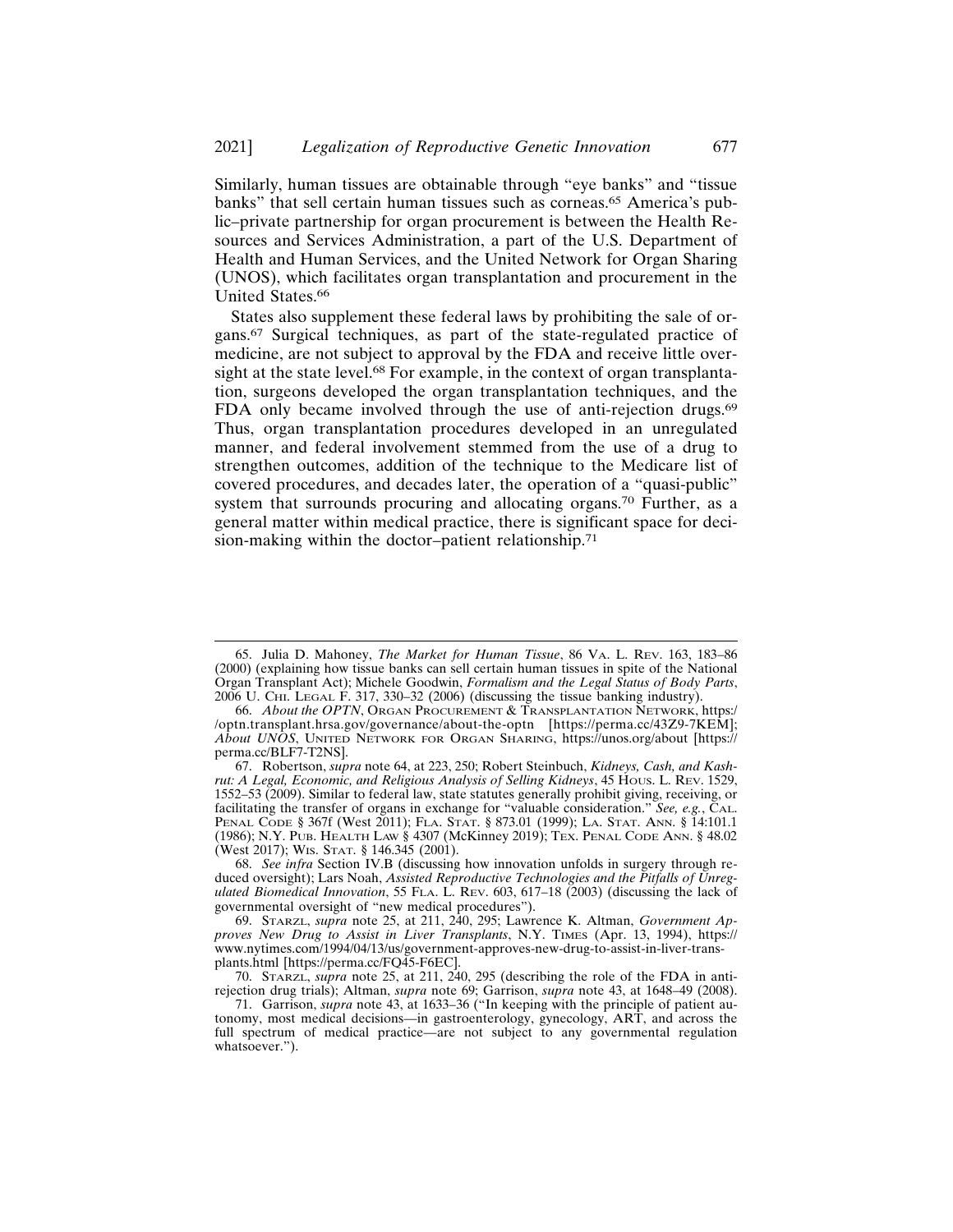#### B. REPRODUCTIVE GENETIC INNOVATION

This Article will focus nearly exclusively on medical techniques involving genetic innovation before a child is born, as these techniques tend to elicit controversy and overregulation.72 As noted in Part I, this Article classifies three specific reproductive techniques involving genetic alterations as reproductive genetic innovation: cytoplasmic transfer, mitochondrial transfer, and germline genome editing, using techniques such as CRISPR-Cas9.<sup>73</sup>

There is another type of genetic modification commonly referred to as "gene therapy."74 CRISPR-Cas9 "genetic scissors" can also be used in gene therapy, which does not elicit the same controversy as heritable gene editing because "gene therapy" typically refers to somatic or nonreproductive gene therapy that does not result in heritable genetic changes.75 While many of the risks of non-heritable gene editing have been accepted by society in a way that does not hinder the legality of the techniques, thus leading to the FDA's approval of assorted gene therapies, the same has not occurred for germline gene editing.76 Germline or heritable genetic modification, a focus of this Article, affects "germ" or reproductive cells, leading to assorted objections related to heritability that do not accompany somatic cell genetic modification (gene therapy).<sup>77</sup>

<sup>72.</sup> For more on the ethical controversy that accompanies germline gene editing, see Lewis, *Germline Gene Editing*, *supra* note 35, at 763–94.

<sup>73.</sup> *See, e.g.*, John M. Conley, *A Lawyer's Guide to CRISPR*, 97 N.C. L. REV. 1041, 1042–47 (2019) (providing a scientific overview of CRISPR technology); Motoko Araki & Tetsuya Ishii, *Providing Appropriate Risk Information on Genome Editing for Patients*, 34 TRENDS BIOTECH. 86, 86 (2016) (noting that CRISPR-Cas9 can be used for somatic and germline genetic modification).

<sup>74.</sup> For more on the scientific and regulatory differences between somatic (non-reproductive) and non-somatic (reproductive) gene therapy, see NAT'L ACAD. OF SCIS., ENG'G & MED., HUMAN GENOME EDITING: SCIENCE, ETHICS, AND GOVERNANCE 5 (2017); Gail H. Javitt & Kathy Hudson, *Regulating (for the Benefit of) Future Persons: A Different Perspective on the FDA's Jurisdiction to Regulate Human Reproductive Cloning*, 2003 UTAH L. REV. 1201, 1213–14.

<sup>75.</sup> Javitt & Hudson, *supra* note 74, at 1213–15. While an early gene therapy trial was controversial, its controversy stemmed largely from medical risk and not moral controversy. *See, e.g.*, Sheryl Gay Stolberg, *F.D.A. Officials Fault Penn Team in Gene Therapy Death*, N.Y. TIMES (Dec. 9, 1999), https://archive.nytimes.com/www.nytimes.com/library/ national/science/health/120999hth-gene-therapy.html [https://perma.cc/55K3-9ERZ]; Rick Weiss & Deborah Nelson, *Teen Dies Undergoing Experimental Gene Therapy*, WASH. POST (Sept. 29, 1999), https://www.washingtonpost.com/wp-srv/WPcap/1999-09/29/060r-092999-idx.html [https://perma.cc/S9S9-45AV]. *But see What are the Ethical Concerns of Genome Editing?*, NAT'L HUM. GENOME RSCH. INST. (Aug. 3, 2017), https:// www.genome.gov/about-genomics/policy-issues/Genome-Editing/ethical-concerns#6 [https://perma.cc/23R8-3WVD] ("Some researchers and bioethicists are concerned that any genome editing, even for therapeutic uses, will start us on a slippery slope toward using it

for non-therapeutic and enhancement purposes, which many view as controversial."). 76. *See Approved Cellular and Gene Therapy Products*, U.S. FOOD & DRUG ADMIN. (July 24, 2020), https://www.fda.gov/vaccines-blood-biologics/cellular-gene-therapy-products/approved-cellular-and-gene-therapy-products [https://perma.cc/KN2P-DGV4].

<sup>77.</sup> *See Germ Cell*, NAT'L CANCER INST., https://www.cancer.gov/publications/dictionaries/cancer-terms/def/germ-cell [https://perma.cc/6XPZ-UNVR]; Javitt & Hudson, *supra* note 74, at 1214–15; Nancy M.P. King, *Human Gene-Editing Research: Is the Future Here*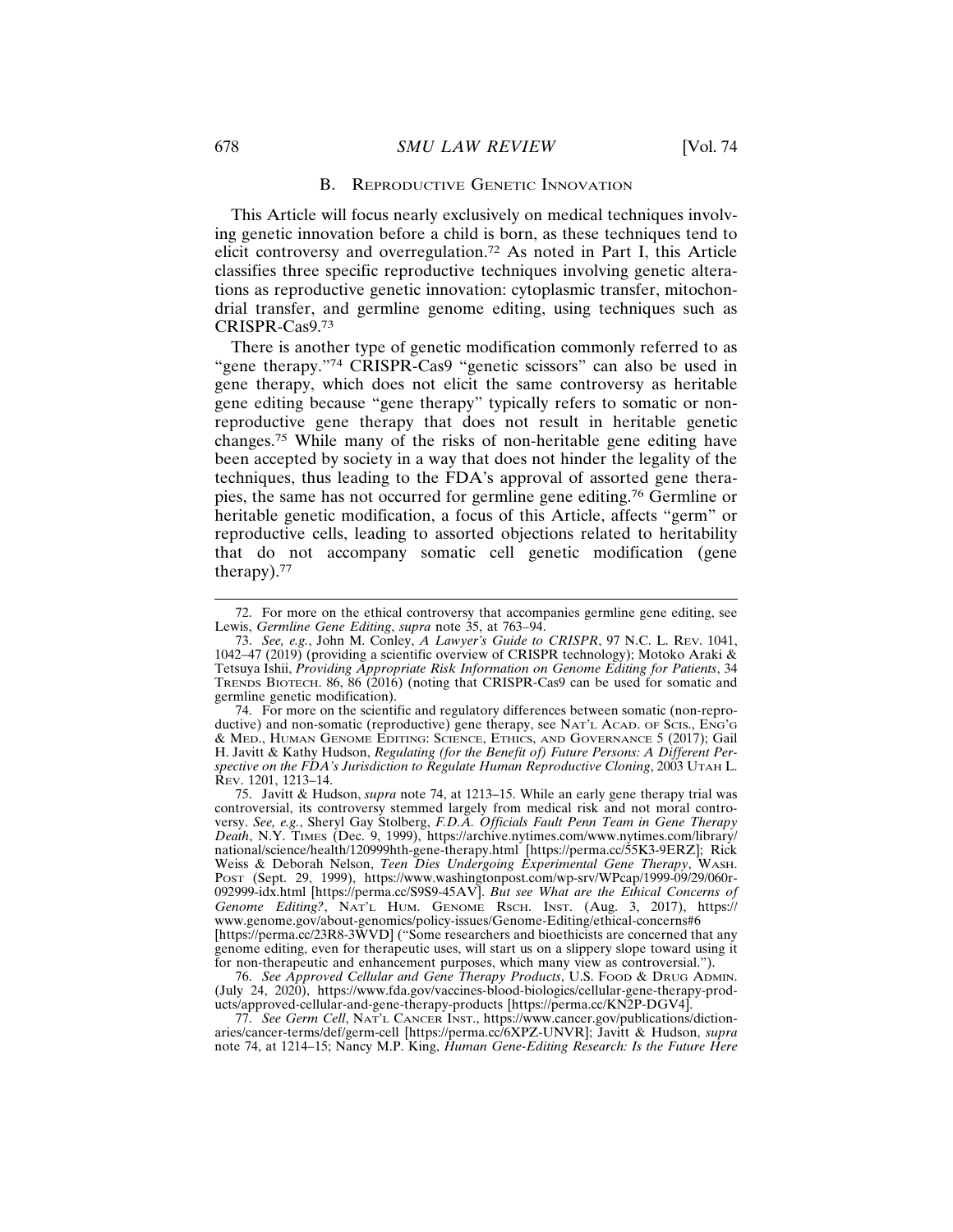In prior works, I have referred to cytoplasmic transfer and mitochondrial transfer collectively as "advanced assisted reproductive technologies" (AARTs).78 AARTs are similar as they use a donor's non-nuclear genetic material to replace the intended parent's non-nuclear genetic material, which is not associated with physical traits like hair and eye color.<sup>79</sup> Whether AARTs constitute heritable genetic modification is the subject of significant debate in the United States and across the world.80 In this Article, I refer to cytoplasmic and mitochondrial transfer techniques using the term "substitution" instead of modification because many scientists and observers view AARTs as akin to organ or tissue transplantation as opposed to modification, which will be explained further in both this Part and Part III. This Section will provide scientific background on AARTs and germline gene editing.

#### *1. Scientific Background on Reproductive Genetic Innovation*

Reproductive genetic innovation involves ART, namely IVF. In the United Kingdom in 1978, as a result of the research of Robert Edwards and Patrick Steptoe, Louise Brown became the first baby to be born through IVF.81 In 2010, Robert Edwards was awarded the Nobel Prize in

80. This debate includes arguments that focus on the definition of the germline, the significance of mitochondrial DNA as compared to nuclear DNA, the extent of manipulation involved, and the meaning of genetic modification or alteration. *See, e.g.*, NAT'L ACAD. OF SCIS., ENG'G & MED., MITOCHONDRIAL REPLACEMENT TECHNIQUES: ETHICAL, SOCIAL, AND POLICY CONSIDERATIONS 88 (2016) ("This committee . . . views 'genetic modification' and 'germline modification' as two separate concepts, the first being 'changes to the genetic material within a cell' and the latter 'human inheritable genetic modification.'"); Lucía Gómez-Tatay, José M. Hernández-Andreu & Justo Aznar, *Mitochondrial Modification Techniques and Ethical Issues*, 6 J. CLIN. MED. 25, 31 (2017); Mitalipov & Wolf, *supra* note 79, at 1, 3 ("[T]he techniques . . . described herein induce permanent changes to [mitochondrial DNA] that would be transmitted through generations, thus qualifying as germline gene therapy."); Viswanathan, *supra* note 38; NUFFIELD COUNCIL ON BIOETHICS, *supra* note 14, at 57–58; Patrick Skerrett, *Experts Debate: Are We Playing with Fire when We Edit Human Genes?*, STAT NEWS (Nov. 17, 2015) (quoting Steven Pinker), https://www.statnews.com/2015/11/17/gene-editing-embryo-crispr [https://perma.cc/4GB9- 9Q5L]; Ainsley J. Newson & Anthony Wrigley, *Is Mitochondrial Donation Germ-Line Gene Therapy? Classifications and Ethical Implications*, 31 BIOETHICS 55, 57–58 (2017); Rosamund Scott & Stephen Wilkinson, *Germline Genetic Modification and Identity: The Mitochondrial and Nuclear Genomes*, 37 OXFORD J. LEGAL STUD. 886, 903 (2017); *Cultivating the Best Science Is Our Best Hope*, UNITED MITOCHONDRIAL DISEASE FOUND., https://www.umdf.org/mitochondrial-replacement-therapy [https://perma.cc/7MRS-SXS8].

81. *World's First "Test Tube" Baby Born*, HISTORY (March 12, 2010), https:// www.history.com/this-day-in-history/worlds-first-test-tube-baby-born [https://perma.cc/ JG9A-9JTD].

*Yet?*, 97 N.C. L. Rev. 1051, 1051 (2019) ("Genetic treatments for already-born persons are not controversial . . . ."); *see also* discussion *infra* Section III.B (regarding the dispute over whether mitochondrial transfer and cytoplasmic transfer constitute "germline" modification).

<sup>78.</sup> *See* Lewis, *Subterranean Regulation*, *supra* note 35, at 1239.

<sup>79.</sup> *See, e.g.*, Shoukhrat Mitalipov & Don P. Wolf, *Clinical and Ethical Implications of Mitochondrial Gene Transfer*, 25 TRENDS ENDOCRINOLOGY & METABOLISM 5, 7 (2014); Rob Stein, *Her Son Is One of the Few Children to Have 3 Parents' DNA*, NPR (June 6, 2018, 5:47 PM), https://www.npr.org/sections/healthshots/2018/06/06/616334508/her-son-isone-of-the-few-children-to-have-3-parents [https://perma.cc/9M7W-MWZF].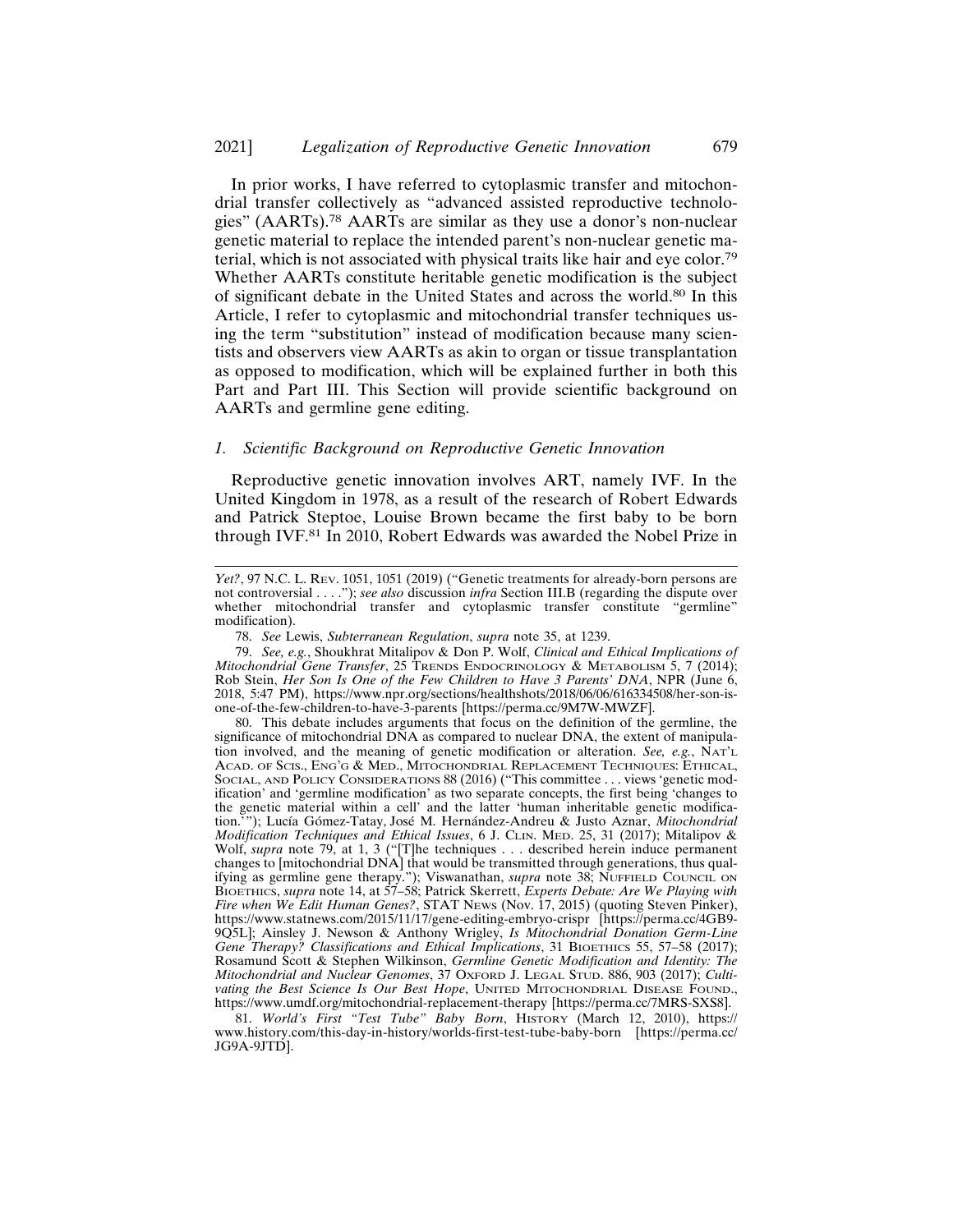Physiology or Medicine for his work on IVF.82 In October 2020, Jennifer Doudna and Emanuelle Charpentier were awarded the Nobel Prize in Chemistry for the development of the CRISPR-Cas9 method of genome editing.83 ART techniques that do not involve genetic modification enjoy a societal acceptance that reproductive genetic innovation does not.<sup>84</sup>

# a. Cytoplasmic Transfer

In 1997, the first baby in the world was born as a result of cytoplasmic transfer.85 Physicians at domestic and foreign fertility clinics used cytoplasmic transfer in the 1990s to improve fertility outcomes for women who faced difficulty in conceiving.<sup>86</sup> Cytoplasm envelopes the nucleus, which contains 99.9% of human  $\text{DNA}$ .<sup>87</sup> The cytoplasm of the cell also contains mitochondria, organelles that are the cell's source of energy.<sup>88</sup> Using IVF, cytoplasmic transfer involves removing the cytoplasm from a donor egg and adding it to the egg of an intended mother.89 The transfer of cytoplasm from one egg cell to another also includes the transfer of mitochondria.90 At least twenty-three children in the United States were born through the use of cytoplasmic transfer in the 1990s.<sup>91</sup> In 2016, a follow-up study of children conceived using cytoplasmic transfer in the 1990s was conducted at the St. Barnabas Medical Center in New Jersey.<sup>92</sup>

85. Steve Connor, *Three-Parent Babies: 'As Long as She's Healthy, I Don't Care', Says Mother of IVF Child*, INDEP. (Aug. 26, 2014, 11:34 PM), https://www.independent.co.uk/ news/science/three-child-babies-the-mothers-view-as-long-as-she-s-healthy-i-don-t-care-9690059.html [https://perma.cc/VY9F-EAUB].

86. NUFFIELD COUNCIL ON BIOETHICS, *supra* note 14, at 36–37. For background on how the procedure developed, see generally Jason A. Barritt, Steen Willadsen, Carol Brenner & Jacques Cohen, *Epigenetic and Experimental Modifications in Early Mammalian Development: Part II Cytoplasmic Transfer in Assisted Reproduction*, 7 HUM. REPROD. UPDATE 428 (2001); Gómez-Tatay et al., *supra* note 80.

87. *See, e.g.*, NUFFIELD COUNCIL ON BIOETHICS, *supra* note 14, at 18.

88. *Id.*

89. *See, e.g.*, *id.* at 25, 36–38.

90. Barritt et al., *supra* note 86, at 428.

91. *See, e.g.*, Lewis, *Subterranean Regulation*, *supra* note 35, at 1250–51 (citing FOOD & DRUG ADMIN. CTR. FOR BIOLOGICS EVAL. & RSCH., BIOLOGICAL RESPONSE MODIFIERS ADVISORY COMMITTEE OPEN SESSION MEETING #32, 46 (2002) [hereinafter MEETING #32 TRANSCRIPT], https://www.fda.gov/OHRMS/DOCKETS/ac/02/transcripts/3855t1-01.pdf [https://perma.cc/89CC-PYUT]).

92. Serena H. Chen, Claudia Pascale, Maria Jackson, Mary Ann Szvetecz & Jacques Cohen, *A Limited Survey-Based Uncontrolled Follow-Up Study of Children Born After Ooplasmic Transplantation in a Single Centre*, 33 REPROD. BIOMEDICINE ONLINE 737, 737 (2016), https://www.sciencedirect.com/science/article/pii/S1472648316305569 [https:// perma.cc/5YGR-Q7SG].

<sup>82.</sup> Martin H. Johnson, *Robert Edwards: The Path to IVF*, 23 REPROD. BIOMED. ON-LINE 245, 245 (May 16, 2011) (citing Press Release, The Nobel Prize, The Nobel Prize in Physiology or Medicine 2010 (Oct. 4, 2010), https://www.nobelprize.org/prizes/medicine/ 2010/press-release [https://perma.cc/JD3K-EPNY]), https://www.rbmojournal.com/article/ S1472-6483(11)00237-9/fulltext [https://perma.cc/Z58K-VKFG].

<sup>83.</sup> Press Release, The Nobel Prize, Press Release: The Nobel Prize in Chemistry 2020 (Oct. 7, 2020), https://www.nobelprize.org/prizes/chemistry/2020/press-release [https:// perma.cc/7FD9-CA4G].

<sup>84.</sup> Leon R. Kass, *The Wisdom of Repugnance*, THE NEW REPUBLIC, June 2, 1997, at 17.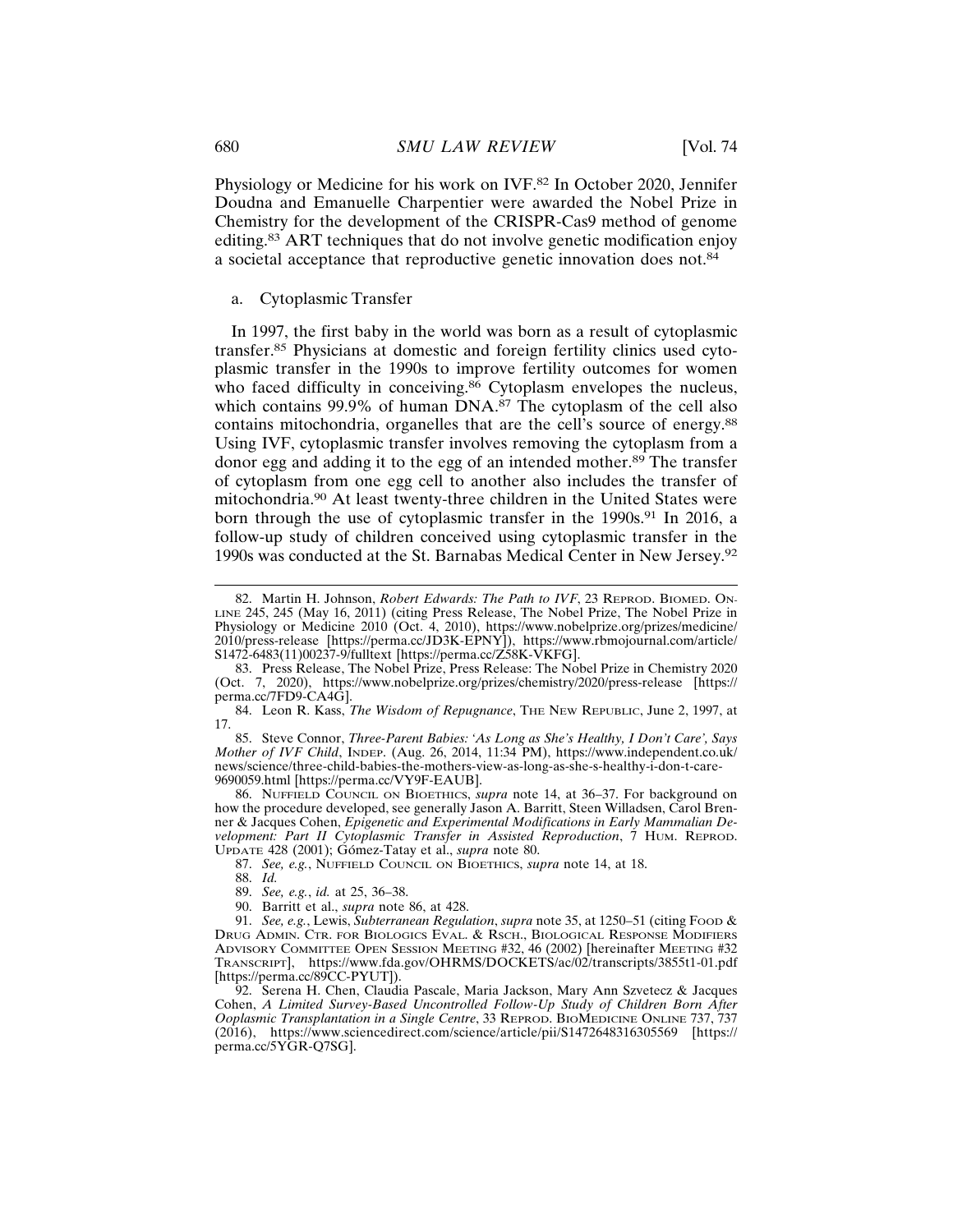That follow-up study ultimately failed to find any negative effects of the technique on the health of the children conceived.<sup>93</sup>

## b. Mitochondrial Transfer

Mitochondrial transfer is "related to" or similar to cytoplasmic transfer.94 Mitochondria are organelles contained within the cytoplasm of the cell.95 Mitochondria have their own DNA that is different from nuclear DNA.96 Mitochondrial DNA is also maternally inherited, unlike nuclear DNA that is inherited from both the mother and the father.<sup>97</sup> Mitochondrial transfer uses the genetic material of a donor but otherwise keeps the DNA of the intended "genetic parents" who provide nuclear DNA.<sup>98</sup> Ultimately, mitochondrial transfer affects approximately 0.1% of DNA.<sup>99</sup>

Generally, mitochondrial DNA only comes from the intended mother.100 Thus, using mitochondrial transfer to prevent the passage of defective mitochondria from mother to child is classified by some as "heritable," because the healthy mitochondrial DNA would be passed on to subsequent generations.<sup>101</sup> Reportedly, the first child in the world born as a result of mitochondrial transfer was born in 2016 in Mexico through the work of a U.S.-based physician, Dr. John Zhang.102 Mutated mitochondria can lead to genetic diseases of various severity, and mitochondrial transfer can prevent the inheritance of those mutated mitochondria.103 It is also possible that mitochondrial transfer, like cytoplasmic transfer, could improve fertility outcomes.104 Because mitochondria are the source

98. NUFFIELD COUNCIL ON BIOETHICS, *supra* note 14, at 32, 32 n.54, 34; Cohen, *supra* note 42, at 440–41. Additionally, while scientists may intend to alter less than 0.1% of the DNA of children conceived using AARTs, their efforts may result in different outcomes. *See, e.g.*, Sara Reardon, *Genetic Details of Controversial "Three-Parent Baby" Revealed*, NATURE (Apr. 3, 2017), https://www.nature.com/news/genetic-details-of-controversialthree-parent-babyrevealed-1.21761 [https://perma.cc/76U6-ST5T].

99. NUFFIELD COUNCIL ON BIOETHICS, *supra* note 14, at 18–19, 32, 34.

100. NAT'L ACAD. OF SCIS., ENG'G & MED., *supra* note 80, at 4 n.2, 5, 34. *But see* Luo et al., *supra* note 97, at 13039.

101. NAT'L ACAD. OF SCIS., ENG'G & MED., *supra* note 80, at 4–5, 119–20 (recommending only male embryos be selected if mitochondrial transfer is used in the United States due to the maternal transmission of mitochondrial DNA).

103. NUFFIELD COUNCIL ON BIOETHICS, *supra* note 14, at 12, 84; *see, e.g.*, Reardon, *supra* note 98.

104. *See* NAT'L ACAD. OF SCIS., ENG'G & MED., *supra* note 80, at vii; Alice Park, *A Baby Was Born with DNA from 3 People. Here's How That's Possible*, TIME, (Apr. 11,

<sup>93.</sup> *Id.* The study acknowledged that it suffered from low participation rates. *Id.* at 743.

<sup>94.</sup> *See* NUFFIELD COUNCIL ON BIOETHICS, *supra* note 14, at 25, 36–37.

<sup>95.</sup> NAT'L ACAD. OF SCIS., ENG'G & MED., *supra* note 80, at 18.

<sup>96.</sup> *Mitochondrial DNA*, NAT'L HUM. GENOME RSCH. INST., https://www.genome.gov/ genetics-glossary/Mitochondrial-DNA [https://perma.cc/C94K-7J7E].

<sup>97.</sup> *Id. But see* Shiyu Luo, C. Alexander Valencia, Jinglan Zhang, Ni-Chung Lee, Jesse Slone, Baohend Gui, Xinjian Wang, Zhuo Li, Sarah Dell, Jenice Brown, Stella Maris Chen, Yin-Hsiu Chien, Wuh-Liang Hwu, Pi-Chuan Fan, Lee-Jun Wong, Paldeep S. Atwal & Taosheng Huang, *Biparental Inheritance of Mitochondrial DNA in Humans*, 115 PROC. NAT'L ACAD. SCIS. 13039, 13039 (2018) (noting "exceptional cases where paternal [mitochondrial DNA] could be passed to the offspring").

<sup>102.</sup> Michelle Roberts, *First 'Three Person Baby' Born Using New Method*, BBC NEWS (Sept. 27, 2016), https://www.bbc.com/news/health-37485263 [https://perma.cc/7URJ- $AG2B$ ].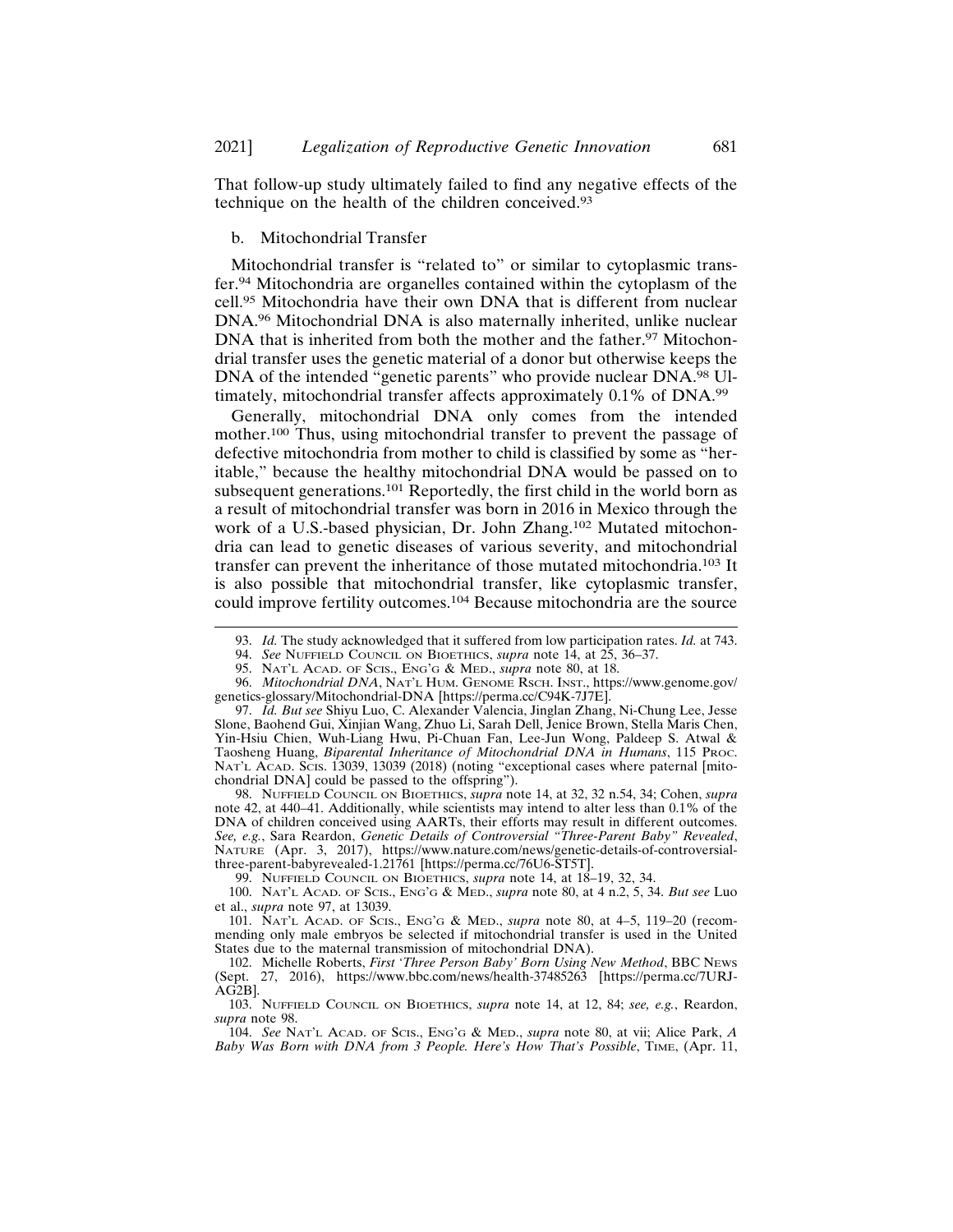of the cell's energy, mitochondrial disease tends to affect organs that require significant amounts of energy, such as the brain, heart, and kidneys, and manifest in diseases such as Leigh syndrome.<sup>105</sup>

Because individuals can be carriers of defective mitochondria and have either no or limited symptoms, it is often difficult to identify those carriers and accurately calculate the prevalence of mitochondrial mutations.106 For example, one source states that "[o]ne in 200 are born with the relevant mutation but roughly one in 5,000 are affected by mitochondrial disease."107 One study found that "the average number of births per year among women at risk for transmitting [mitochondrial DNA] disease is 152 . . . in the United Kingdom and 778 . . . in the United States."<sup>108</sup>

Pre-implantation genetic diagnosis (PGD) is a technique that can be combined with IVF to select embryos with specific characteristics like sex or the improbability of certain genetic disorders.109 The first birth of a child as a result of the combination of PGD and IVF occurred in 1990 in the United Kingdom.110 While PGD can be combined with IVF to select embryos by sex or to prohibit certain genetic disorders, PGD is often unable to identify embryos with "normal" mitochondria due to the complexities of mitochondrial inheritance.<sup>111</sup>

#### c. Germline Gene Editing

Gene, or genome, editing is a promising technique that permits scientists to cut, add, or change specific DNA.112 CRISPR-Cas9 is one method of gene editing that is often the subject of scientific and media coverage, with recent coverage focusing on Nobel Prize-winning scientists Jennifer Doudna and Emmanuelle Charpentier.<sup>113</sup> Genome editing has been char-

107. Cohen, *supra* note 42, at 440.

108. Gráinne S. Gorman, John P. Grady & Doug M. Turnbull, *Mitochondrial Donation—How Many Women Could Benefit?*, 372 NEW ENG. J. MED. 885, 886 (2015).

109. Alan Handyside, *Celebrating 20 Years of Preimplantation Genetic Diagnosis*, BIONEWS (July 23, 2010), https://www.bionews.org.uk/page\_92472 [https://perma.cc/2QH5- GXKS].

110. *Id.*

111. *See* NAT'L ACAD. OF SCIS., ENG'G & MED., *supra* note 80, at 44–46, 46 n.19.

112. *What Are Genome Editing and CRISPR-Cas9?*, MEDLINEPLUS (July 28, 2020), https://ghr.nlm.nih.gov/primer/genomicresearch/genomeediting [https://perma.cc/V2ZZ-J2CE]; *see also* Greely, *supra* note 42, at 115 ("I speak of 'genome' editing and not 'gene' editing because such modifications may often change more than one gene, or even change DNA that is not in what is usually considered a 'gene'.").

113. *See, e.g.*, Eric S. Lander, *Brave New Genome*, 373 NEW ENG. J. MED. 5, 5–6 (2015). For more on different forms of germline editing, see NAT'L ACAD. OF SCIS., ENG'G & MED., *supra* note 74, at 1–2; Heidi Ledford & Ewen Callaway, *Pioneers of Revolutionary CRISPR Gene Editing Win Chemistry Nobel*, NATURE (Oct. 7, 2020), https:// www.nature.com/articles/d41586-020-02765-9 [https://perma.cc/52F5-RFHH].

<sup>2019, 5:02</sup> PM), https://time.com/5569057/three-parent-baby-dna [https://perma.cc/WQ5Z-RVFR]; Stein, *supra* note 15.

<sup>105.</sup> NUFFIELD COUNCIL ON BIOETHICS, *supra* note 14, at 21, 27; *see supra* Part I*.*

<sup>106.</sup> Patrick F. Chinnery, *Primary Mitochondrial Disorders Overview*, *in* GENE REVS. 1, 3, 5–6, 8 (2000) (ebook); *see, e.g.*, Robin Banerji, *The Woman Who Lost All Seven Children*, BBC NEWS (Sept. 20, 2012), https://www.bbc.com/news/magazine-19648992 [https:// perma.cc/3JQE-3PFN].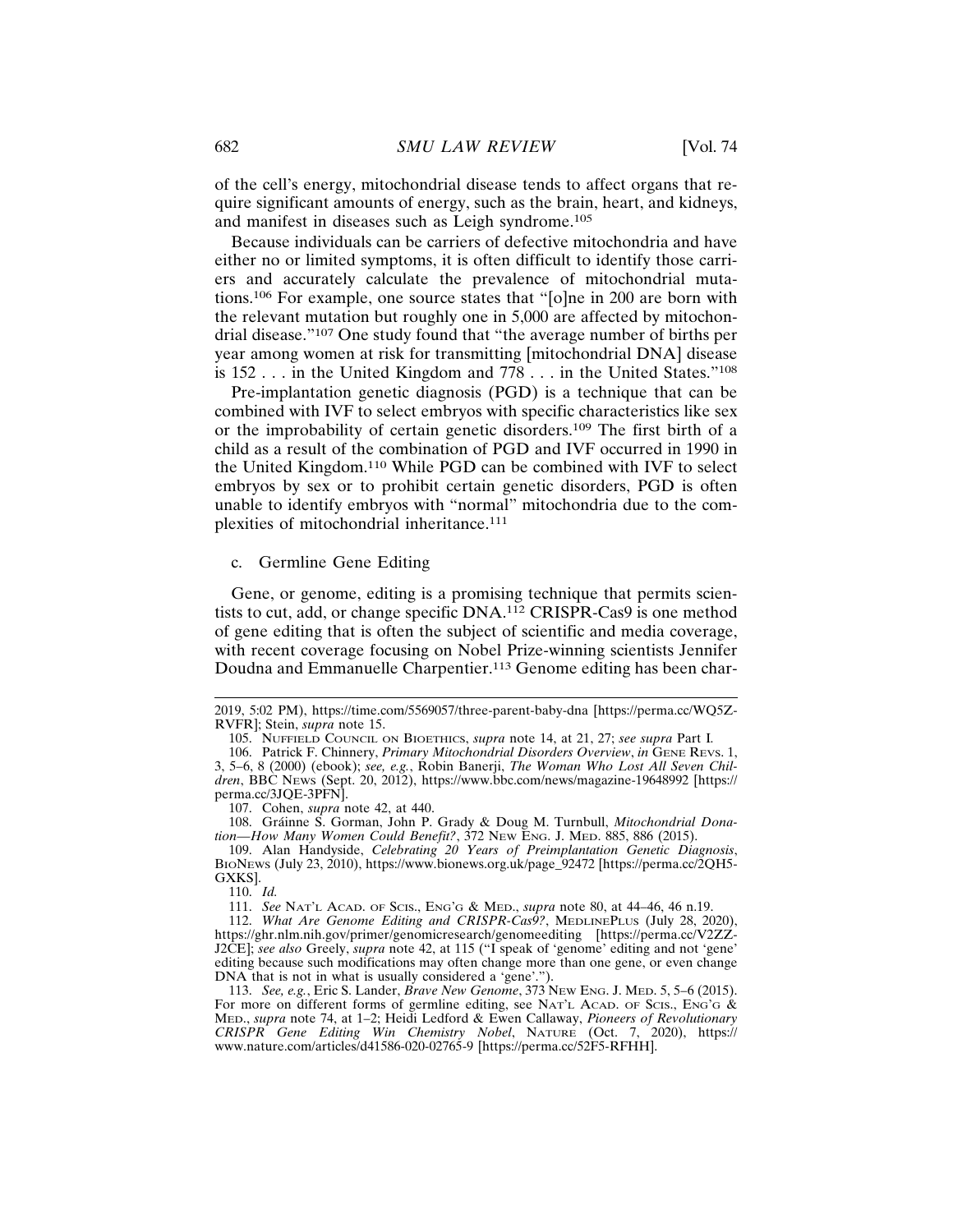acterized as, "depending upon one's perspective, promis[ing] both the salvation and destruction of humankind."114 This Article will focus on germline gene editing, which results in heritable changes which are passed on to subsequent generations, as opposed to somatic cell genome editing, which does not.<sup>115</sup> Current expectations are that germline gene editing could not only result in the birth of children who do not have or carry the genetic mutations that their parents have, but also create future generations without harmful genetic traits.116 PGD, which is often suggested as a substitute to reproductive genetic innovation, is not suitable for all ART patients because, even with ART, some individuals fail to produce embryos that are suitable for implantation (rendering the targeting of disease-causing traits premature).117 Nevertheless, a recent study revealed that germline gene editing could be used to edit mitochondria and eventually cure mitochondrial disease, potentially rendering mitochondrial transfer obsolete.<sup>118</sup>

Germline genome editing, while currently not being used clinically in the United States, could eventually treat, reduce the incidence of, or at least increase our understanding of a number of diseases including "diabetes, heart disease, schizophrenia, and autism."119 Beyond that, many expect that both somatic and germline genome editing could also treat (or prevent), "cystic fibrosis, hemophilia, . . . sickle cell disease . . . cancer, heart disease, mental illness, and human immunodeficiency virus (HIV) infection," and assorted clinical trials are underway to target diseases like these through somatic cell gene therapy.<sup>120</sup>

Germline gene editing is accompanied by a number of safety and efficacy concerns that are sometimes referred to as "research ethics concerns about . . . safety."121 Safety concerns that accompany human germline gene editing include "incomplete editing, inaccurate editing, off-target mutations, on-target mutations with unintended consequences [like the damage of the genome,] and mosaicism."122 Mosaicism, for example,

119. Patrick D. Hsu, Eric S. Lander & Feng Zhang, *Development and Applications of CRISPR-Cas9 for Genome Engineering*, 157 CELL 1262, 1271 (2014); Julian Savulescu, Jonathan Pugh, Thomas Douglas & Christopher Gyngell, *The Moral Imperative to Continue Gene Editing Research on Human Embryos*, 6 PROTEIN & CELL 476, 476 (2015).

<sup>114.</sup> Sherkow & Scott, *supra* note 34, at 1498–99.

<sup>115.</sup> *See supra* notes 73–75 and accompanying text (discussing the differences in somatic cell and germline gene editing).

<sup>116.</sup> Christopher Gyngell, Thomas Douglas & Julian Savulescu, *The Ethics of Germline Gene Editing*, 34 J. APP. PHIL. 498, 499–501 (2017).

<sup>117.</sup> *Id.*; *see* George Q. Daley, Robin Lovell-Badge & Julie Steffann, *After the Storm— A Responsible Path for Genome Editing*, 380 NEW ENG. J. MED. 897, 898–99 (2019).

<sup>118.</sup> *See* Beverly Y. Mok, Marcos H. de Moraes, Jun Zeng, Dustin E. Bosch, Anna V. Kotrys, Aditya Raguram, FoSheng Hsu, Matthew C. Radey, S. Brook Peterson, Vamsi K. Mootha, Joseph D. Mougous & David R. Liu, *A Bacterial Cytidine Deaminase Toxin Enables CRISPR-Free Mitochondrial Base Editing*, 583 NATURE 631, 631 (2020).

<sup>120.</sup> *What Are Genome Editing and CRISPR-Cas9?*, *supra* note 112.

<sup>121.</sup> Françoise Baylis, *Human Germline Genome Editing and Broad Societal Consensus*, 1 NATURE HUM. BEHAV., 1, 1 (May 8, 2017), https://www.nature.com/articles/s41562- 017-0103 [https://perma.cc/E9VZ-MNTX].

<sup>122.</sup> *Id.*; see also Sherkow & Scott, *supra* note 34, at 1509; Michael Kosicki, Kärt Tomberg & Allan Bradley, *Repair of Double-Strand Breaks Induced by CRISPR-Cas9*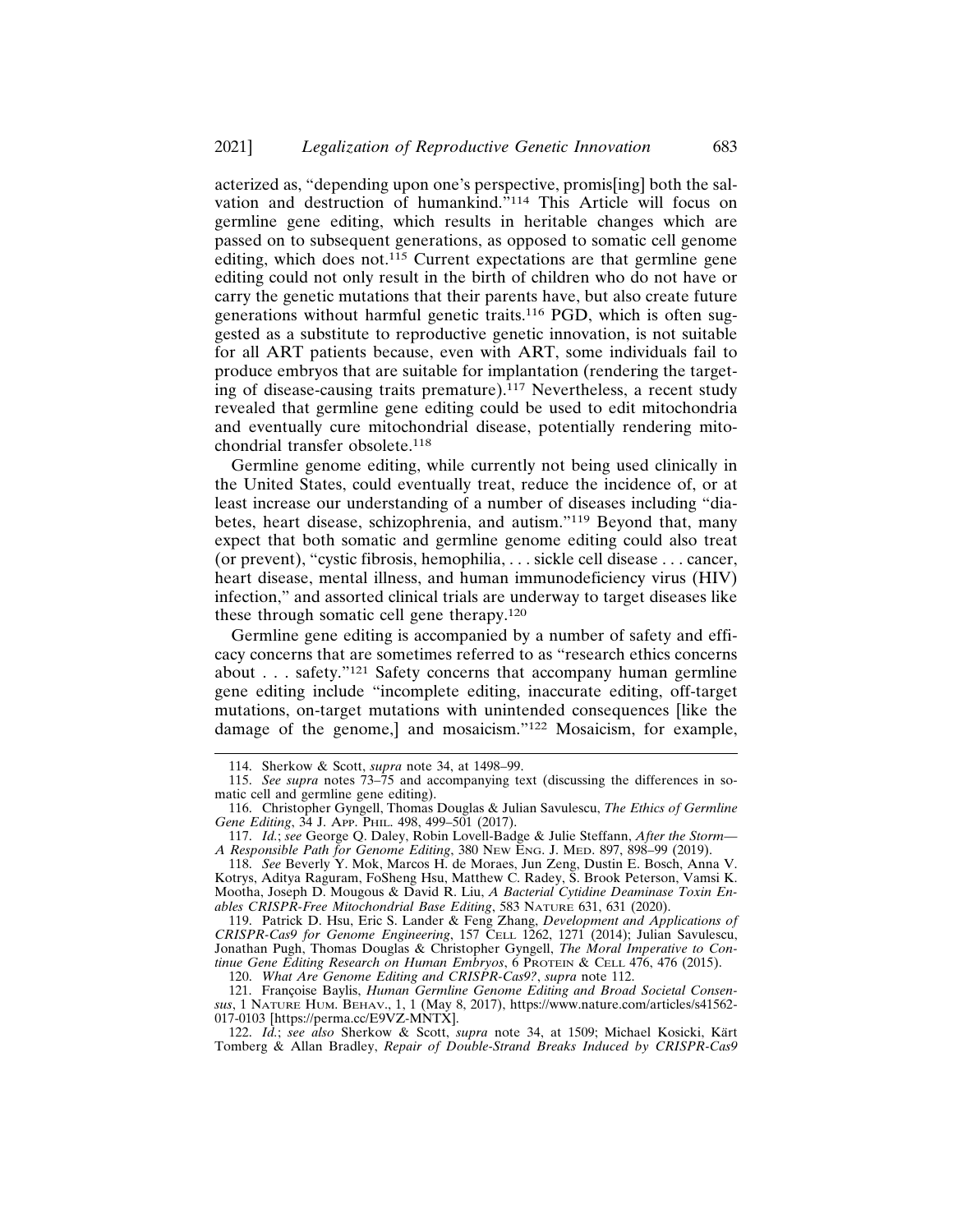would result when the editing target contained both edited and unedited cells.123 Off-target effects occur when the intentional targeting of a site leads to the unintended editing of another site in the genome.124 To date, scientists have made significant strides in addressing these issues, and germline gene editing is expected to be "ready" for human clinical use in the next five to ten years.125 Yet some physician–researchers, namely Dr. He Jiankui in China, moved ahead of this timeline and used germline gene editing in human embryos that led to the birth of several children and widespread condemnation.126 Part of this condemnation stemmed from a number of safety concerns such as the mosaicism of one of the embryos and possible unintended (or disregarded) consequences.127 Fur-

123. Sherkow & Scott, *supra* note 34, at 1509.

124. Dana Carroll, *Collateral Damage: Benchmarking Off-Target Effects in Genome Editing*, 20 GENOME BIO.: EDITORIAL 114, 114 (2019), https://genomebi-<br>ology.biomedcentral.com/articles/10.1186/s13059-019-1725-0#citeas [https://perma.cc/ ology.biomedcentral.com/articles/10.1186/s13059-019-1725-0#citeas 28FG-EHAA]; Sherkow & Scott, *supra* note 34, at 1509; *id.* at 1517–19 (discussing assorted safety-based concerns for genome editing, including mosaicism, editing efficiency constraints, and the need for detecting off-target effects). *See generally* Andrew V. Anzalone, Luke W. Koblan & David R. Liu, *Genome Editing with CRISPR–Cas Nucleases, Base Editors, Transposases and Prime Editors*, 38 NATURE BIOTECH. 824, 826, 828–29, 831–38 (2020).

125. *We're on the Cusp of a Gene Editing Revolution, Are We Ready?*, NEW SCIENTIST (July 27, 2016), https://www.newscientist.com/article/mg23130842-900-were-on-the-cusp-ofa-gene-editing-revolution-are-we-ready [https://perma.cc/MWZ3-P8ML]; *see* NUFFIELD COUNCIL ON BIOETHICS, GENOME EDITING AND HUMAN REPRODUCTION: SOCIAL AND ETHICAL ISSUES 1, 44 (2018). *But see* Henry T. Greely, *Human Germline Genome Editing: An Assessment*, 2 CRISPR J. 253, 254 (2019) ("I do not think human [germline genome editing] alone has much new potential—for evil, for good, or in any other ways, in the next 30 years or so.").

126. For reactions to the announcement of Dr. He's work using CRISPR to edit human embryos that were implanted and resulted in the birth of gene-edited children, see Editorial Board, Opinion, *We Have the Technology to Customize Our Babies. It Needs Regulation*, WASH. POST (May 21, 2019), https://www.washingtonpost.com/opinions/globalopinions/we-have-the-technology-to-customize-our-babies-it-needs-regulation/2019/05/21/ ce6c554c-50b0-11e9-88a1-ed346f0ec94f\_story.html [https://perma.cc/U5AB-EZR4]; Francis S. Collins, *NIH Supports International Moratorium on Clinical Application of Germline Editing*, NAT'L INSTS. OF HEALTH (Mar. 13, 2019), https://www.nih.gov/about-nih/who-weare/nih-director/statements/nih-supports-international-moratorium-clinical-applicationgermline-editing [https://perma.cc/7JE9-MN7U]; Sui-Lee Wee, *Chinese Scientist Who Genetically Edited Babies Gets 3 Years in Prison*, N.Y. TIMES (Dec. 30, 2019), https:// www.nytimes.com/2019/12/30/business/china-scientist-genetic-baby-prison.html [https:// perma.cc/UP5S-WC5M]; Gina Kolata, Sui-Lee Wee & Pam Belluck, *Chinese Scientist*

*Claims to Use Crispr to Make First Genetically Edited Babies*, N.Y. TIMES (Nov. 26, 2018), https://www.nytimes.com/2018/11/26/health/gene-editing-babies-china.html [https:// perma.cc/L8YL-VN53]; Baylis, *supra* note 121, at 1. 127. *See, e.g.*, Eric Lander, Françoise Baylis, Feng Zhang, Emmanuelle Charpentier &

Paul Berg, Comment, *Adopt a Moratorium on Heritable Genome Editing*, 567 NATURE 165, 166 (2019) ("He attempted to inactivate the gene CCR5, which encodes a receptor

Leads to Large Deletions and Complex Rearrangements, 36 NAT. BIOTECH. 765, 765 (2018); Haoyi Wang & Hui Yang, *Gene Edited Babies: What Went Wrong and What Could Go Wrong*, 17 PLoS BIOL. 1, 3 (2019), https://journals.plos.org/plosbiology/article?id=10.1371/ journal.pbio.3000224 [https://perma.cc/CZ5J-J32R]; Salima Hacein-Bey-Abina, Christof von Kalle, Manfred Schmidt & Françoise Le Deist, A Serious Adverse Event After Success*ful Gene Therapy for X-Linked Severe Combined Immunodeficiency*, 348 NEW ENG. J. MED. 255, 255 (2003); Michael V. Zuccaro, Jia Xu, Carl Mitchell, Rogerio Lobo, Nathan Treff & Dieter Egli, *Allele-Specific Chromosome Removal after Cas9 Cleavage in Human Embryos*, 183 CELL 1650, 1650 (2020).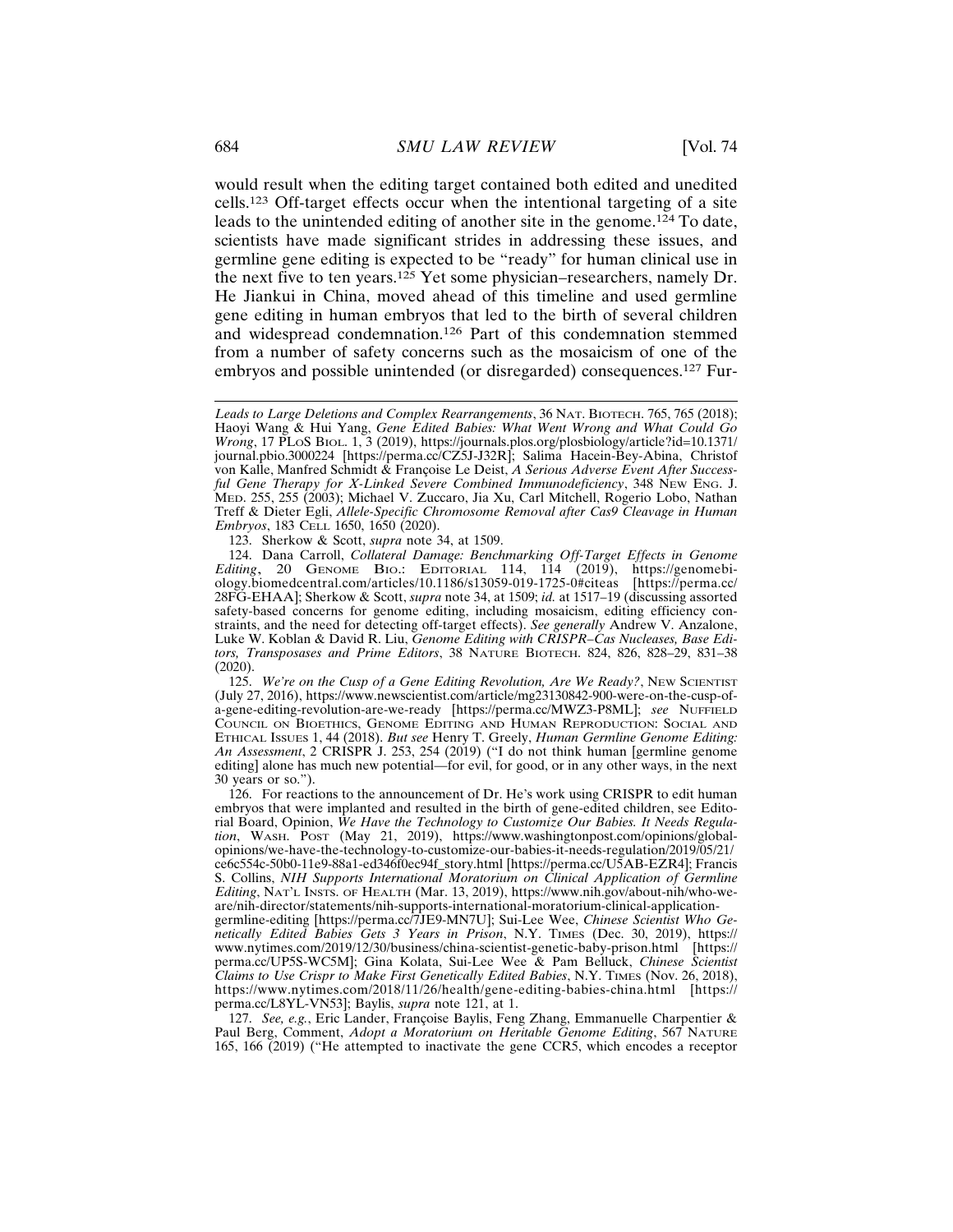ther, as detailed in other sections, the fact that germline gene editing would lead to heritable genetic changes has engendered opposition to the technique, although this same possibility also exists with somatic cell gene therapy, a far less controversial technique used in FDA-approved products.<sup>128</sup>

# *2. Regulatory Reactions to Reproductive Genetic Innovation*

The federal regulatory system has been especially hostile to reproductive genetic innovation. After reports of births resultant from cytoplasmic transfer, the technique (and its providers) were targeted by the FDA for atypical regulatory treatment as compared to traditional ARTs like IVF or insemination.129 While the FDA does not regulate ART techniques like IVF or artificial insemination, the FDA sent letters to providers of cytoplasmic transfer stating that they would need to submit an investigational new drug (IND) application to the FDA to continue providing their techniques.130 IND applications are submitted by companies in order to market pharmaceuticals in the United States.131 After receiving these letters, physicians stopped providing these techniques to patients in the United States.132 This regulatory treatment is peculiar in light of the usual practice–products divide in U.S. medical regulation. The practice–products distinction between the practice of medicine, which is regu-

129. Lewis, *Subterranean Regulation*, *supra* note 35, at 1243. For some, including the CDC, artificial insemination is not ART. *See What is Assisted Reproductive Technology?*, CTRS. DISEASES CONTROL & PREVENTION (Oct. 8, 2019), https://www.cdc.gov/art/ whatis.html [https://perma.cc/4TFK-7F28].

130. Lewis, *Subterranean Regulation*, *supra* note 35, at 1241–43, 1259. There are federal regulations that apply to labs that perform ART. *See, e.g.*, 21 C.F.R. § 1271.3(b), (d) (2016); U.S. FOOD & DRUG ADMIN., ELIGIBILITY DETERMINATION FOR DONORS OF HUMAN CELLS, TISSUES, AND CELLULAR AND TISSUE-BASED PRODUCTS (2007); Eligibility Determination for Donors of Human Cells, Tissues, and Cellular and Tissue-Based Products, 69 Fed. Reg. 29,786, 29,787 (May 25, 2004) (to be codified at 21 C.F.R. pts. 210, 211, 820, 1271); Human Cells, Tissues, and Cellular and Tissue-Based Products; Establishment Registration and Listing, 66 Fed. Reg. 5447, 5447 (Jan. 19, 2001) (to be codified at 21 C.F.R. pts. 207, 807, 1271).

131. *See* Lewis, *Germline Gene Editing*, *supra* note 35, at 795–804 (discussing the parallels between the uncertainties associated with genetic modification and the adverse effects of approved biologics and drugs, including gene therapy products). For more on investigational new drug applications and their role in the pharmaceutical approval process, see *Investigational New Drug (IND) Application*, U.S. FOOD & DRUG ADMIN. (Feb. 24, 2021), https://www.fda.gov/drugs/types-applications/investigational-new-drug-ind-application [https://perma.cc/EBD9-5NEM].

132. Lewis, *Subterranean Regulation*, *supra* note 35, at 1244.

that HIV uses to enter cells. However, this change is not benign: it has been reported to substantially increase the risk of complications, and death, from certain other viral infections, including West Nile virus and influenza.").

<sup>128.</sup> King et al., *supra* note 43, at 39; Oleg E. Tolmachov, *Split Vector Systems for Ultra-Targeted Gene Delivery: A Contrivance to Achieve Ethical Assurance of Somatic Gene Therapy* In Vivo, 83 MED. HYPOTHESES 211, 212 (2014). For more on the concern that somatic cell gene therapy could lead to unintended germline modification, see, for example, NAT'L ACAD. OF SCIS., ENG'G & MED., *supra* note 74, at 97–99, 105–06; King et al., *supra* note 43, at 38; Kevin R. Smith, *Gene Therapy: Theoretical and Bioethical Concepts*, 34 ARCHIVES MED. RES. 247, 256–57 (2003) (noting that the possibility of germline transmission with gene therapy is "very low").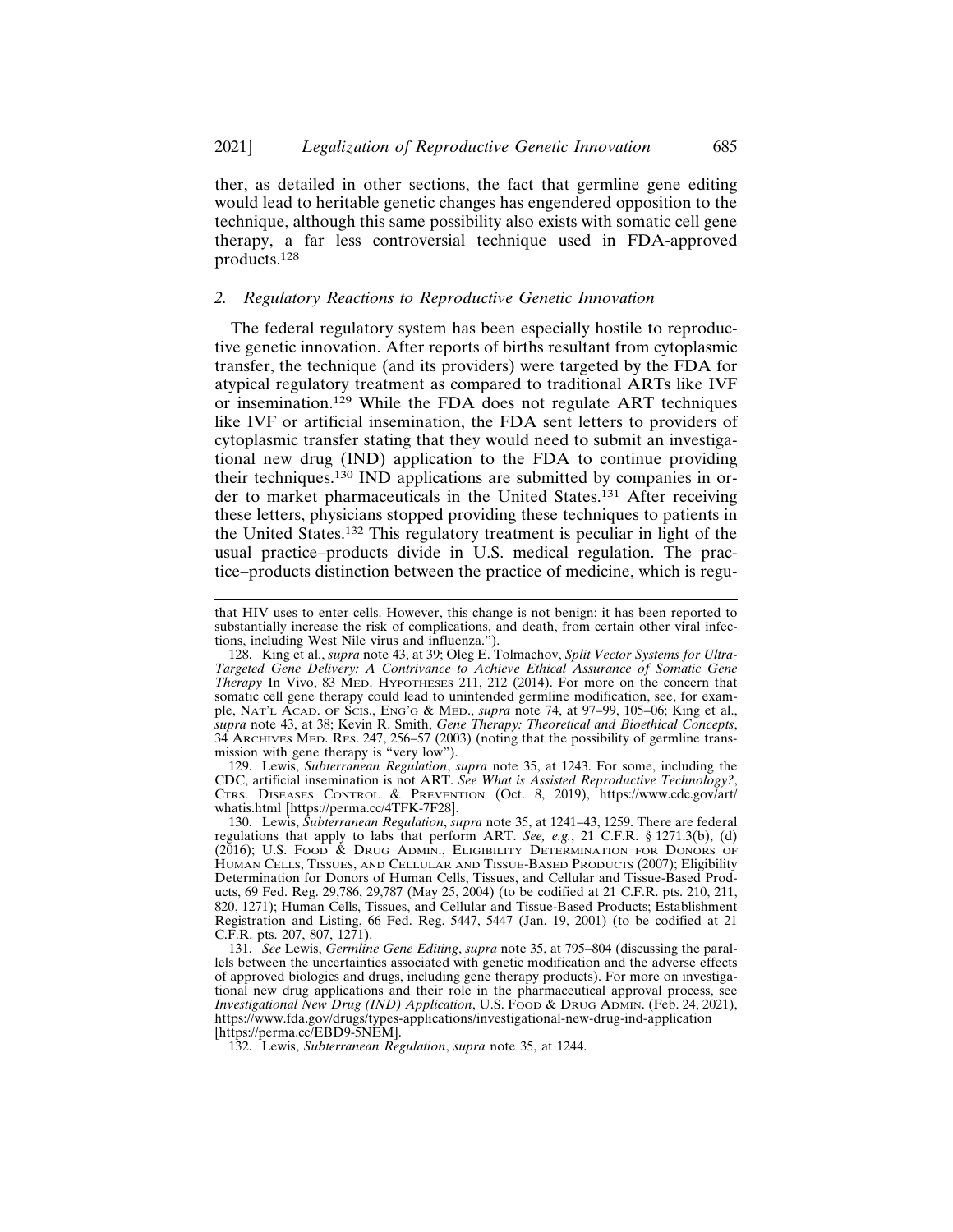lated by states, and the products regulated by the federal government is a nuanced distinction that has been the subject of scholarly debate.133 Admittedly, there are difficulties in defining the scope of the practice of medicine and in defining the federal products regulated by the FDA.<sup>134</sup> These difficulties will be further analyzed in Part IV, where the Article argues in favor of a resolution in favor of increased state regulation instead of federal regulation.<sup>135</sup>

While scientific advances in mitochondrial transfer have been made in the United States, these advances have been subjected to the same regulatory treatment as cytoplasmic transfer; thus, the technique is, as a practical matter, unavailable in the United States.136 For example, the FDA sent an Untitled Letter to Ovascience, an American company providing a technique involving mitochondrial transfer, that noted that the company's techniques would require an IND and led to Ovascience stopping its mitochondrial transfer techniques in the United States.137 The FDA has posted an advisory online listing all of the techniques classified as reproductive genetic innovation in this Article as requiring an (expensive) IND application even though these techniques involve the practice of medicine.138

This regulatory treatment has not prevented some U.S.-based physi-

134. Noah, *supra* note 133, at 164 ("[C]ourts also have struggled with questions about how to characterize the practice of medicine.").

135. *See infra* Part IV.

136. *See FDA Regulation of Human Cells, Tissues, and Cellular and Tissue-Based Products (HCT/P's) Product List*, U.S. FOOD & DRUG ADMIN., (Feb. 1, 2018), https:// www.fda.gov/vaccines-blood-biologics/tissue-tissue-products/fda-regulation-human-cellstissues-and-cellular-and-tissue-based-products-hctps-product-list [https://perma.cc/B3HK-BBW3]; Brittany Shoot, 3-Parent IVF: Why Isn't It Available in the United States?, THE GUARDIAN (Feb. 27, 2015, 8:22 PM), https://www.theguardian.com/sustainable-business/ 2015/feb/27/3-parent-ivf-us-mitochondria-dna-babies [https://perma.cc/H5U9-Y9PA]; *Ooplasmic/Cytoplasmic Transfer*, CTR. FOR GENETICS & SOC'Y, https://www.geneticsandsoci ety.org/internal-content/ooplasmiccytoplasmic-transfer [https://perma.cc/8MBH-9Y32].

137. *See* Lewis, *Subterranean Regulation*, *supra* note 35, at 1281–82. The company, Ovascience, no longer exists because of a merger with Millendo Therapeutics, Inc., a company that focuses on treating "orphan endocrine diseases." *See* Press Release, Millendo Therapeutics, Millendo Therapeutics Announces Successful Merger Completion (Dec. 7, 2018), https://investors.millendo.com/news-releases/news-release-details/millendo-therapeutics-announces-successful-merger-completion [https://perma.cc/Z24G-67KL]; Ovascience, Inc., Registration Statement (Form S-4) (Nov. 1, 2018), https://www.sec.gov/ Archives/edgar/data/1544227/000104746918006980/a2236886zs-4a.htm [https://perma.cc/ QKP3-P8EU].

138. *FDA Regulation of Human Cells, Tissues, and Cellular and Tissue-Based Products (HCT/P's) Product List*, *supra* note 136. For more on the costs of drug approval, see Jason Millman, *Does it Really Cost \$2.6 Billion to Develop a New Drug?*, WASH. POST: ECON. POL'Y (Nov. 18, 2014), https://www.washingtonpost.com/news/wonk/wp/2014/11/18/does-itreally-cost-2-6-billion-to-develop-a-new-drug [https://perma.cc/Y9KY-DT2C]; Joseph A. DiMasi, Henry G. Grabowski & Ronald W. Hansen, *Innovation in the Pharmaceutical Industry: New Estimates of R&D Costs*, 47 J. HEALTH ECON. 20, 24–25 (2016).

<sup>133.</sup> *See* Patricia J. Zettler, *Toward Coherent Federal Oversight of Medicine*, 52 SAN DIEGO L. REV. 427, 434–54, 460–64 (2015) (discussing the practice-products divide); Patricia J. Zettler, *Pharmaceutical Federalism*, 92 IND. L.J. 845, 851–52, 892 (2017); Lars Noah, *Ambivalent Commitments to Federalism in Controlling the Practice of Medicine*, 53 U. KAN. L. REV. 149, 158–65, 172–74 (2004).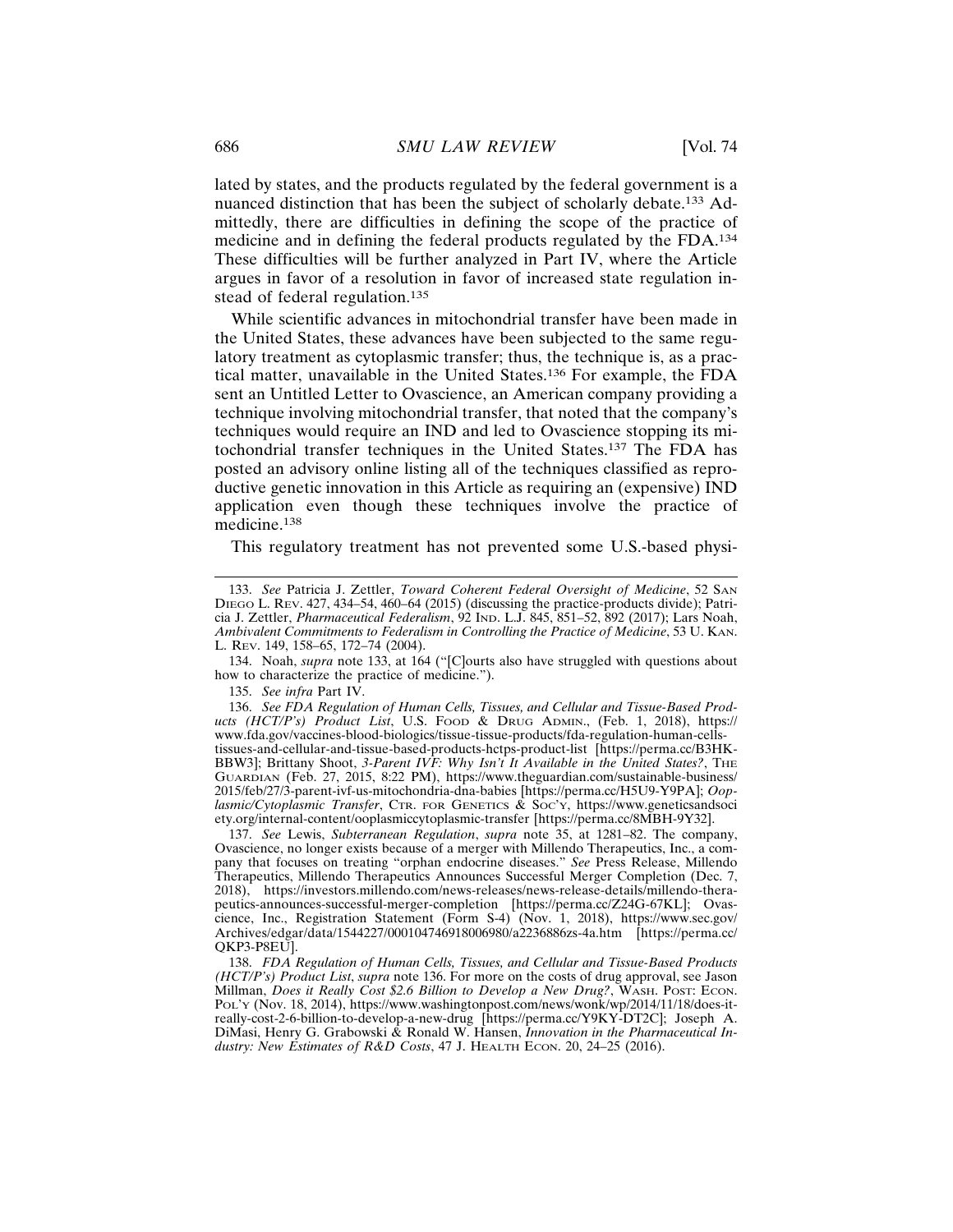cians from traveling abroad to provide the technique to patients.139 For example, U.S.-based physician John Zhang traveled to Mexico to provide the technique to a couple who wanted to avoid transmitting Leigh syndrome, a mitochondrial disease that impacts the central nervous system, to their child.140 Providing the technique in Mexico allowed them to avoid the limitations of the U.S. regulatory system.141 While earlier legal scholarship has focused on the FDA and its interpretations and applications of the Federal Food Drug & Cosmetic Act and the Public Health Service Act, Congress recently added another obstacle to the use of reproductive genetic innovation in the United States: a budget rider that has been renewed each year since 2015.142 Thus, when Dr. John Zhang requested a pre-IND meeting with the FDA regarding mitochondrial transfer techniques, that request was denied in a letter noting that the budget rider prevented the FDA from even considering the application.<sup>143</sup>

# C. FOUNDATION FOR COMMONALITIES COMPARISON: GROUPING REPRODUCTIVE GENETIC INNOVATION

The ART techniques involving genetic modification studied in this Article include techniques that are heritable, like germline gene editing, and (arguably) non-heritable, like cytoplasmic and mitochondrial transfer.<sup>144</sup>

<sup>139.</sup> *See, e.g.*, Roberts, *supra* note 102; Emily Mullin, *Pregnancy Reported in the First Known Trial of "Three-Person IVF" for Infertility*, STAT NEWS (Jan. 24, 2019), https:// www.statnews.com/2019/01/24/first-trial-of-three-person-ivf-for-infertility [https://perma.cc/ BM8A-HH9T].]

<sup>140.</sup> *See, e.g.*, Ariana Eunjung Cha, *This Fertility Doctor Is Pushing the Boundaries of Human Reproduction, with Little Regulation*, WASH. POST: HEALTH & SCI. (May 11, 2018), https://www.washingtonpost.com/national/health-science/this-fertility-doctor-is-pushingthe-boundaries-of-human-reproduction-with-little-regulation/2018/05/11/ea9105dc-1831- 11e8-8b08-027a6ccb38eb\_story.html [https://perma.cc/LA2X-VUYM]; Jill Neimark, *A Baby with 3 Genetic Parents Seems Healthy, but Questions Remain*, NPR (Apr. 8, 2017, 5:00 AM), https://www.npr.org/sections/health-shots/2017/04/08/523020895/a-baby-with-3-genetic-parents-seems-healthy-but-questions-remain [https://perma.cc/8DNX-HW8A]; Roberts, *supra* note 102; *Leigh syndrome*, NAT'L CTR. FOR ADVANCING TRANSLATIONAL SCI., https://rarediseases.info.nih.gov/diseases/6877/leigh-syndrome [https://perma.cc/9P6B-CZ3G].

<sup>141.</sup> *See, e.g.*, Neimark, *supra* note 140; John Zhang, Hui Liu, Shiyu Luo, Zhuo Lu, Alejandro Chávez-Badiola, Zitao Liu, Mingxue Yang, Zaher Merhi, Sherman J. Silber, Santiago Munné, Michalis Konstantinidis, Dagan Wells, Jian J. Tang & Taosheng Huang, *Live Birth Derived from Oocyte Spindle Transfer to Prevent Mitochondrial Disease*, 34 RE-PRODUCTIVE BIOMED. ONLINE 361, 363–64 (2017).

<sup>142.</sup> Russell A. Spivak, I. Glenn Cohen & Eli Y. Adashi, *Germ-line Gene Editing and Congressional Reaction in Context: Learning from Almost 50 Years of Congressional Reactions to Biomedical Breakthroughs*, 30 J.L. & HEALTH 20, 21–22 (2017); Consolidated Appropriations Act of 2016, Pub. L. No. 114-113, § 749, 129 Stat. 2283, 2283 (2015) (prohibiting the FDA from consider applications involving heritable genetic modification).

<sup>143.</sup> *See* Letter from Mary A. Malarkey, Dir., Off. of Compliance & Biologics Quality, Trustee for Biologics Evaluation & Rsch., to John Zhang, Chief Exec. Officer, Darwin Life, Inc. & New Hope Fertility Ctr. (Aug. 4, 2017) [hereinafter Letter from Mar A. Malarkey], https://www.fda.gov/media/106739/download [https://perma.cc/5PEC-8RZP]; Spivak et al., *supra* note 142, at 21–22.

<sup>144.</sup> *See supra* note 80 (discussing the debate over the meaning of "germline," "heritability," and "alteration").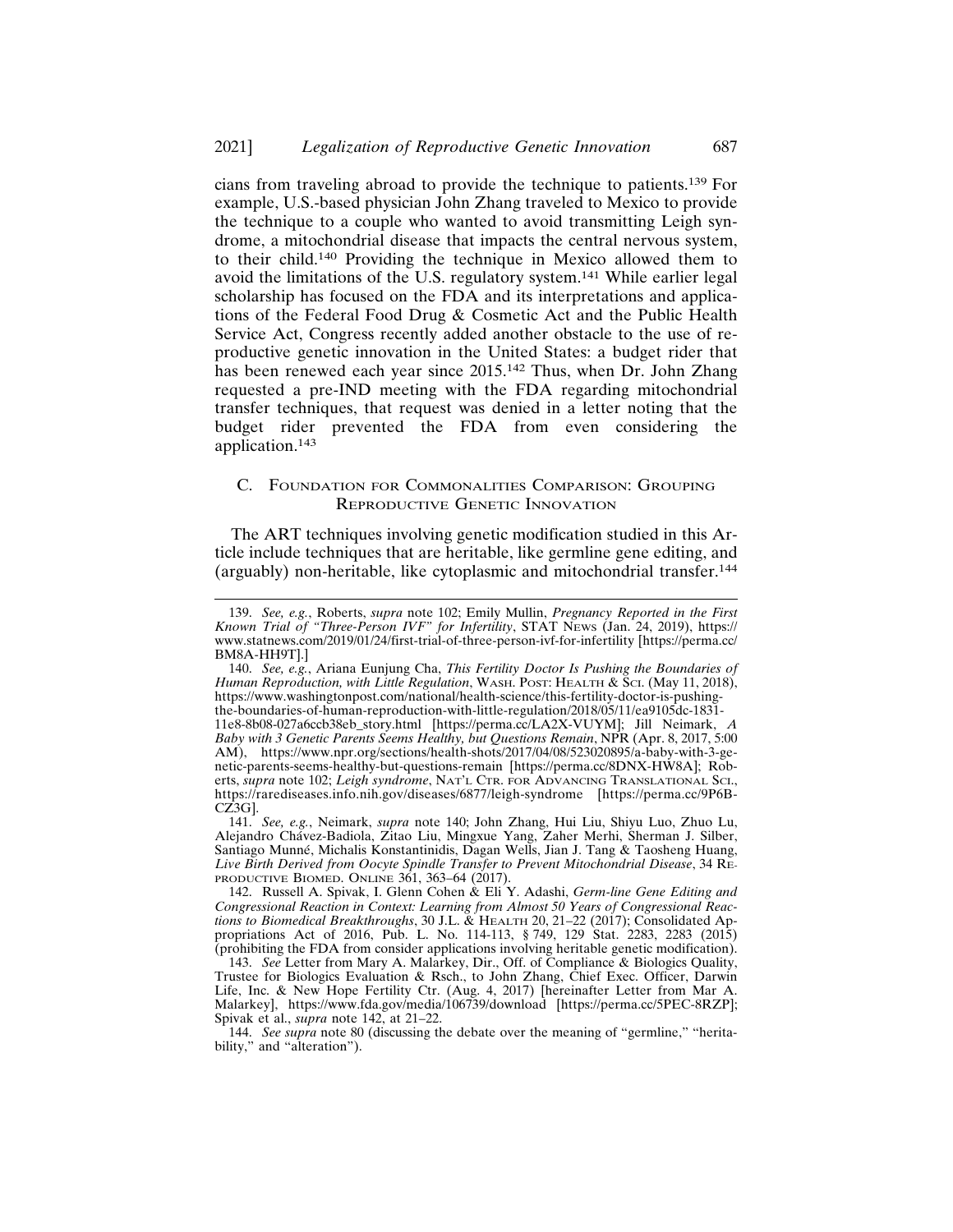Although some would not include germline gene editing in a comparison with cytoplasmic and mitochondrial transfer, there are at least five reasons for collectively comparing classifying techniques involving genetic modifications or substitutions (cytoplasmic transfer, mitochondrial transfer, and germline gene editing) to organ transplantation. First, while mitochondrial transfer targets less genetic material than cytoplasmic transfer, mitochondrial transfer and cytoplasmic transfer are "related," because cytoplasmic transfer also involves the transfer of mitochondria that are located in the cytoplasm.145 Second, all three of the techniques encompassed within reproductive genetic innovation share common ethical objections that increase as the amount of genetic modification increases.146 Third, while cytoplasmic transfer is an older technique than mitochondrial transfer and germline gene editing, its regulatory treatment through Untitled Letters informs how the FDA has treated subsequent technologies involving genetic modification of embryos.147 Thus, the regulatory treatment of cytoplasmic transfer is a useful historic tool. Fourth, AART techniques and heritable genome editing have been added to the same FDA-provided list of techniques requiring an IND application in the United States.<sup>148</sup>

Not only are AART techniques and heritable genome editing subject to the FDA's restrictions requiring the submission of an IND application, but they are also subject to a federal budget rider preventing the consideration of techniques involving inheritable genetic modification.<sup>149</sup> As a result, if scientists want to pursue the significant research trials that are generally required for pharmaceuticals in the United States, they would

148. *See FDA Regulation of Human Cells, Tissues, and Cellular and Tissue-Based Products (HCT/P's) Product List*, *supra* note 136.

<sup>145.</sup> *See* Adashi & Cohen, *supra* note 38, at 833. For technical background on the techniques used in mitochondrial and cytoplasmic transfer, see NUFFIELD COUNCIL ON BIOETHICS, *supra* note 14, at 32–39; Henry E. Malter & Jacques Cohen, *Ooplasmic Transfer: Animal Models Assist Human Studies*, 5 REPROD. BIOMED. ONLINE 26, 28 (2002), https://www.rbmojournal.com/article/S1472-6483(10)61593-3/pdf [https://perma.cc/R8UH-MĤ7Y].

<sup>146.</sup> *See supra* Section II.B.

<sup>147.</sup> For a comprehensive accounting of the FDA's targeting of cytoplasmic transfer and similar forms of assisted reproductive technology involving genetic modification, see Lewis, *Subterranean Regulation*, *supra* note 35, at 1241-47, 1251-62. For the FDA's perspective on the distinctions between Untitled and Warning Letters, see U.S. Food  $\&$ DRUG ADMIN., REGULATORY PROCEDURES MANUAL, CHAPTER 4: ADVISORY ACTIONS 3–8, 62, https://www.fda.gov/media/71878/download [https://perma.cc/5QLT-2AKR].

<sup>149.</sup> *See* Consolidated Appropriations Act of 2016, Pub. L. No. 114-113, § 749, 129 Stat. 2283, 2283 (2015). The budget rider has been added to the FDA's appropriations each year since 2016. *See, e.g.*, Spivak et al., *supra* note 142, at 21-22; *see also* PETER MARKS, U.S. FOOD & DRUG ADMIN., UPDATE FROM THE CENTER FOR BIOLOGICS EVALUATION AND RESEARCH (CBER): PROGRESS ADVANCING THE DEVELOPMENT OF COMPLEX BIOLOGIC PRODUCTS 18 (2018) ("Somatic cell versus germline editing relevant. By law FDA cannot currently accept an investigational or marketing application for a product that involves heritable genetic modification."), https://www.fdli.org/wp-content/uploads/2018/05/Centerfor-Biologics-Evaluation-and-Research.pdf [https://perma.cc/Y86N-GQZD]; JAMES KOZUBEK, MODERN PROMETHEUS: EDITING THE HUMAN GENOME WITH CRISPR-CAS9 349 (2016); *FDA Regulation of Human Cells, Tissues, and Cellular and Tissue-Based Products (HCT/P's) Product List*, *supra* note 136.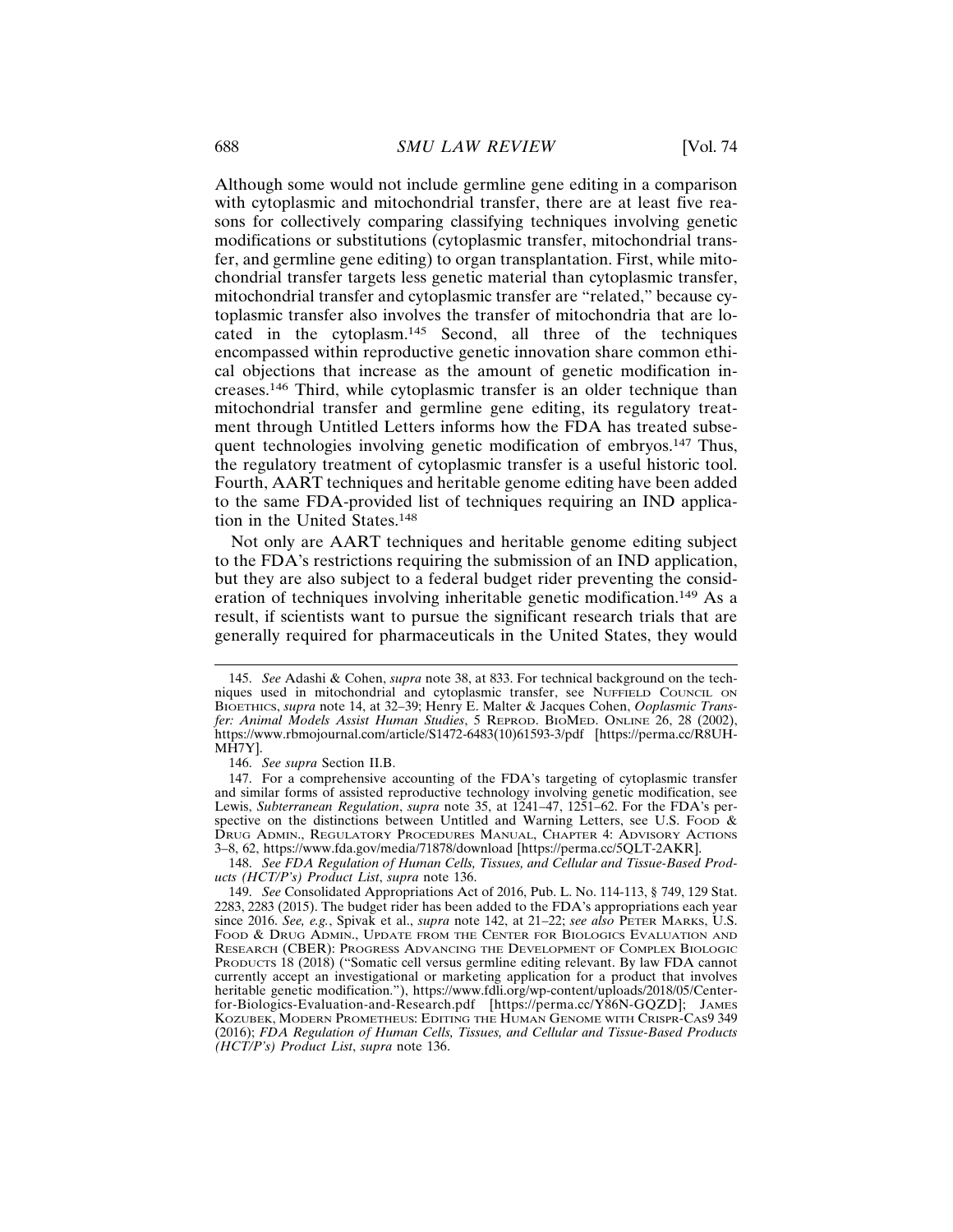face regulatory hurdles as evidenced by the FDA's response to Dr. John Zhang.150 Fifth, heritable genome editing is often the subject of commentary by federal government officials and federal legislators, unlike other federally regulated products.<sup>151</sup>

Ultimately, germline gene editing is accompanied by the same ethical controversy surrounding cytoplasmic and mitochondrial transfer as well as intensified versions of related controversy focusing on issues of identity, hubris, embryo destruction, and consent for future generations.<sup>152</sup> Thus, germline genome editing's controversy is a magnified version of the controversy accompanying various AARTs. Not only does germline genome editing face regulatory hurdles, but at this time, many scientists, including pioneers of the technique, are opposed to using it in embryos for various reasons—including the aforementioned safety and efficacy concerns and ethical motivations—and many are calling for more public discourse and a global regulatory regime.<sup>153</sup>

152. *See infra* Part III. For more on the scholarly debate related to traditional assisted reproductive technology and its impact on identity, see, for example, DEREK PARFIT, REAsons AND PERSONS 351-79 (1986); I. Glenn Cohen, *Intentional Diminishment*, the Non-*Identity Problem, and Legal Liability*, 60 HASTINGS L.J. 347, 352–59 (2008); I. Glenn Cohen, *Of Modest Proposals and Non-Identity: A Comment on the Right to Know Your Genetic Parents*, 13 AM. J. BIOETHICS 45, 46–47 (2013); I. Glenn Cohen, *Regulating Reproduction: The Problem with Best Interests*, 96 MINN. L. REV. 423, 437 n.32 (2011).

153. *See, e.g.*, *ARM Gene Editing Task Force Therapeutic Developers' Statement of Principles*, ALL. REGENERATIVE MED. (Aug. 27, 2019) (disavowing germline gene editing through a statement of principles "signed by 15 of the preeminent companies active in developing therapeutic human genome editing technologies . . . intended to set forth a bioethical framework for the use of these technologies."), https://alliancerm.org/statementof-principles [https://perma.cc/39MM-R9C5]; *UNESCO Panel of Experts Calls for Ban on "Editing" of Human DNA to Avoid Unethical Tampering with Hereditary Traits*, UNESCO (citing U.N. Educ., Sci. and Cultural Org.: Int'l Bioethics Comm., Report of the IBC on Updating Its Reflection on the Human Genome and Human Rights, ¶ 118, U.N. Doc. SHS/YES/IBC-22/15/2/ REV.2 (2015), https://unesdoc.unesco.org/ark:/48223/pf0000233258 [https://perma.cc/FT5B-7636]), https://en.unesco.org/news/unesco-panel-experts-calls-banediting-human-dna-avoid-unethical-tampering-hereditary-traits [https://perma.cc/JU2Y-Y9H2]. *But see* Lander et al., *supra* note 127, at 165 ("By 'global moratorium,' we do not mean a permanent ban. Rather, we call for the establishment of an international framework in which nations, while retaining the right to make their own decisions, voluntarily

<sup>150.</sup> *See* Rebecca S. Eisenberg, *The Role of the FDA in Innovation Policy*, 13 MICH. TELECOMM. & TECH. L. REV. 345, 370–71 (2007) (discussing the role of clinical trials in the FDA's approval process). *But see* Greely, *supra* note 42, at 128 ("There is no reason to think that FDA, based on the current (grossly lacking) information on safety and efficacy of CRISPR in human embryos, would allow an IND to go into effect, let alone approve an NDA or BLA. This is true on strict scientific grounds, as a gateway matter, without even considering the possible influence of political opposition to such efforts, opposition that could affect decisions by FDA or by the Secretary of Health and Human Services, to which FDA reports.").

<sup>151.</sup> *See infra* note 309 (providing the statements of Peter Marks, the director of the Center for Biologics Evaluation and Research (CBER) at the Food and Drug Administration); *see also infra* note 220 (providing the commentary of various Congressional members on the subjects of somatic and germline gene editing); Carrie D. Wolinetz & Francis S. Collins, Nat'l Insts. Health, Correspondence, *NIH Supports Call for Moratorium on Clinical Uses of Germline Gene Editing*, 567 NATURE 175, 175 (2019), https:// www.nature.com/articles/d41586-019-00814-6 [https://perma.cc/JY4E-2PNX]. While there is commentary related to the pricing of pharmaceuticals, the commentary often does not focus on the actual target of the products, unlike the products involve issues related to reproduction.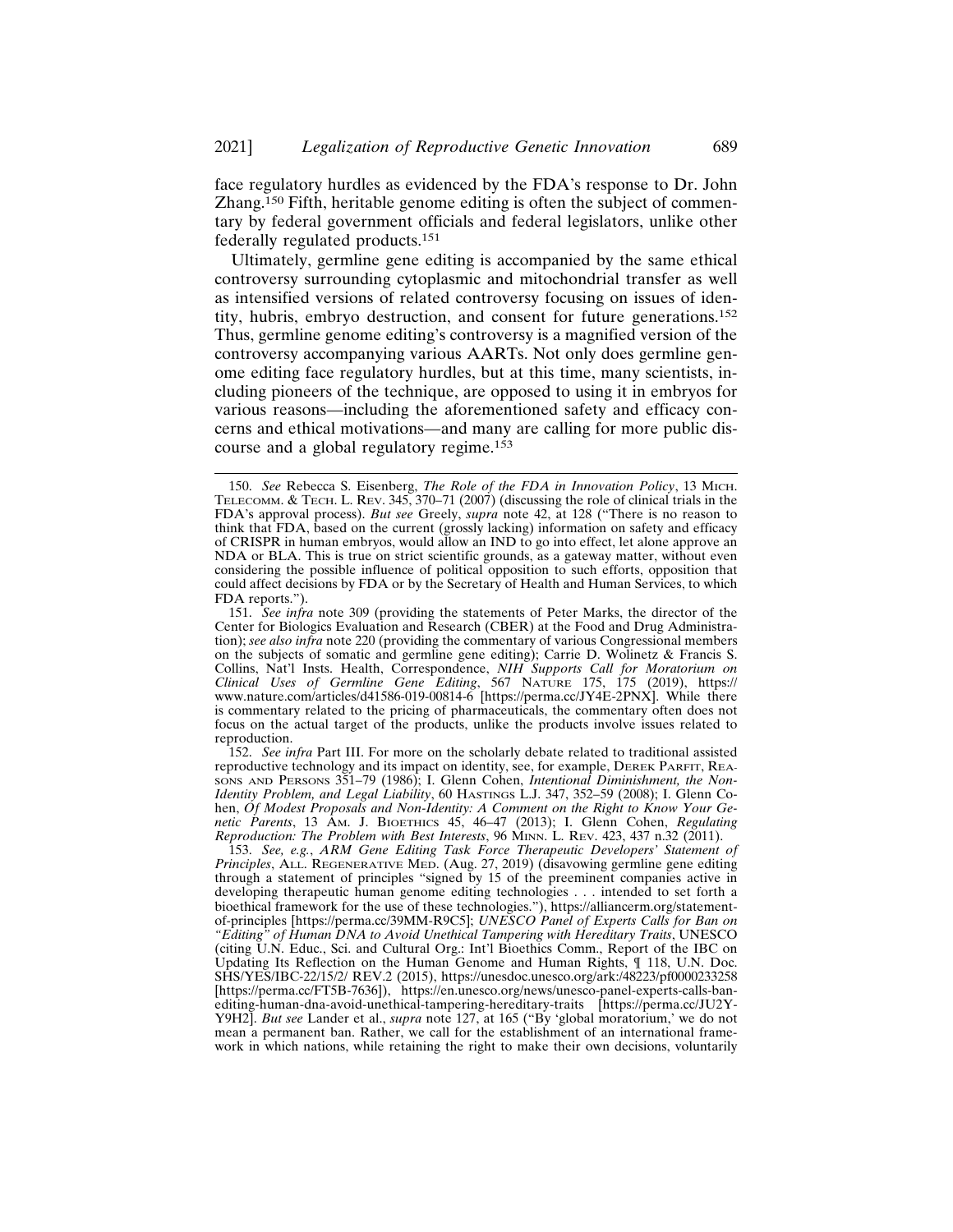This Part is both descriptive and normative. This Part revisits the forgotten history and controversy of organ transplantation and compares that controversy (and early lack of success) to the controversy and current state of innovation accompanying heritable genetic modification. Applying the organ transplantation lens to reproductive genetic innovation is underexplored in the legal literature.154 There is, of course, literature that discusses issues such as how to best facilitate organ donation, questions as to whether individuals should be compensated for organ donation, and concerns about disparities in the allocation of organs; yet the atomization and granularity of both the ART and organ transplant literature largely neglects parallels between reproductive genetic innovation and organ transplant.<sup>155</sup>

This Part identifies four important commonalities between organ transplantation and reproductive genetic innovation that favor shifting the lens applied to those techniques from one of sensationalism or social opposition to one that focuses on the practice of medicine. Those four commonalities between organ transplantation and reproductive genetic innovation that are underexplored in the literature and media accounts are: (1) the use of foreign biological material, (2) genetic transfer, (3) concerns about allocation, and (4) controversy at its inception. In this Part, the Article will address each of these commonalities in turn before discussing the dissimilarities between techniques involving organ transplantation and reproductive genetic innovation. Ultimately, both drawing on the history of organ transplantation and recognizing the similarities between techniques involving reproductive genetic innovation and organ

commit to not approve any use of clinical germline editing unless certain conditions are met."). *See generally* Lander et al., *supra* note 127.

<sup>154.</sup> For a comparison between organ transplantation and mitochondrial transfer, see Kenan Malik, *The Three-Parent Baby's First Step*, N.Y. TIMES (Feb. 22, 2015), https:// www.nytimes.com/2015/02/23/opinion/the-three-parent-babys-first-step.html [https:// perma.cc/KFF9-2CEJ]; Julian Savulescu, *Mitochondrial Disease Kills 150 Children a Year. A Micro-Transplant Can Cure It*, THE GUARDIAN (Feb. 2, 2015, 6:49 AM), https:// www.theguardian.com/science/2015/feb/02/mitochondrial-transfer-micro-transplant-parliamentary-debate [https://perma.cc/CLT3-UNWF]; Garrison, *supra* note 43, at 1648–53 (arguing that "[a] quasi-public entity like UNOS" could be created to regulate ART).

<sup>155.</sup> For more on traditional issues covered in the literature related to organ transplantation, see *supra* note 42. For more on traditional issues covered in the literature related to ART, which crosses constitutional law, family law, health law, and reproductive rights, see, for example, Carbone & Medeira, *supra* note 42, at 72–73; June Carbone, *Who Decides What Number of Children Is 'Right'?*, 104 NW. U. L. REV. COLLOQUY 109, 114–15 (2009) (citing Jaime King, *Predicting Probability: Regulating the Future of Preimplantation Genetic Screening*, 8 YALE J. HEALTH POL'Y & ETHICS 283, 322 (2008)); June Carbone & Paige Gottheim, *Markets, Subsidies, Regulation, and Trust: Building Ethical Understandings into the Market for Fertility Services*, 9 J. RACE, GENDER & JUST. 510, 511–13 (2006); Andreas S. Voss, *The Right to Privacy & Assisted Reproductive Technologies: A Comparative Study of the Law of Germany and the U.S.*, 21 N.Y. L. SCH. J. INT'L & COMP. L. 229, 230–32 (2002); Lewis, *Subterranean Regulation*, *supra* note 35, at 1241 n.1.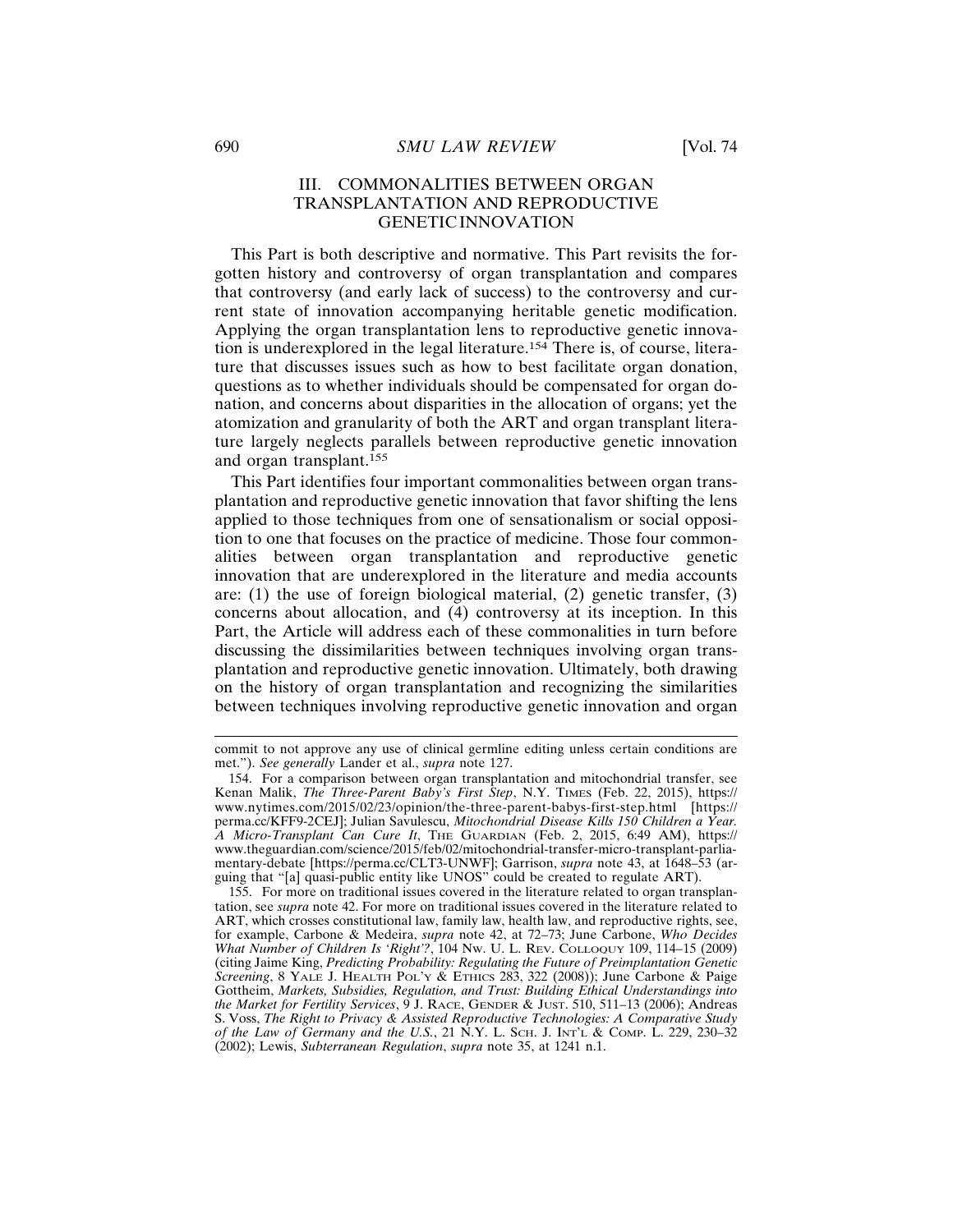transplantation should foster the viewing of techniques involving reproductive genetic innovation through a less sensational lens.

# A. THE USE OF FOREIGN BIOLOGICAL MATERIAL

Both organ transplantation and reproductive genetic innovation require the use of external material—whether that is the use of donor DNA, organs or tissues, or vectors to deliver gene-changing material (and in some cases, genetic material to be inserted, as well).156 While there are currently efforts underway to create or "grow" organs in laboratories, animals, or in space, organ transplantation today focuses on the use of donor material.<sup>157</sup> Organ transplantation and reproductive genetic innovation share several similarities. First, both reproductive genetic innovation and organ transplantation involve substitutions or corrections.158 Organ transplantation involves replacing defective organs with healthy ones.<sup>159</sup> Similarly, cytoplasmic and mitochondrial transfer replace defective cell parts with the cell parts of healthy donors.160 Germline gene editing, while requiring more change than cytoplasmic and mitochondrial transfer, also involves the removal, addition, or replacement of defective genes and the use of a vector-based delivery system.<sup>161</sup>

Organ transplantation, as supported by extensive donor registries and family donors, requires the tissue or organs of other humans.162 Techniques involving reproductive genetic innovation involve permanently replacing defective cell or tissue parts, whereas organ or bone marrow transplantation involves replacing defective organs or tissues.<sup>163</sup>

#### B. GENETIC TRANSFER

As noted in the Article's introductory vignettes, many commonly ac-

158. NAT'L ACAD. OF SCIS., ENG'G & MED., *supra* note 74, at 147 ("Before the modern tools needed to modify DNA were developed, government-supported research was focused on developing solid-organ transplantation to replace damaged or diseased organs and on bone marrow transplantation and reconstitution to cure leukemia and other lifethreatening disorders, even though these treatments required substituting donor DNA for the patient's DNA in the solid-organ or blood-forming cells. Those cases fell clearly under what is typically considered medical care.").

159. *The Organ Transplant Process*, HEALTH RES. & SERVS. ADMIN., https:// www.organdonor.gov/about/process/transplant-process.html [https://perma.cc/E7SC-694Y].

160. *See supra* Sections II.B.1.a–b.

<sup>156.</sup> *See, e.g.*, Anna Nowogrodzki, *The Challenge of Using CRISPR to Knock in Genes*, THE SCIENTIST (Mar. 1, 2019), https://www.the-scientist.com/lab-tools/jacking-up-geneknock-ins-65504 [https://perma.cc/EB59-EKE8]; Inder M. Verma & Nikunj Somia, *Gene Therapy–Promises, Problems and Prospects*, 389 NATURE 239, 239 (1997).

<sup>157.</sup> *See* Hiroshi Nagashima & Hitomi Matsunari, *Growing Human Organs in Pigs*–*A Dream or Reality?*, 86 THERIOGENOLOGY 422, 422, 426 (2016); Sheyna Gifford & Joao Paulo Zambon, *Recycling Organs–Growing Tailor-Made Replacement Kidneys*, 10 REGEN. MED. 913, 913–14 (2015); Emma Woollacott, *Why Your New Heart Could Be Made in Space One Day*, BBC NEWS (Jan. 22, 2019), https://www.bbc.com/news/business-46944972 [https://perma.cc/5YFG-W4TG].

<sup>161.</sup> *See supra* Section II.B.1.c.

<sup>162.</sup> *See supra* Section II.A.

<sup>163.</sup> *See supra* Section II.C.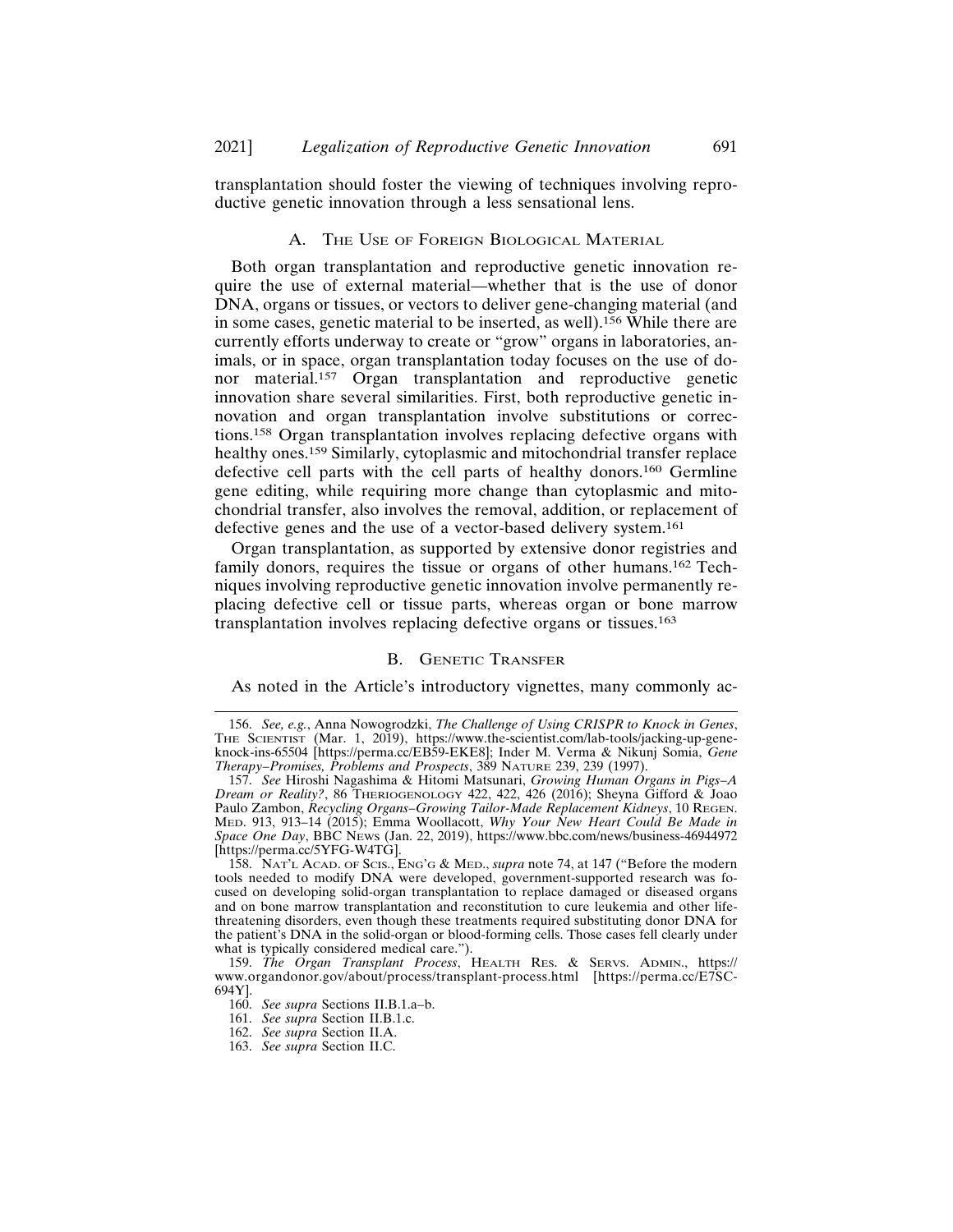cepted medical techniques involve DNA transfer.164 DNA transfer from donor to recipient, of varying time lengths, accompanies organ transplantation.165 Using the donor's tissue or organs also results in the transferring of the donor's DNA.166 In certain forms of organ or tissue transplant, such as organ transplantation, blood transfusion, or tissue donation techniques, DNA transfer is temporary, but in others, such as bone marrow transplantation, it can be permanent.<sup>167</sup>

DNA transfer also accompanies cytoplasmic and mitochondrial transfer as donor cytoplasm and donor mitochondria replace the intended parents' non-nuclear DNA in amounts that vary based on the procedure.<sup>168</sup> Professor Alison Murdoch, a fertility specialist in the United Kingdom, has compared a child who has received a bone marrow transplant to a child who would be conceived using mitochondrial transfer on the basis that they would both contain DNA from three people.169 Thus, just as children naturally contain the DNA of their parents, children who receive a bone marrow transplant or are conceived using mitochondrial transfer would have a third person's DNA, although not in large amounts.170 Professor Murdoch notes that "[t]his may be argued to be an issue of scale, not one of fundamental moral concern."171 Similarly, organ transplantation is generally not seen as an issue of fundamental moral or religious concern, even though it involves removing part of a person's body and replacing it with another person's body part.172 Germline gene editing, depending on its target and the type of vector used, also tends to involve the transfer of genetic material (sometimes permanently).173 As will be emphasized in Part IV, the genetic changes and transfers of organ transplantation have not affected its societal acceptance and also should not

<sup>164.</sup> *See supra* Part I.

<sup>165.</sup> *See supra* Section II*.*A.1.

<sup>166.</sup> *See supra* Section II.A.1.

<sup>167.</sup> *See* Zimmer, *supra* note 18; *see also supra* Section II.A (discussing the permanent DNA changes resultant from being a bone marrow transplant recipient).

<sup>168.</sup> *See supra* Section II.B; NAT'L ACAD. OF SCIS., ENG'G & MED., *supra* note 80, at 45, 101.

<sup>169.</sup> *See* Alison Murdoch, *IVF and The Prevention of Mitochondrial DNA Disease: The Moral Issues*, BIONEWS (May 3, 2011), https://www.bionews.org.uk/page\_92949 [https:// perma.cc/4EGA-EFBL].

<sup>170.</sup> *See id*.

<sup>171.</sup> *Id.*

<sup>172.</sup> *See, e.g.*, *Religion & Organ Donation*, JACKSONVILLE TRANSPLANT ALL. ("The gift of organ donation enjoys broad support among many religions in the U.S., although there may be differences of opinion even within a particular religious group."), https://jaxtransplant.org/religion-and-donation [https://perma.cc/U8H7-EB84]; *Theological Perspectives on Organ and Tissue Donation*, UNITED NETWORK FOR ORGAN SHARING (separating views on organ donation by theological group/denomination), https://unos.org/transplant/ facts/theological-perspective-on-organ-and-tissue-donation [https://perma.cc/6ATK-GWZU]. *But see* Healey, *supra* note 25, at 317–18.

<sup>173.</sup> *See, e.g.*, Liz Ahlberg Touchstone, *For CRISPR, Tweaking DNA Fragments Before Inserting Yields Highest Efficiency Rates Yet*, UNIV. ILL.: NEWS BUREAU (Dec 23, 2019, 10:00 AM), https://news.illinois.edu/view/6367/805239 [https://perma.cc/7SFN-UP66]; NAT'L ACAD. OF SCIS., ENG'G & MED, *supra* note 80, at 6–7.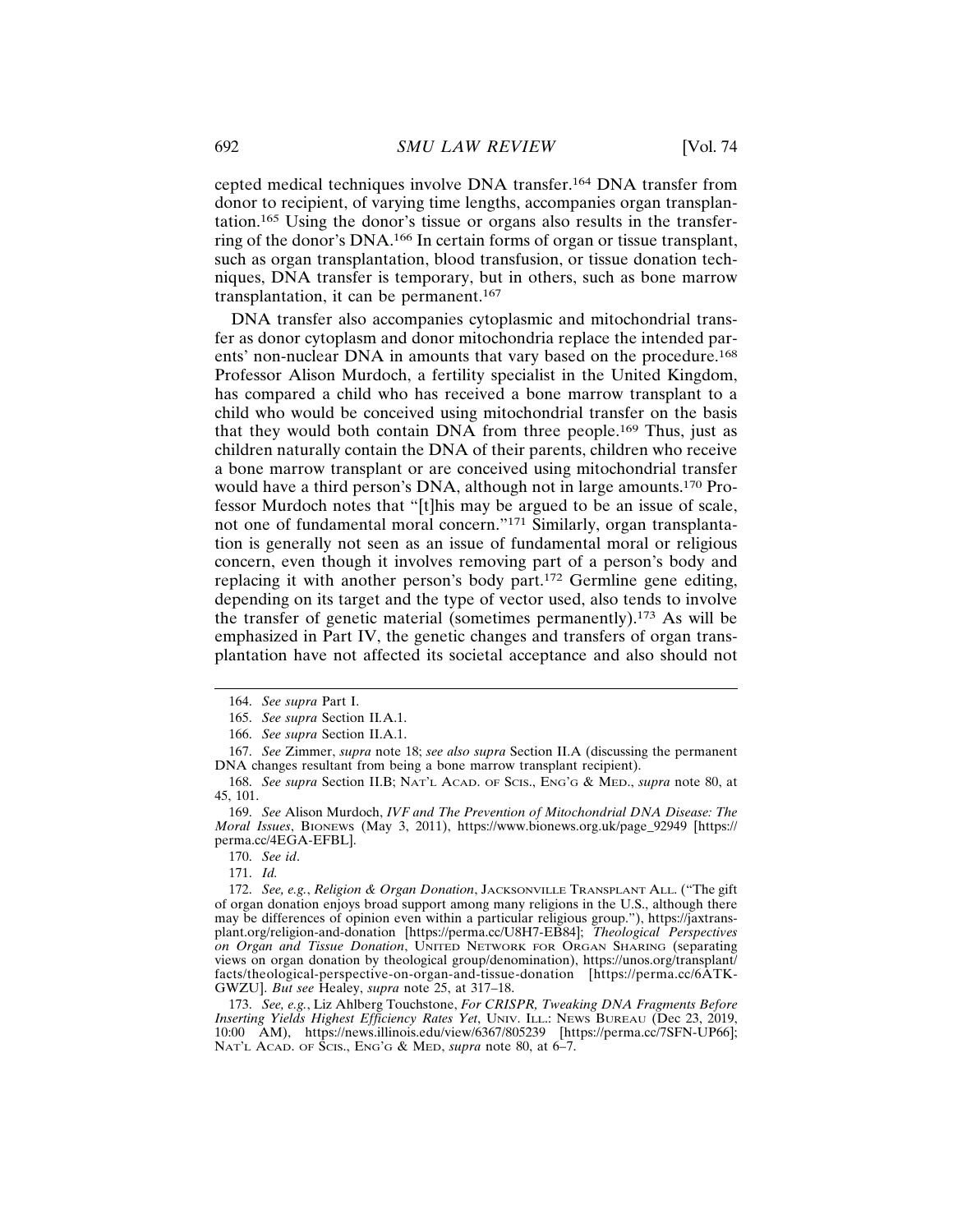impact the societal (and regulatory acceptance) of germline genetic modification.

#### C. CONCERNS ABOUT ALLOCATION AND ACCESSIBILITY

Issues of equality and access accompany both organ transplantation and reproductive genetic innovation.<sup>174</sup> In the context of organ transplantation, controversy related to resource allocation tends to focus on disparities in organ allocation and, to a less controversial extent, solutions for incentivizing organ donation to fill the gap between supply and demand, as many people die on the UNOS transplant list while waiting for organs.175 Some controversy has been resolved by legal mechanisms such as the Uniform Anatomical Gift Act, which facilitated the use of organ "donor cards" and the process of ascertaining whether a deceased donor would have wanted to donate their organs and tissues upon death.<sup>176</sup> Nevertheless, even though organ transplantation enjoys significant societal acceptance in the United States, concerns related to fairness and access to organs, a scarce resource, remain.177 Scandals have accompanied organ transplantation including the harvesting of dead bodies for organs and the proposed but thwarted efforts by Dr. Barry Jacobs to sell organs from deceased Caribbean donors to Americans in need of organs, which eventually led to the passage of the National Organ Transplant Act.<sup>178</sup>

Similarly, reproductive genetic innovation, like ART, is accompanied by concerns such as access for people without financial means, which could further exacerbate economic and racial disparities.179 Moreover, there is a concern among many scholars, patients, and patient advocates that these techniques at the very least raise eugenics concerns, namely, that the majority may allocate these techniques in a way to marginalize individuals with conditions that society deems disabilities.180 This marginalization could take place through the creation of a society in

<sup>174.</sup> *See supra* notes 29 and accompanying text.

<sup>175.</sup> Fentiman, *supra* note 27, 1594–96; *Organ Donation Statistics*, HEALTH RES. & SERVS. ADMIN. (May 2021) (providing data on organ transplant, including shortages and the number of listed, and on prospective recipients who die while awaiting an organ), https://www.organdonor.gov/statistics-stories/statistics.html [https://perma.cc/ZT8P-JV8A]; *see also Facts About Organ Donation*, UNITED NETWORK FOR ORGAN SHARING (2020) ("The waitlist is better described as a giant pool of patients.", https://unos.org/transplant/ facts [https://perma.cc/G7DG-YCGQ]).

<sup>176.</sup> Fentiman, *supra* note 27, at 1596. For more on the history of the Uniform Anatomical Gift Act (including its amendments), see Michele Goodwin, *The Body Market: Race Politics & Private Ordering*, 49 ARIZ. L. REV. 599, 617–25 (2007). For an analysis of the doctrine of presumed consent (and its controversial nature) in connection with the Uniform Anatomical Gift Act, see David Orentlicher, *Presumed Consent to Organ Donation: Its Rise and Fall in the United States*, 61 RUTGERS L. REV. 295, 300–08 (2009).

<sup>177.</sup> *See infra* Section III.C.

<sup>178.</sup> Michele Goodwin, *Empires of the Flesh: Tissue and Organ Taboos*, 60 ALA. L. REV. 1219, 1220, 1247 (2009); Michele Goodwin, *The Veneer of Altruism*, 14 AM. MED. ASS'N J. ETHICS 256, 256–57 (2012).

<sup>179.</sup> Kimberly M. Mutcherson, *Procreative Pluralism*, 30 BERKELEY J. GENDER L. & JUST. 22, 41–43 (2015).

<sup>180.</sup> Mohapatra, *supra* note 42, at 69–70; Kass, *supra* note 84, at 24.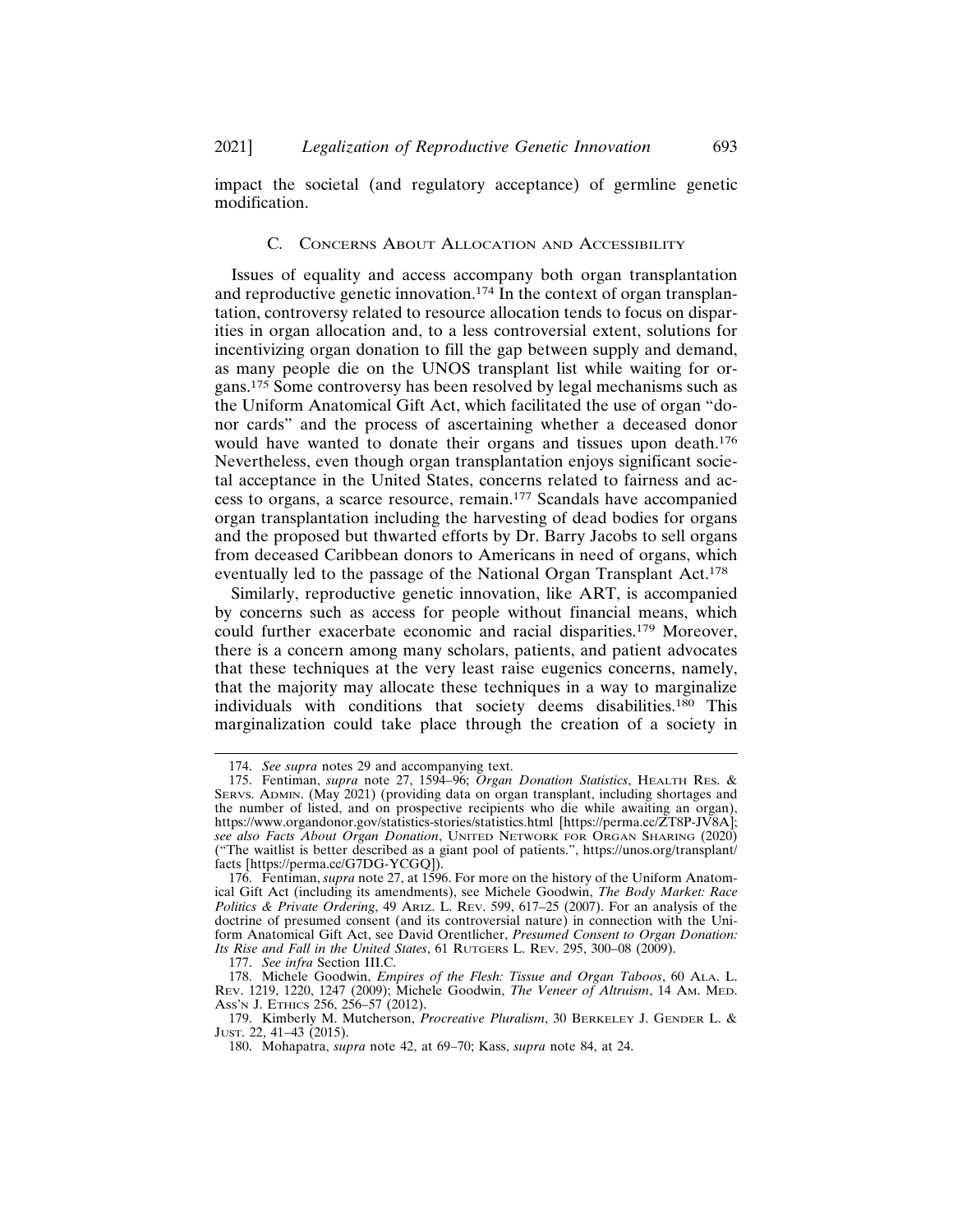which parents feel obligated to use reproductive genetic innovation in a way that could eradicate certain traits.<sup>181</sup>

# D. CONTROVERSY AT INCEPTION

Organ transplantation and reproductive genetic innovation have both been accompanied by controversy, albeit for different reasons. While organ transplantation is relatively commonplace today, as evidenced by its coverage by insurance and normalization, at its inception, organ transplantation faced controversy related to the appropriateness of such a technique, moral panic, and other concerns that accompany innovation and controversy related to organ procurement and allocation, as discussed in Section III.C above.182 The controversy related to the appropriateness of organ transplantation focuses on a number of issues including the commodification and commercialization of organs that occur even in the context of organ donation being construed as the "gift of life."183 Tissue transplantation has similarly been accompanied by commodificationrelated controversy surrounding commercial tissue banks, scandals related to the black market acquisition of tissue, and the impact of presumed consent statutes especially in the realm of cornea removal.<sup>184</sup>

Even dialysis treatment was viewed as "unnatural" early in its use.<sup>185</sup> Some surgeons were even targeted for possible criminal prosecution, and substantial efforts contributed to eventual insurance coverage of the tech-

183. Goodwin, *supra* note 29, at 311, 317, 327 (citing Julia D. Mahoney, *The Market for Human Tissue*, 86 VA. L. REV. 163, 165 (2000)); Margaret Jane Radin & Daniel I. Steinberg, *Contested Commodities: The Trouble with Trade in Children, Body Parts, and Other Things*, 6 B.U. PUB. INT. L.J. 821, 822 (1997); Margaret Jane Radin, *Market-Inalienability*, 100 HARV. L. REV. 1849, 1854–55 (1987).

<sup>181.</sup> Mohapatra, *supra* note 42, at 69–70; Eric Rakowski, *Who Should Pay for Bad Genes?*, 90 CALIF. L. REV. 1345, 1345, 1353, 1392, 1398 (2002).

<sup>182.</sup> *See, e.g.*, William Heisel, *UCI Settles Cadaver Program Lawsuit*, ORANGE CNTY. REG. (Dec. 5, 2005, 3:00 AM), https://www.ocregister.com/2005/12/05/uci-settles-cadaverprogram-lawsuit [https://perma.cc/9GZK-5RJF]; Ari Bloomekatz & Harold Lee, *Willed Body Program Faces Uncertain Future at UCLA*, DAILY BRUIN (Mar. 11, 2004, 9:00 PM), https://dailybruin.com/2004/03/11/willed-body-program-faces-unce [https://perma.cc/ L7MR-6FVP]; Claudia Buck, *More Californians Are Becoming Body Donors for Medical Research*, SACRAMENTO BEE (Nov. 16, 2016 5:12 PM), https://www.sacbee.com/news/local/ health-and-medicine/article113820838.html [https://perma.cc/C8NW-LU6F]; Goodwin, *supra* note 65, at 340–41.

<sup>184.</sup> Goodwin, *supra* note 65, at 329–40, 352, 356. For more on commercial tissue banks, see *id.* at 364–65, 379–80. While outside of the scope of this Article, fetal tissue transfer has also been an area of controversy. *See, e.g.*, Shaakirrah R. Sanders, *The Corporate Privacy Proxy*, 105 CORNELL L. REV. 1171, 1181–82 (2020); I. Glenn Cohen, *Planned Parenthood and Fetal Tissue Sale: Manufactured Controversy and The Real Ethical Debate*, HEALTH AFFS. BLOG (Mar. 9, 2016), https://www.healthaffairs.org/do/10.1377/hblog20160309. 053793/full [https://perma.cc/XX3Y-2Y58]; Khiara M. Bridges, *On the Commodification of the Black Female Body: The Critical Implications of the Alienability of Fetal Tissue*, 102 COLUM. L. REV. 123, 138–66 (2002); Robertson, *supra* note 64, at 260 (discussing Levi Itzhak Rosenbaum, the first person to be criminally charged with a violation of the National Organ Transplant Act).

<sup>185.</sup> DAVID HAMILTON, A HISTORY OF ORGAN TRANSPLANTATION: ANCIENT LEG-ENDS TO MODERN PRACTICE 296 (2012).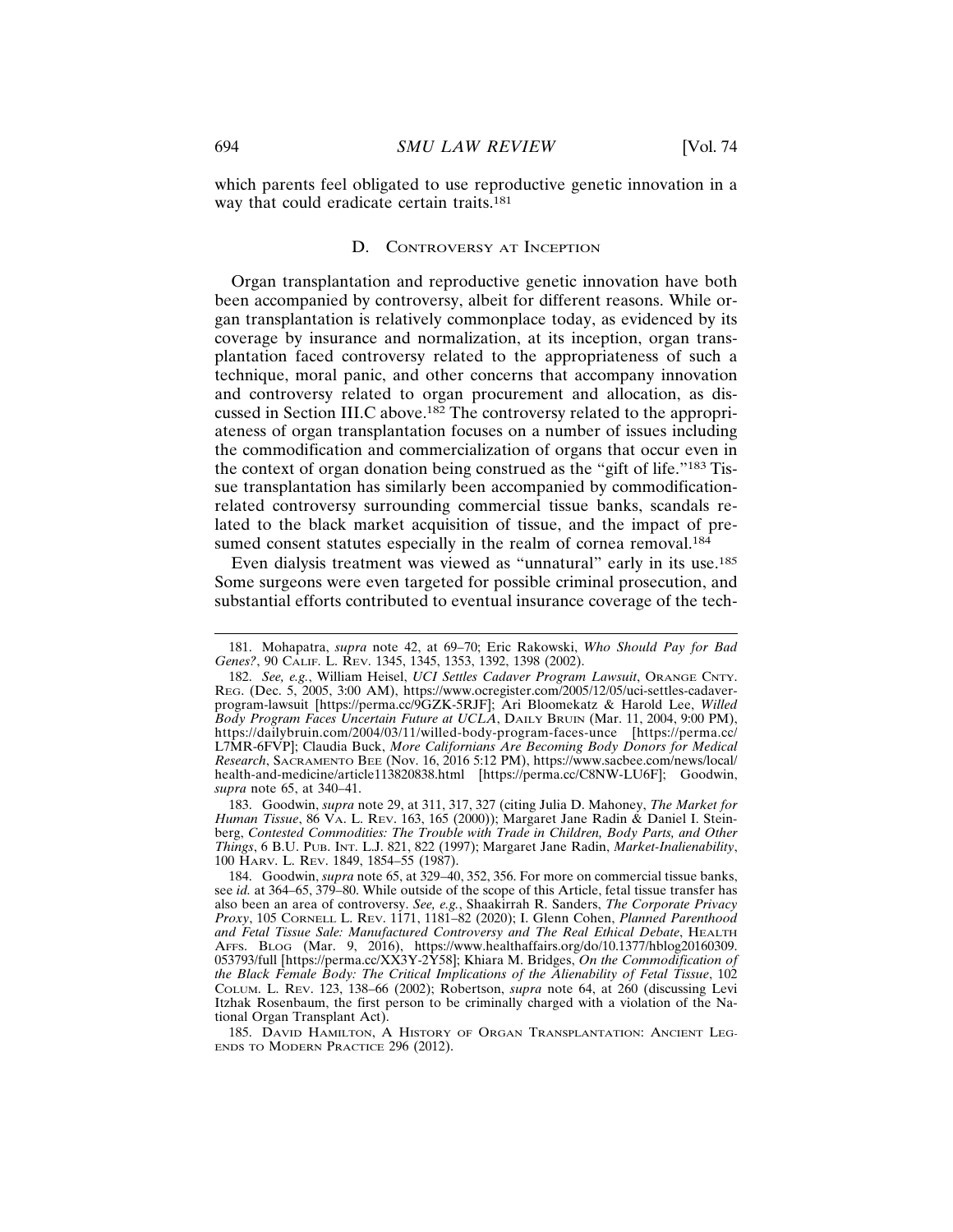nique.186 Further, early human organ transplant recipients did not live for long.<sup>187</sup> Ultimately, pharmaceuticals, namely anti-rejection drugs, increased the success of organ transplantation.188 Hematopoietic cell transplantation, including bone marrow donation, is still accompanied by controversy; however, that controversy tends to focus on matters related to the appropriateness of children donating bone marrow to their siblings, the storage of cord blood, and efficacy-related issues regarding the appropriateness of bone marrow transplantation for certain ailments and the complications associated with transplantation.189 Similarly today, IVF, a component of all of the reproductive genetic innovations analyzed in this Article, is relatively commonplace; it is widely available but only covered by insurance in some states.<sup>190</sup>

Although the term experimental is often used in a pejorative way that corresponds with the dismissal of a technique or innovation, the term was accurate when describing early organ transplantation work.191 The first chapter of *Thomas' Hematopoietic Cell Transplantation: Stem Cell Transplantation*, a textbook that was renamed to honor the physician who pioneered stem cell transplantation, provides a historical overview of progress in bone marrow and stem cell transplantation.192 The text char-

189. For an overview of controversy related to hematopoietic stem cell transplantation, see, for example, Görgün Akpek, *Current Controversies in Bone Marrow Transplantation*, 92 J. NAT'L CANCER INST. 1358, 1358–59 (2000). *See also* Katrina Ann Williamson & Christian J. Vercler, *Should Children Be Asked to Be Bone Marrow Donors for Siblings?*, 18 AM. MED. ASSOC. J. ETHICS 18, 18 (2016); Terri Coles, *Controversy Brews Over Storing of Cord Blood*, REUTERS (May 8, 2008), https://www.reuters.com/article/columns-columncoles-cordblood-dc/controversy-brews-over-storing-of-cord-blood-idUS-TON90061520080509 [https://perma.cc/3KE2-HPPG].

<sup>186.</sup> *See supra* Part I (discussing prosecutorial investigations and wrongful death lawsuits involving surgeons).

<sup>187.</sup> *See* Clyde F. Barker & James F. Markmann, *Historical Overview of Transplantation*, 3 COLD SPRING HARBOR PERSPS. MED. 1, 3 (2013); Harry Schwartz, *Heart Transplants*, N.Y. TIMES (Aug. 26, 1973), https://www.nytimes.com/1973/08/26/archives/a-longshot-and-still-running-heart-transplants.html?searchResultPosition=10 [https://perma.cc/ V6UX-SHJR].

<sup>188.</sup> Thomas E. Starzl, *History of Clinical Transplantation*, 24 WORLD J. SURG. 759, 762–64 (2000); Gina Kolata, *Scientists Are Teaching the Body to Accept New Organs*, N.Y. TIMES (Jan. 22, 2019), https://www.nytimes.com/2019/01/22/health/organ-transplants-immune-system.html [https://perma.cc/MW2U-9DC2].

<sup>190.</sup> *See* Kass, *supra* note 84, at 17 ("We have become accustomed to new practices in human reproduction: not just in vitro fertilization, but also embryo manipulation, embryo donation, and surrogate pregnancy."); NAT'L ACAD. OF SCIS., ENG'G & MED., *supra* note 74, at 107–09 (discussing the possibility of fetal genome editing, a topic that is outside of the scope of this Article); Benjamin J. Peipert, Shelun Tsai, Melissa N. Montoya, Ryan C. Ferrante & Tarun Jain, *Analysis of State Mandated Insurance Coverage for Infertility Treatment and Fertility Preservation in the United States*, 114 FERTILITY & STERILITY e4, e4–e5 (2020).

<sup>191.</sup> *See, e.g.*, Karp v. Cooley, 493 F.2d 408, 423 (1974) ("[There are] few reported cases where experimentation has been recognized as a separate basis of liability [in medical malpractice actions]"). In *Karp*, a widow sued her deceased husband's treating physician for wrongful death after her husband died after the first use of an artificial heart in a human. *Id.* at 411–15.

<sup>192.</sup> Karl G. Blume & E. Donnall Thomas, *A History of Allogeneic and Autologous* Hematopoietic Cell Transplantation, in THOMAS' HEMATOPOIETIC CELL TRANSPLANTA-TION: STEM CELL TRANSPLANTATION 1–5 (4th ed. 2004).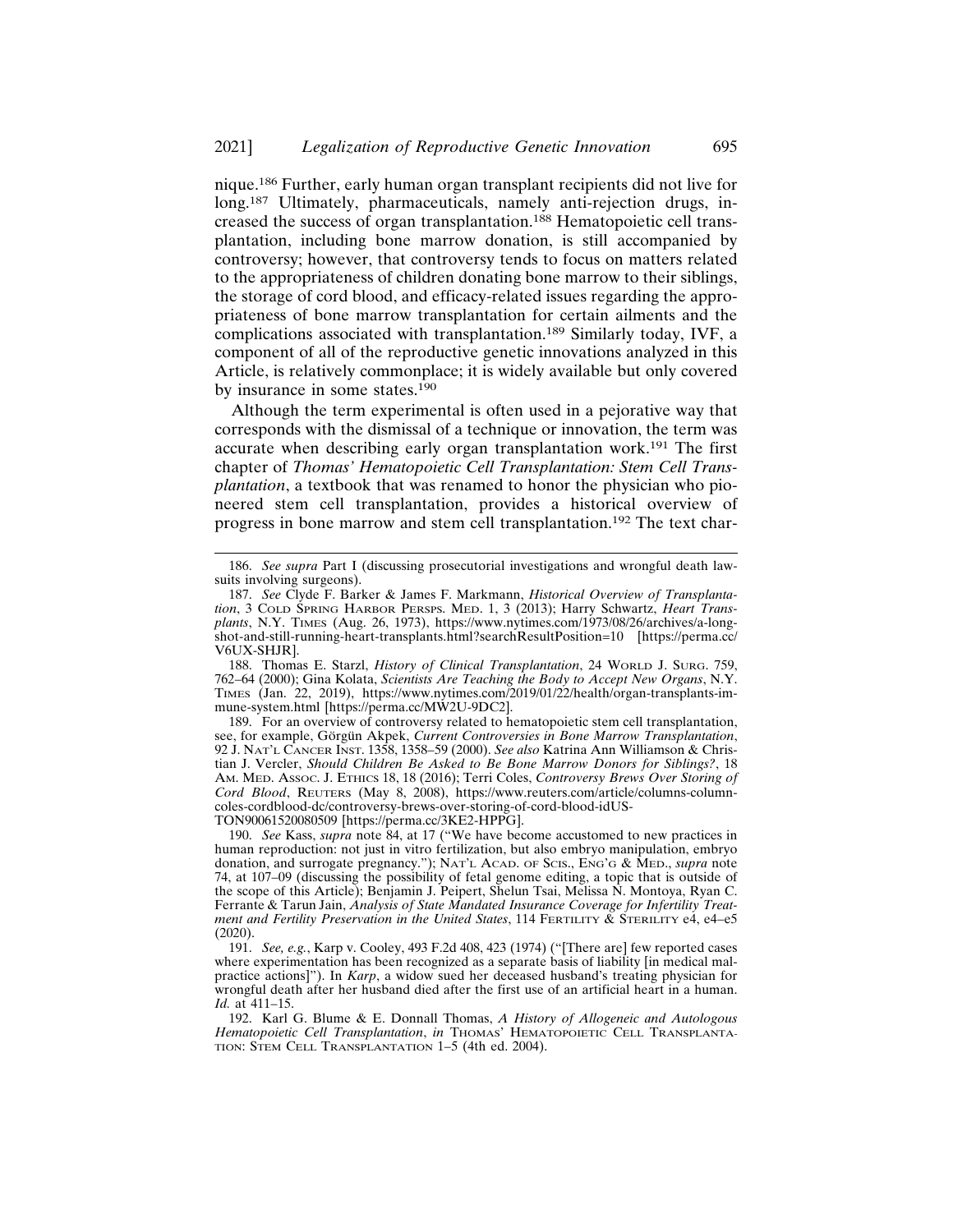acterizes the 1950s and 1960s, the time period preceding success in clinical bone marrow transplantation, as marked by general pessimism about the field.193 The remaining subsections explore both the underlying bases for the controversy, pessimism, and opposition that historically accompanied organ transplantation and the controversy and opposition that accompanies techniques involving genetic innovation in reproduction.

## *1. Uncertainty/Technical Limitations/Experimentation*

Uncertainty accompanies innovation. For example, an attempt at a mother–daughter "living" lung transplant was characterized as experimental in 1990 due to the unknown effects on the donor (the child's mother) and the unknown expected success of the transplant, because the only previous transplants had used cadaver donors and "fewer than 20 . . . ha[d] been performed in children worldwide . . . . "<sup>194</sup> A liver transplant pioneer, Dr. Thomas Starzl, stated in a speech in which he addressed organ transplantation's connection to the "ancient creed of medicine" that one needed to consider this issue:

[F]irst, because of the widespread lay publicity that has accompanied such efforts and, second, because the harsh term "*purely experimental*" has consistently been applied to these procedures by virtually all workers in the field as well as by interested observers.

The designation of "*experimental*" is perfectly correct. . . . Nevertheless, the primary purpose in these human cases was therapeutic, and it is important to realize that this objective has been met to a degree that may not be generally appreciated.<sup>195</sup>

Further, organ transplantation's acceptance can be separated by the type of organ, because kidney transplants were the first to become commonly accepted before health care institutions and society viewed other organ transplantations as commonplace.196 In 2013, the Health Resources and Services Administration noted that "[u]ntil only recently, the kidney was considered life enhancing, not lifesaving."197 Similar concerns faced other early transplants. Dr. Starzl, who carried out the first successful liver transplant, wrote an account of liver transplantation and other forms of

<sup>193.</sup> *Id.* at 2.

<sup>194.</sup> Robert Steinbrook, *Lung Transplant—Taking Risks to Save a Life: Medicine: The Mother-Daughter Surgery Illustrates the Chances That Doctors and Family Members Are Willing to Take with Experimental Operations. The Ultimate Success Will Not Be Known for Years*, L.A. TIMES (Oct. 29, 1990, 12:00 AM), https://www.latimes.com/archives/la-xpm-1990-10-29-mn-2687-story.html [https://perma.cc/WN88-CJ6L].

<sup>195.</sup> STARZL, *supra* note 25, at 163–64 (emphasis added).

<sup>196.</sup> *Id.* at 155 ("The concept of transplanting any organ beyond the kidney was contrary to institutional interests and purposes in most places. This would be a pervasive attitude until the 1980s."); Kieran Healy, *Sacred Markets and Secular Ritual in the Organ Transplant Industry*, *in* THE SOCIOLOGY OF THE ECONOMY 312 (Frank Dobbin ed., 2003) ("Even when generally accepted, organ procurement can spark moral controversy . . . .").

<sup>197.</sup> Organ Procurement and Transplantation Network, 78 Fed. Reg. 40,033, 40,038 (July 3, 2013) (to be codified at 42 C.F.R. pt. 121); *see also* Orentlicher, *supra* note 176, at 297 n.4.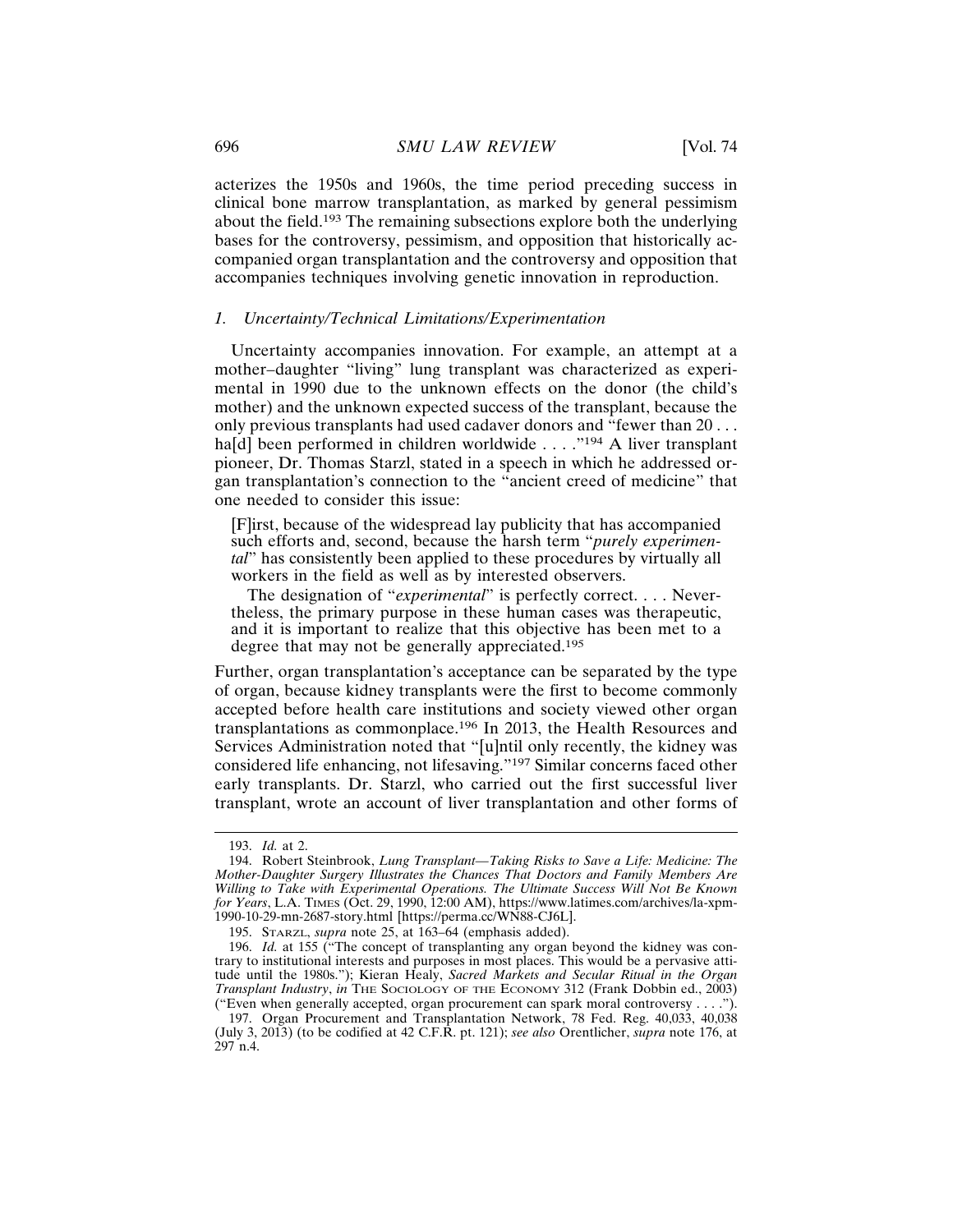transplantation before his death.198 He frequently described the early transplant operations as controversial.199 In the 1970s, bone "marrow transplants were often applied as desperate measures for desperate situations."200 Nevertheless, physicians like Dr. E. Donnall Thomas continued the research that they had begun in the 1950s.201 Eventually, Joseph E. Murray and E. Donnall Thomas received the 1990 Nobel Prize in Physiology or Medicine "for their discoveries concerning organ and cell transplantation in the treatment of human disease."<sup>202</sup>

The societal acceptance of bone marrow transplantation has been at least partially attributed to "a better understanding of factors leading to improved transplantation outcomes, especially selection of appropriate patients for transplantation at a point in their disease course when transplantation is most likely to be of benefit."203 Since early transplant efforts, outcomes have improved, and the technique is now used on older patients.204 In the 1980s, autologous stem cell transplantation was described as "the treatment of choice."<sup>205</sup> With the passage of time, survival outcomes associated with hematopoietic cell transplantation have increased.206 Similarly, partial donations of livers from living donors to living recipients are also routine and are even covered by insurance today, which was not always the case.<sup>207</sup>

Dangers accompany all medical innovations and many medical procedures, including procedures and testing conducted on pregnant women and their fetuses.208 Similar dangers exist with organ transplantation,

203. Horowitz, *supra* note 200, at 10.

204. *Id.*

<sup>198.</sup> STARZL, *supra* note 25, at ix.

<sup>199.</sup> *Id.* at 172.

<sup>200.</sup> Mary M. Horowitz, *Uses and Growth of Hematopoietic Cell Transplantation*, *in* THOMAS' HEMATOPOIETIC CELL TRANSPLANTATION, *supra* note 192, at 9.

<sup>201.</sup> *See, e.g.*, E. Donnall Thomas, Harry L. Lochte, Wan Ching Lu & Joseph W. Ferrebee, *Intravenous Infusion of Bone Marrow in Patients Receiving Radiation and Chemotherapy*, 257 NEW ENG. J. MED. 491, 496 (1957); *Father of Bone Marrow Transplantation Dr. E. Donnall Thomas Dies*, FRED HUTCH (Oct. 20, 2012), https://www.fredhutch.org/en/ news/releases/2012/10/e-donnall-thomas-dies.html [https://perma.cc/F9SU-XEM4].

<sup>202.</sup> *See* Part I *supra*; *E. Donnall Thomas: Facts*, *supra* note 45.

<sup>205.</sup> *Id.* at 11.

<sup>206.</sup> *Id.* at 14.

<sup>207.</sup> Wong, *supra* note 24, at 542–55; JoNel Aleccia, *No Cash, No Heart. Transplant Centers Require Proof of Payment*, KAISER HEALTH NEWS (Dec. 5, 2018), https://khn.org/ news/no-cash-no-heart-transplant-centers-require-proof-of-payment [https://perma.cc/ NZ2W-96V4]; Natalie Halley, *What to Know About Living Liver Donation*, UNIV. CHI. MED. (Aug. 8, 2019), https://www.uchicagomedicine.org/forefront/transplant-articles/whatto-know-about-living-liver-donation [https://perma.cc/Y4RP-QM6R]; *History*, *supra* note 47.

<sup>208.</sup> *See, e.g.*, Garrison, *supra* note 43, at 1636–37 (citation omitted) (discussing the risks of standard obstetrical practices); Kendra L. Hogan, Katie J. Schenning & Kirk J. Hogan, *Trouble in Mind: Healthcare Informed Consent, Surgery, Anesthesia, and the Aging Brain*, 38 J. LEGAL MED. 221, 247–54 (2018); M.-K. Wu, P.M.H. Dummer & P.R. Wesselink, *Consequences of and Strategies to Deal with Residual Post-Treatment Root Canal Infection*, 39 INT'L ENDODONTIC J. 343, 349 (2006); Nerissa Hannink, *What Are the Long-Term Health Risks of Having Your Tonsils Out*, UNIV. MELBOURNE: PURSUIT (June 8, 2018), https://pursuit.unimelb.edu.au/articles/what-are-the-long-term-health-risks-of-having-your-tonsils-out [https://perma.cc/2YS9-PA6Z]; *Liposuction: Lipoplasty*, AM. SOC'Y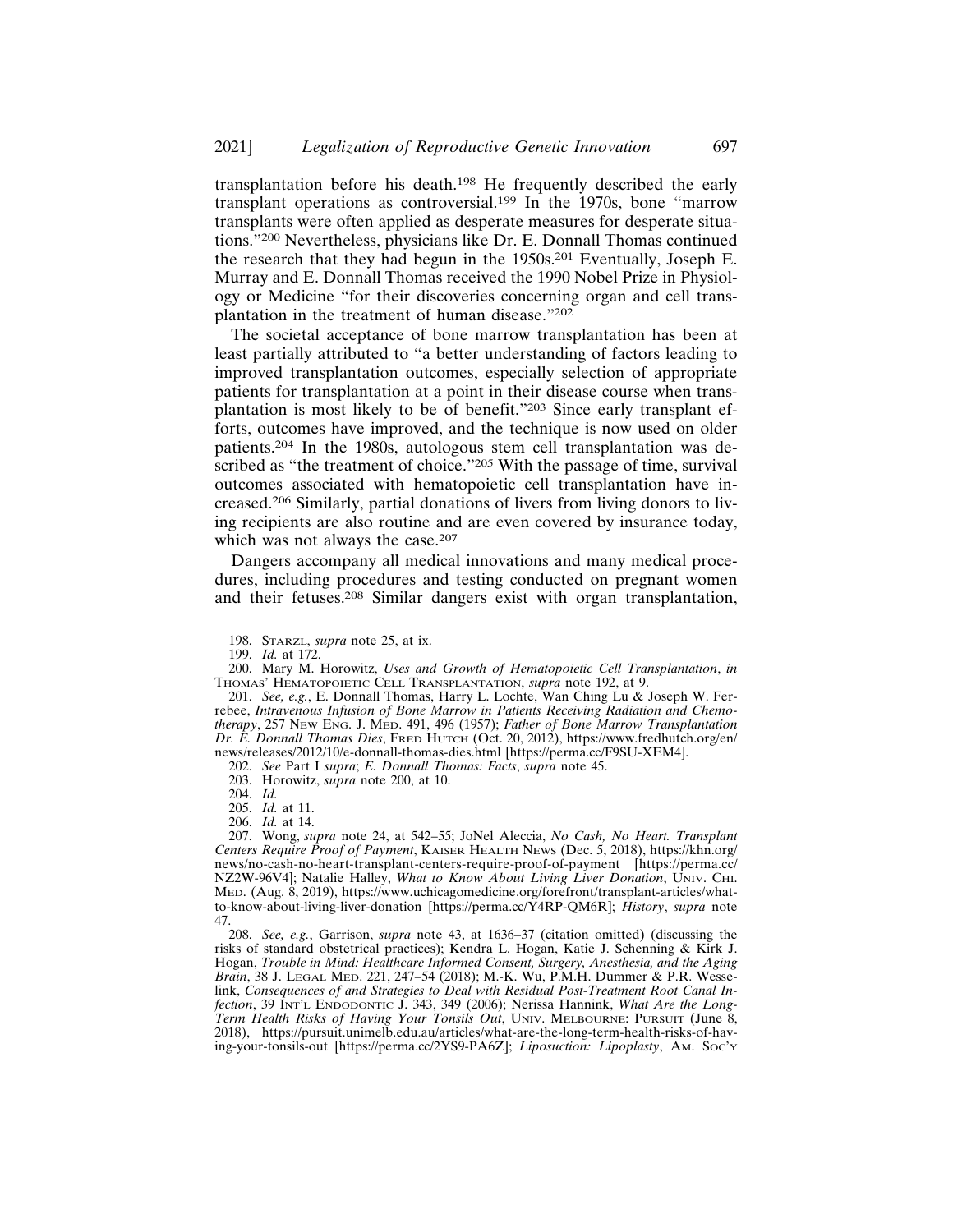which involves medical and surgical techniques for both the living donors and the recipients.209 In the realm of germline genome editing, "edited" individuals could face the dangers that accompany FDA-approved gene therapy, in addition to dangers specific to heritable genetic modification and some AARTs.210 Even within the category of transplants, some transplants are more effective than others. For example, adult lung transplants are less common and less successful than heart, kidney, and liver transplants.211 Further, early transplant recipients suffered from a number of adverse events, and risks continue to accompany organ donation and receipt through transplantation.<sup>212</sup>

The word "experimentation" can be another way to indicate controversy. Recently, in an article addressing mitochondrial transfer in the United Kingdom, Jeffrey Kahn, the Chair of the committee that produced the National Academy of Science (NAS) report on mitochondrial transfer in the United States responded: "We just don't know if it's safe. . . . This is an uncontrolled experiment in which women are being offered a new technology that's never been tried before. That's why it's a concern."213 This quote, featured in an NPR article, did note that the technique was considered "ethical" by the NAS panel.<sup>214</sup>

Techniques involving reproductive genetic innovation continue to be characterized as experimental.215 The term experimental often accompa-

209. *See, e.g.*, Steinbrook, *supra* note 194.

210. *Id.* For more on the risk of assisted reproductive technology and AARTs, see *supra* Part II*.*

211. Steinbrook, *supra* note 194.

213. Stein, *supra* note 79.

214. *Id.*

215. The FDA, medical establishment, and much of the public view these techniques as experimental despite being currently utilized in humans. *See* discussion *supra* Sections II.B-C; *see also* MEETING #32 TRANSCRIPT, *supra* note 91; Barritt et al., *supra* note 86; *Ooplasmic/Cytoplasmic Transfer*, *supra* note 136; Alice Park, *Experts Are Calling for a Ban*

PLASTIC SURGEONS, https://www.plasticsurgery.org/cosmetic-procedures/liposuction/safety [https://perma.cc/WL47-628E]; Jacque Wilson, *When Routine Surgeries Go Wrong*, CNN HEALTH (Dec. 19, 2013, 7:14 AM), https://www.cnn.com/2013/12/19/health/routine-surgerycomplications/index.html [https://perma.cc/UR7S-8FBM]; *Wisdom Tooth Extraction*, MICH. MED.: UNIV. MICH. HEALTH (July 28, 2019), https://www.uofmhealth.org/health-library/tm6328 [https://perma.cc/7YLK-5K4U].

<sup>212.</sup> For more on the risks of organ transplantation, see Barker, *supra* note 187, at 4–5, 8-11; Anthony Ripley, *Transplants Pose Mental Problem*, N.Y. TIMES, Jan. 3, 1972, at 9; Michael Green, *Introduction: Infections in Solid Organ Transplantation*, 13 AM. J. TRANS-PLANTATION 3, 3–4 (2013); M.G. Ison & M.A. Nalesnik, *An Update on Donor-Derived Disease Transmission in Organ Transplantation*, 11 AM. J. TRANSPLANTATION 1123, 1123, 1125–26 (2011); *Organ Transplants and Cancer Risk*, NAT'L INSTS. HEALTH (Nov. 21, 2011) (citing Eric A. Engels et al., *Spectrum of Cancer Risk Among US Solid Organ Transplant Recipients*, 306 J. AM. MED. ASS'N 1891 (2011)), https://www.nih.gov/news-events/nih-research-matters/organ-transplants-cancer-risk [https://perma.cc/P53G-HTRA]. For more on the risks of early organ transplantation, see, for example, Joseph E. Murray, *The Fight for Life*, HARV. MED. MAG., https://hms.harvard.edu/magazine/science-emotion/fight-life [https://perma.cc/MP8X-6BQ8]; David K.C. Cooper, *Christiaan Barnard—The Surgeon who Dared: The Story of the First Human-to-Human Heart Transplant*, 11 GLOB. CARDIOL-OGY SCI. & PRAC. no. 2, 2018; Thomas E. Starzl, Lawrence J. Koep, Charles G. Halgrimson, J. Hood, Gerhard P.J. Schroter, K.A. Porter & Richard Weil III, *Fifteen Years of Clinical Liver Transplantation*, 77 GASTROENTEROLOGY 375, 376 (1979); Gül Dabak & Ömer Senbaklavaci, *History of Lung Transplantation*, 17 TURK THORACIC J. 71, 72 (2016).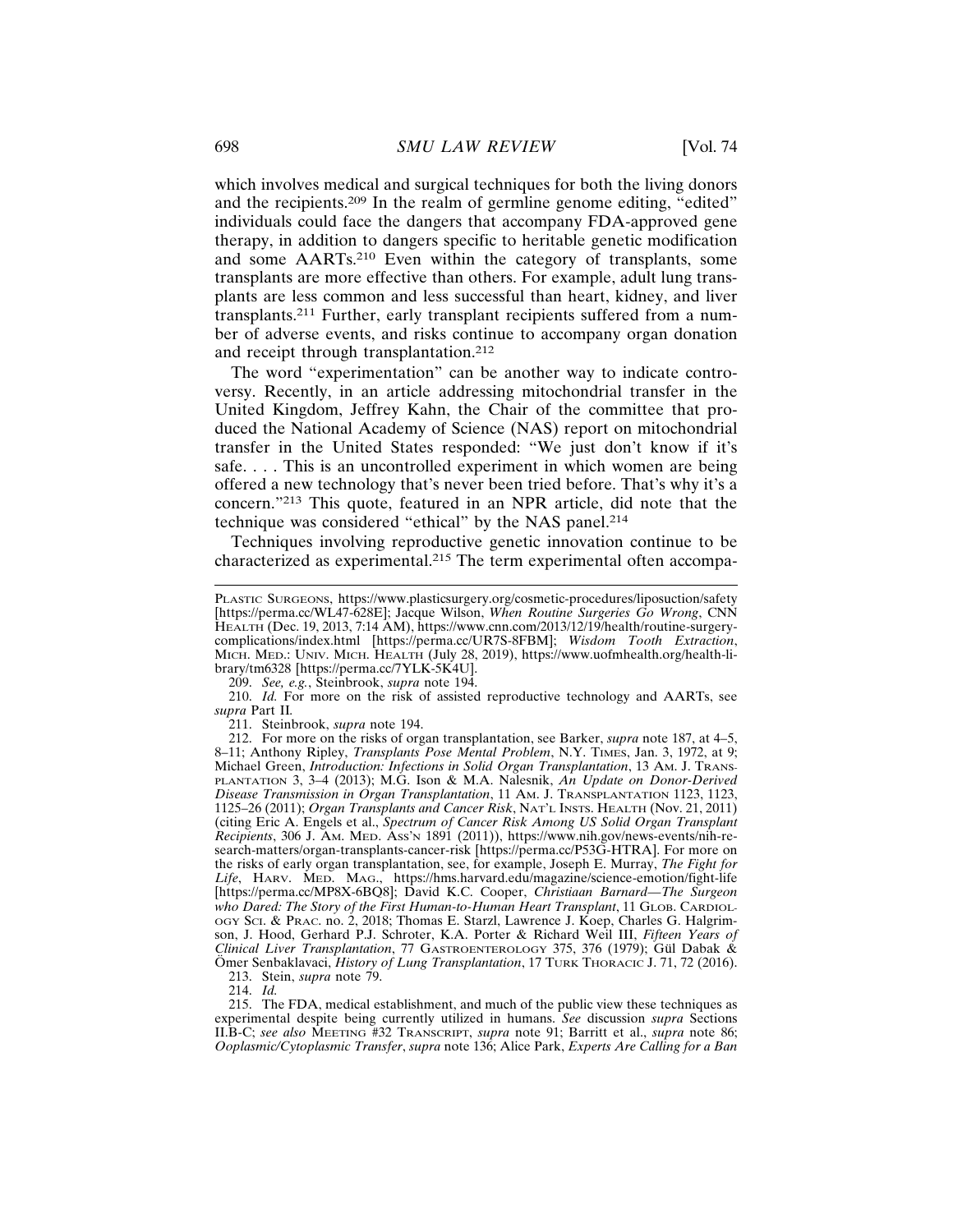nies techniques involving the handling of embryos by physicians or researchers, such as innovation in ART, including IVF and techniques involving reproductive genetic innovation.216 For example, in support of the Dickey–Wicker Amendment that bans federal funding of research involving the destruction of human embryos, then-Representative Dickey (Republican, Arkansas) stated that "we cannot allow Federal funds to be used to terminate lives, for the creation or the experimentation which is a lethal experimentation because it is eliminating lives [and] is not acceptable."217 While some of these concerns are based on a risk-based analysis, some of these concerns also stem from objections (including religious objections) to techniques that can result in embryo destruction as often occurs in ART and research related to ART.218 In the United States, techniques involving genetic modification in ART are effectively banned by the FDA as a matter of administrative law and by the U.S. Congress through a budget rider.219 This budget rider also obtained support from legislators who were concerned about the destruction of embryos.<sup>220</sup>

#### *2. Practical Outcomes and "Success"*

The definition of "successful" in the words of scientists and historians may not be the same as that of the general public, which might focus on subsequent lifespan or enhanced quality of life as opposed to scientists'

*on Gene Editing of Human Embryos. Here's Why They're Worried*, TIME (Mar. 13, 2019, 2:22 PM), https://time.com/5550654/crispr-gene-editing-human-embryos-ban [https:// perma.cc/FJ6C-PB7C]; Sherkow & Scott*, supra* note 34, at 1548 (describing the vectors used in genome editing technologies as "highly experimental").

<sup>216.</sup> Garrison, *supra* note 43, at 1634 ("ART practitioners may offer experimental treatments before clinical trials have been completed without any effort to enroll patients in those trials, and some of these experimental treatments may pose risks to adult patients or their children.").

<sup>217.</sup> Eli Y. Adashi & I. Glenn Cohen, *Selective Regrets: The "Dickey Amendments" 20 Years Later*, JAMA NETWORK (Nov. 5, 2015), https://jamanetwork.com/channels/healthforum/fullarticle/2760581 [https://perma.cc/4CXQ-VCNT]. The Dickey–Wicker Amendment was named after its coauthors, Jay Dickey and Roger Wicker. *See*, Kyla Dunn, *The Politics of Stem Cells*, NOVA (Apr. 1, 2005), https://www.pbs.org/wgbh/nova/article/stemcells-politics [https://perma.cc/3AZZ-FRS9].

<sup>218.</sup> *See, e.g.*, Anne Drapkin Lyerly, Karen Steinhauser, Corrine Voils, Emily Namey, Carolyn Alexander, Brandon Bankowski, Robert Cook-Deegan, William C. Dodson, Elena Gates, Emily S. Jungheim, Peter G. McGovern, Evan R. Myers, Barbara Osborn, William Schlaff, Jeremy Sugarman, James A. Tulsky, David Walmer, Ruth R. Faden & Edward Wallach, *Fertility Patients' Views About Frozen Embryo Disposition: Results of a Multi-Institutional U.S. Survey*, 93 FERTILITY & STERILITY 499, 499–502, 506–07 (2010); Juli Fraga, *After IVF, Some Struggle With What To Do With Leftover Embryos*, NPR (Aug. 20, 2016, 7:00 AM), https://www.npr.org/sections/health-shots/2016/08/20/489232868/afterivf-some-struggle-with-what-to-do-with-leftover-embryos [https://perma.cc/9JNE-NDSM].

<sup>219.</sup> *See* I. Glenn Cohen & Eli Y. Adashi, *Preventing Mitochondrial DNA Diseases: One Step Forward, Two Steps Back*, 316 J. AM. MED. ASS'N 273, 273–74 (2016).

<sup>220. 163</sup> CONG. REC. H3071, H3294 (daily ed. May 3, 2017) ("The bill also includes a prohibition on gene editing of human embryos. This is a tremendous victory for those who are concerned about life."). For more on religious views related to embryo use in ART and embryo destruction, see Ian H. Kerridge, Christopher F. C. Jordens, Rod Benson, Ross Clifford & Rachel A. Ankeny, *Religious Perspectives on Embryo Donation and Research*, 5 CLINICAL ETHICS 35, 43 (2010); Atsushi Tanaka & Seiji Watanabe, *Can Cytoplasmic Donation Rescue Aged Oocytes?*, 18 REPROD. MED. & BIOLOGY 128, 132, 136 (2019).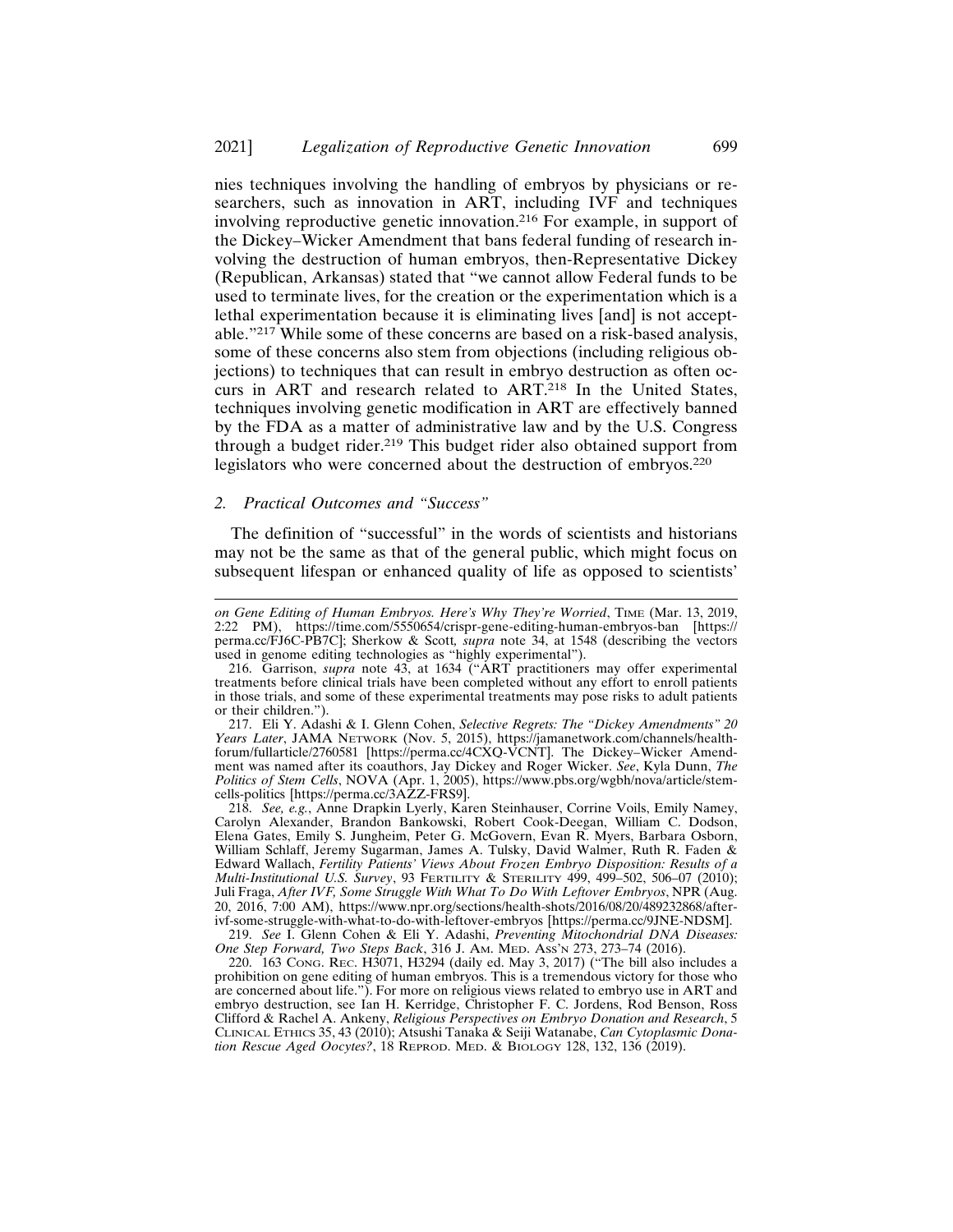focus on technique. The idea of "success" pervades discussions of organ transplantation.221 Further, the idea of controversy was common in early discussions and analysis of organ transplantation techniques.222 After the first human-to-human heart transplant, the recipient had "an initial excellent recovery" but "died on the 18th postoperative day."223 Similarly, while discussing advances in the transplantation of other organs after the "growing success with kidneys," observers noted that while many achievements in organ transplants "are now considered the 'firsts' for each organ and were generally well conducted and based on experimental experience, they were controversial at the time because the grafts all failed, promptly and unpleasantly in most cases."224 In 1978, reporting related to liver transplants noted that 90% of Dr. Thomas Starzl's liver transplants were "successful" "meaning patients live for a year or more."225 Later, after more long-term reliability had been achieved, a committee report accompanying the law that expanded Medicare coverage following liver transplantation from 12 months to 36 months noted that "a great many transplants have not stabilized or cannot be deemed successful after 12 months."<sup>226</sup> Further, transplants are viewed as successful today because anti-rejection drugs are used to help the grafts last much longer.<sup>227</sup>

Disputes about success and controversy also accompany both traditional ART and reproductive genetic innovation. As a matter of controversy, early in the use of artificial insemination, the procedure was deemed "adultery" or "adultery by doctor" by some judges and observers.228 In the realm of AARTs like cytoplasmic transfer, the definition of success varies. A success for parents is the birth of a healthy child while success for some scientists and parents may be the creation of embryos

<sup>221.</sup> *See* discussion in Section III.D.2.

<sup>222.</sup> STARZL, *supra* note 25, at 172 ("Was it worth this much trouble to save so few people? This is what I was asked more and more. In England, the same question was being asked of Roy Calne, who started a liver transplant program in May 1967, the only other one in the world. Like ours, it was controversial. Of his first five patients, only one left the hospital alive.").

<sup>223.</sup> Noedir A.G. Stolf, *History of Heart Transplantation: A Hard and Glorious Journey*, 32 BRAZILIAN J. CARDIOVASCULAR SURGERY 423, 425 (2017).

<sup>224.</sup> HAMILTON, *supra* note 185, at 287.

<sup>225.</sup> Frank W. Martin, *Dr. Tom Starzl, A Surgical Pioneer, Gambles with Long, Long Odds in Human Organ Transplants*, PEOPLE (Nov. 20, 1978, 12:00 PM), https://people.com/ archive/dr-tom-starzl-a-surgical-pioneer-gambles-with-long-long-odds-in-human-organtransplants-vol-10-no-21 [https://perma.cc/3BPQ-C6S4].

<sup>226.</sup> H.R. REP. No. 95-549, at 10 (1977), https://congressional-proquestcom.proxy.wm.edu/congressional/docview/t49.d48.13172-9\_h.rp.549?accountid=15053 [https://perma.cc/4JYN-SM8A].

<sup>227.</sup> Stolf, *supra* note 223, at 427 ("In 1978, cyclosporine was introduced in kidney transplantation and, in 1980, in cardiac transplantation at Stanford.").

<sup>228.</sup> *See* Naomi Cahn, *The New Kinship*, 100 GEO. L.J. 367, 389 n.112 (2012); Gaia Bernstein, *The Socio-Legal Acceptance of New Technologies: A Close Look at Artificial Insemination*, 77 WASH. L. REV. 1035, 1073 (2002); Courtney Megan Cahill, *Reproduction Reconceived*, 101 MINN. L. REV. 617, 622 (2016) (citing Kara W. Swanson, *Adultery by Doctor: Artificial Insemination, 1890-1945*, 87 CHI.-KENT L. REV. 591, 593 (2012)).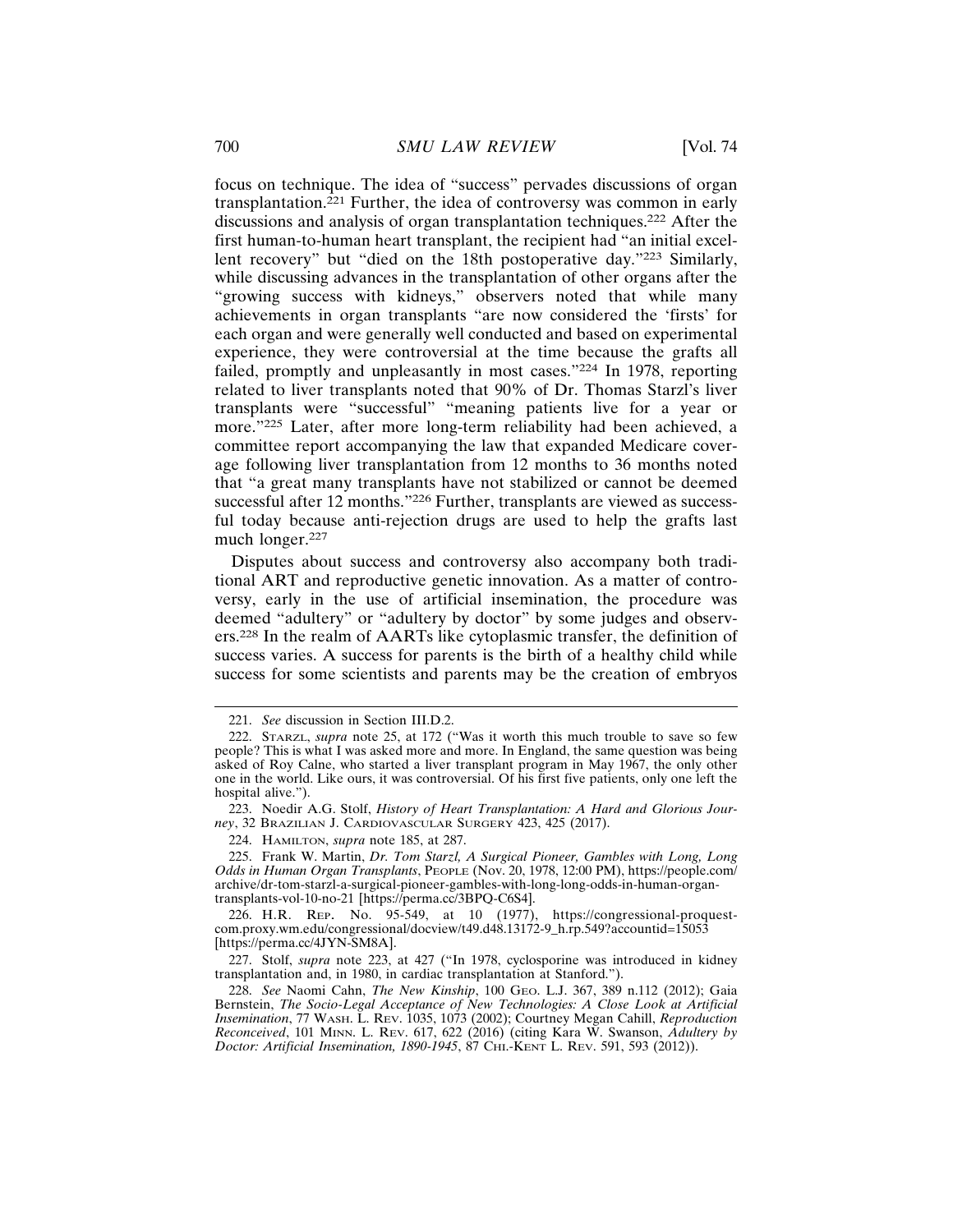that do not manifest chromosomal or other abnormalities.<sup>229</sup>

Additional legislation on the definition of death facilitated the levels of organ transplantation seen today.230 Before that legislation, transplantation pioneers like Dr. Norman Shumway faced prosecution for their work in human transplantation due to the controversy over donor death.231 Improvements in anti-rejection drugs also aided in the success of organ transplantation as medical progress happens over time, and techniques often are not perfect when they are first used.232 Interestingly, a "public trial," referred to as "Consensus Development Review," was commenced before Medicare added liver transplantation to its list of approved treatments, thus rendering it no longer experimental.233 Eventually, Congress held hearings and discussed many issues including who would pay for organ transplantation and how to procure donors.<sup>234</sup>

# *3. Long-term Effects*

Long-term effects are often cited as an objection to ART techniques involving heritable genetic modification,235 but those same concerns existed with organ transplantation. For example, after the first living lung transplant from a mother to her daughter, media coverage noted that it would take approximately three to four years to assess the success of the transplant.236 Beyond graft-versus-host disease, "[t]ransplant recipients remain at risk for late complications long after [hematopoietic cell transplantation] . . . . These include late infections, cataracts, abnormalities of growth and development, thyroid disorders, chronic lung disease, and avascular necrosis."237 Yet, there is already a method of addressing longterm effects, which is already in place for approved methods of gene therapy: long-term follow-up studies.238 As a result, the fact that the longterm effects of heritable genetic modification are unknown should not hinder the use of these techniques (or at least early experimental efforts) in humans.

A concern about the long-term effects of reproductive genetic innovation also persists. Scientists have called for a public consultation or dis-

<sup>229.</sup> *ART Success Rates*, CTRS. FOR DISEASE CONTROL & PREVENTION (Apr. 20, 2021) (defining success as live born infants or frozen eggs or embryos for future use) https:// www.cdc.gov/art/artdata/index.html [https://perma.cc/2GLB-Z83W].

<sup>230.</sup> STARZL, *supra* note 25, at 112–13, 147; *see also* Lesley A. Sharp, *Organ Transplantation as a Transformative Experience: Anthropological Insights into the Restructuring of the Self*, 9 MED. ANTHROPOLOGY Q. 357, 361–62 (1995).

<sup>231.</sup> STARZL, *supra* note 25, at 148–50.

<sup>232.</sup> *Id.* at 162.

<sup>233.</sup> *Id.* at 252–54, 269.

<sup>234.</sup> *Id.* at 270–80.

<sup>235.</sup> Bryan Cwik, *Intergenerational Monitoring in Clinical Trials of Germline Gene Editing*, 46 J. MED. ETHICS 183, 183, 185 (2020); Gyngell et al., *supra* note 116, at 504, 506–08; Skerrett, *supra* note 80.

<sup>236.</sup> Steinbrook, *supra* note 194.

<sup>237.</sup> Horowitz, *supra* note 200, at 14.

<sup>238.</sup> For more on the role of long-term follow-up studies in approved somatic-cell gene therapies, see Lewis, *Subterranean Regulation*, *supra* note 35 at 797, 810–11.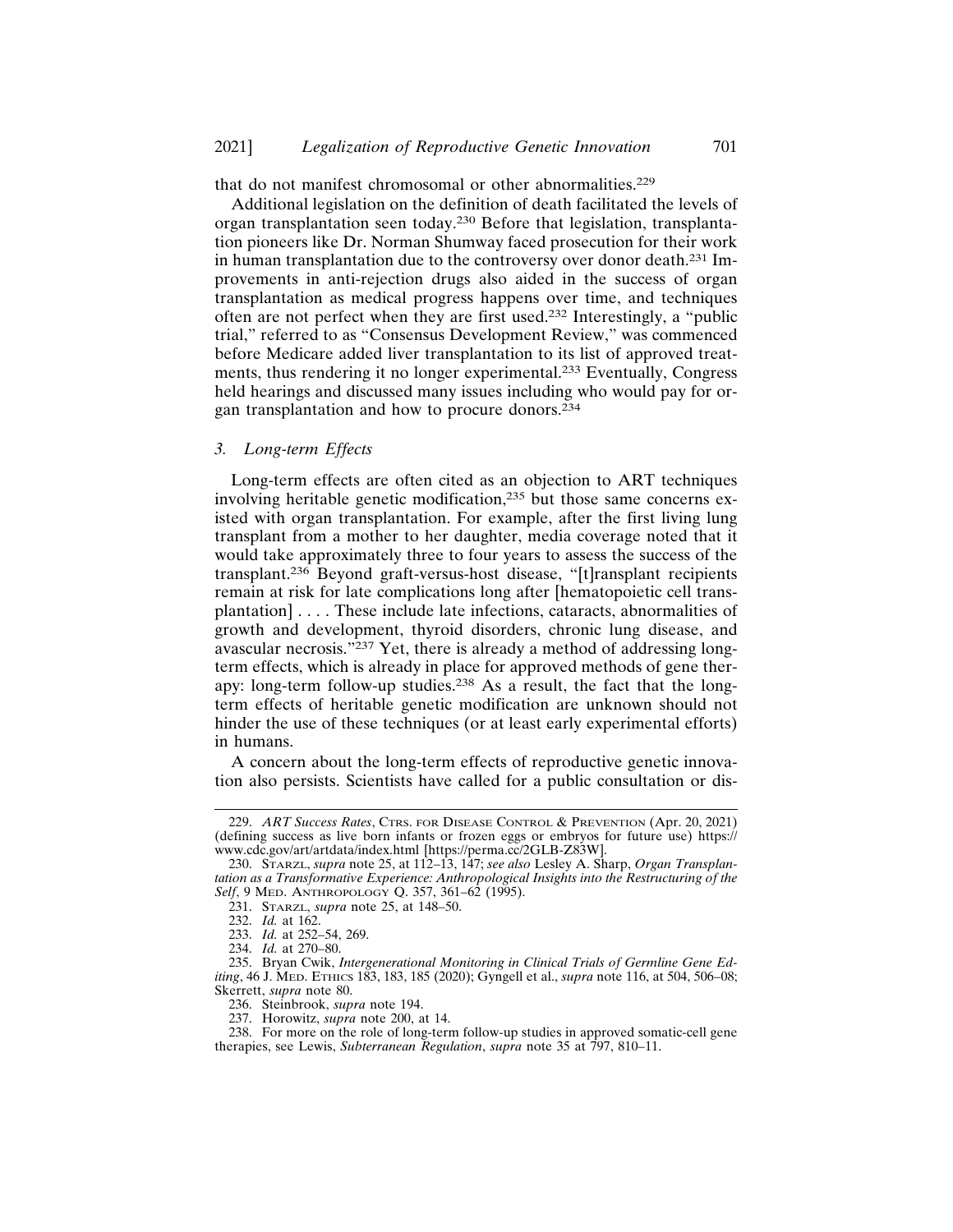course on the issue.239 While there are many stakeholders, especially the parents of children (or future children) who would like to facilitate the clinical use of reproductive genetic innovation, there are other stakeholders who also want to influence regulation in a way that would hinder the clinical use of reproductive genetic innovation.<sup>240</sup>

#### *4. Consent*

Concerns about consent surround both organ transplantation and reproductive genetic innovation.241 Consent-based concerns in organ transplantation tend to surround the supply (and suppliers) of organs. These concerns surround the procurement process, including concerns about illegal organ harvesting, fears of inadequate medical care for potential donors to hasten their deaths (and the providing of organs), and concerns about child donors.242 At the time of the first living donor transplant from mother to child, some observers noted that the child could not meaningfully consent to the operation.243 In spite of these concerns, adults routinely consent to medical treatments for children to give children the required treatment.244 Thus, while it is true that existing children cannot consent to medical treatments and that future children cannot consent to their parents' use of IVF, pre-birth diagnostic procedures such as amniocentesis, AARTs, or their parents' diets and environmental exposures, the lack of consent should not prohibit the use of these techniques.245 Further, some bioethicists have noted that "[t]he view that emphasizes the need to ask the consent of future generations . . . fails to state how such consent could be obtained."246 In the realm of AARTs and germline gene editing, there is a concern about future persons and their ability to consent. More specifically, there is a concern about whether children can adequately comprehend and consent to donating bone marrow to their siblings; this concern also accompanies pediatric

<sup>239.</sup> NAT'L ACAD. OF SCIS., ENG'G & MED., *supra* note 74, at 163; Baylis, *supra* note 127, at 1–3.

<sup>240.</sup> Andrew B. Coan, *Is There a Constitutional Right to Select the Genes of One's Offspring?*, 63 HASTINGS L.J. 233, 266 (2011) ("[I]mportant stakeholders [are those] with the potential to influence regulation of genetic-selection decisions . . . .").

<sup>241.</sup> While much of the concern about consent relates to the consent of parents over children who would be modified due to germline gene editing or AARTs, there is also a concern about intergenerational consent and the effect on future unborn generations. For more on intergenerational ethics, see, for example, Lawrence B. Solum, *To Our Children's Children: The Problems of Intergenerational Ethics*, 35 LOY. L.A. L. REV. 163, 166–72 (2001).

<sup>242.</sup> *See supra* note 29*.*

<sup>243.</sup> Steinbrook, *supra* note 194.

<sup>244.</sup> Ann MacLean Massie, *Withdrawal of Treatment for Minors in a Persistent Vegetative State: Parents Should Decide*, 35 ARIZ. L. REV. 173, 180 (1993).

<sup>245.</sup> *See* Skerrett, *supra* note 80; Garrison, *supra* note 43, at 1634–36; Gyngell et al., *supra* note 116, at 507, 510.

<sup>246.</sup> Giulia Cavaliere, *Genome Editing and Assisted Reproduction: Curing Embryos, Society or Prospective Parents?*, 21 MED., HEALTH CARE & PHIL. 215, 218 (2018); Gyngell et al., *supra* note 116, at 510 (noting the impossibility of obtaining the consent of future generations).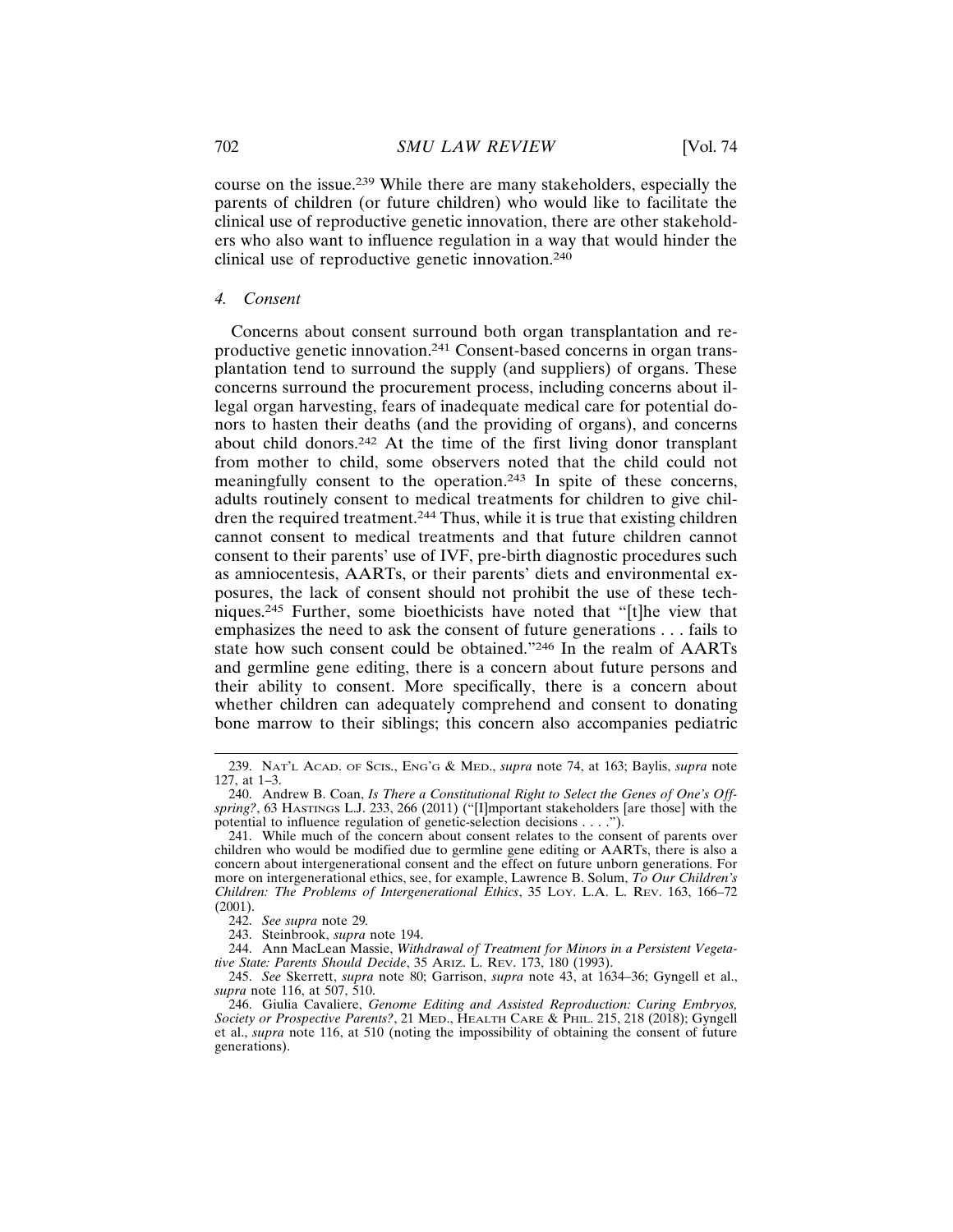organ donation where parents make decisions for children.<sup>247</sup>

#### *5. Identity and "Three Parents"*

Both organ and tissue transplantation and reproductive genetic innovation have been accompanied by identity-related concerns, although the nuance varies by technique. In anthropology and psychology, articles have focused on providing the perspective of individuals, especially recipients of organs, who have noted the potentially transformative impact of their new organs—which, according to some recipients, have come with various qualities "ranging from criminality to artistic talent"—on their identity and everyday lives.<sup>248</sup>

Just as bioethicists have questioned (and minimized) the roles of organ and tissue donors in the identity of recipients, bioethicists have also questioned (and minimized) the role of donors of genetic material in the lives of the children conceived as a result of AARTs.249 While laws in some states are changing to recognize three or more parents, reproductive genetic innovation is not the same as a three- or more-parent family because the small genetic contribution of the donor is more akin to organ donation than "three parent in vitro fertilization."<sup>250</sup>

#### *6. The "Yuck Factor"*

Organ transplantation and reproductive genetic innovation have all been accompanied by the Yuck Factor which accompanies innovations that result in concerns that something is "wrong because it's just not right, because it's not natural."251 The Yuck Factor does not accompany organ transplantation very much today; however, the term Yuck Factor originated in a discussion of reactions to organ transplantation involving anencephalic infants.<sup>252</sup>

While the Yuck Factor is referred to as a singular response to medical innovation, Professor Hank Greely has noted that the intellectual versions of the Yuck Factor come in two categories: (1) "the religious perspective: that this is not how God meant us to be" and  $(2)$  "the secular ...

<sup>247.</sup> For an overview of controversy and ethical guidelines related to pediatric organ donation, see Williamson & Vercler, *supra* note 189; Catherine Kim, *Children as Live Kidney Donors for Siblings*, 5 VIRTUAL MENTOR 240, 240–41 (2003).

<sup>248.</sup> *See, e.g.*, Lesley A. Sharp, *Organ Transplantation as a Transformative Experience: Anthropological Insights into the Restructuring of the Self*, 9 MED. ANTHROPOLOGY Q. 357, 365, 371–73 (1995) (citing Deborah C. Beidel, *Psychological Factors in Organ Transplantation*, 7 CLINICAL PSYCH. REV. 677, 686 (1987)); *id.* at 369 (describing the "utter shock" of recipients of organ donation when the family of the organ donor came to the hospital "to find their new 'family'").

<sup>249.</sup> *See infra* note 299 and accompanying text (dismissing the ideas that mitochondrial transfer and organ transplantation affect identity).

<sup>250.</sup> *See, e.g.*, June Carbone & Naomi Cahn, *Parents, Babies, and More* Parents, 92 CHI.-KENT L. REV. 9, 9–10, 16 (2017); *see also infra* discussion in Part IV.

<sup>251.</sup> Henry T. Greely, *Remarks on Human Biological Enhancement*, 56 U. KAN. L. REV. 1139, 1153 (2008).

<sup>252.</sup> Matthew C. Nisbet, *The Competition for Worldviews: Values, Information, and Public Support for Stem Cell Research*, 17 INT'L J. PUB. OP. RSCH. 90, 93 n.3 (2005).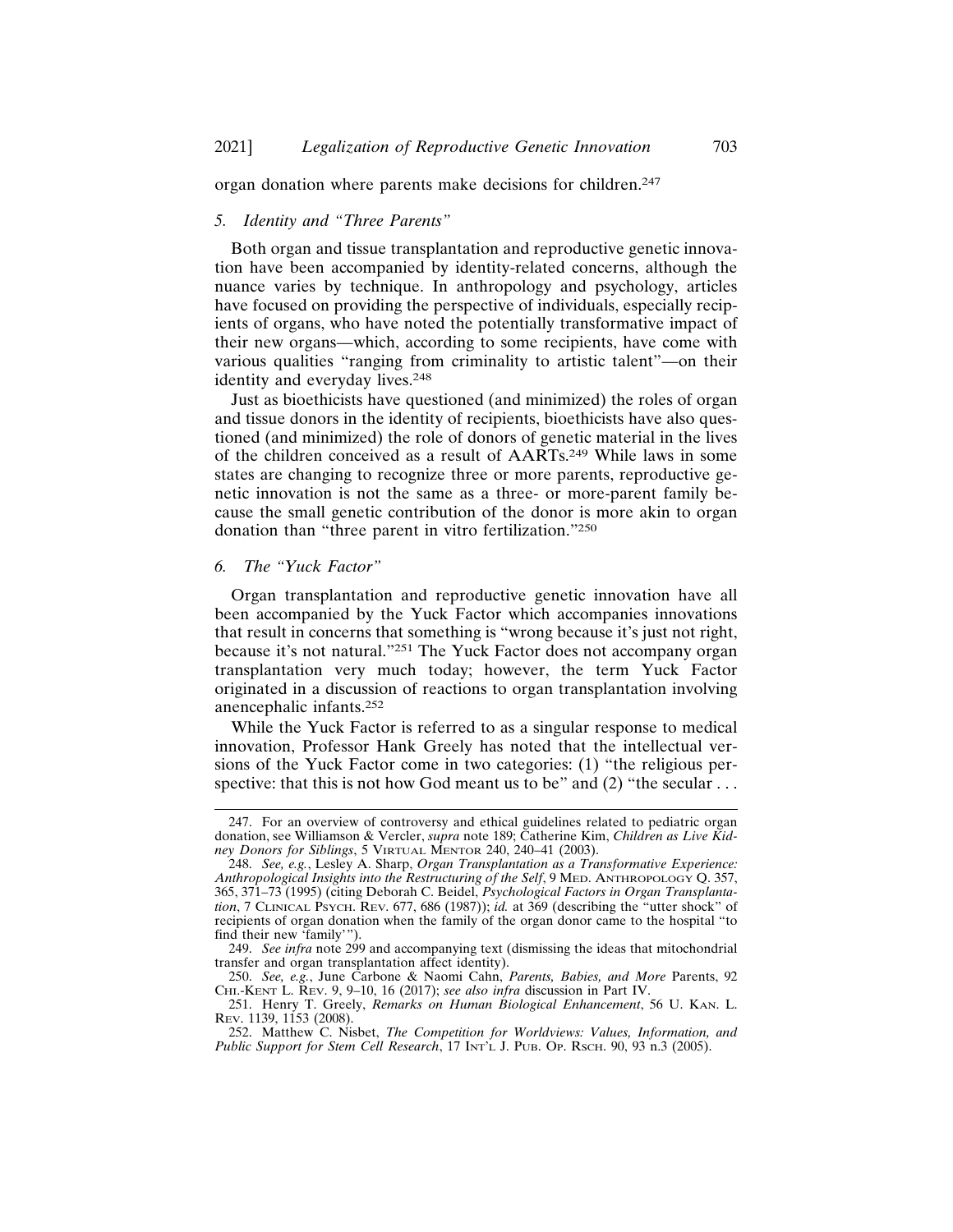[or] maybe the pantheistic version . . . is that this is not the way evolution intended us to be."253 The Yuck Factor can also be "a more visceral reaction" that "reflects disgust."254 As a result, concerns that physicians or scientists are "playing God" could be categorized as reactions based on the Yuck Factor or moral panic.

In the realm of organ transplantation, procurement workers still "often struggle to convince [people who would be] organ sources and their next of kin to overcome what is for many a strong, instinctive aversion to organ harvest."255 Reproductive genetic innovation encounters the same opposition that confronted techniques involving ART such as opposition to embryo destruction or the idea that scientists or physicians are playing God.256 Other concerns include that such techniques encourage the "commodification" of reproduction by "making[ ] procreation into manufacture (literally something 'handmade')."257 Furthermore, the use of these reproductive genetic innovations leads to a concern that "changing the shared human germline" is occurring, which is problematic because (1) no non-human tissues are used and (2) the existence of the "shared human identity" has done very little to aid the day-to-day treatment of humans in general, let alone the progress of medicine.258 In the United States, for example, religious opposition plays a role in the regulatory treatment of these techniques; although, significantly, opposition to germline modification exists among members of both the Democratic and Republican parties, in spite of statements from the NAS's Institute of Medicine noting limited conditions under which clinical investigations should go forward.259 Viewing techniques involving reproductive genetic

257. *See* Kass, *supra* note 84, at 23.

<sup>253.</sup> Greely, *supra* note 251, at 1153–54.

<sup>254.</sup> Henry T. Greely, *Regulating Human Biological Enhancements: Questionable Justifications and International Complications*, 4 SANTA CLARA J. INT'L L. 87, 93 (2006); Schmidt, *supra* note 6, at 526.

<sup>255.</sup> Julia D. Mahoney, *Altruism, Markets, and Organ Procurement*, 72 LAW & CON-TEMP. PROBS. 17, 20 (2009).

<sup>256.</sup> *See, e.g.*, Larry G. Locke, *The Promise of CRISPR for Human Germline Editing and the Perils of "Playing God*,*"* 3 CRISPR J. 27, 27–31 (2020); Sonia M. Suter, *A Brave New World of Designer Babies?*, 22 BERKELEY TECH. L. J. 897, 960 (2007) ("[M]edical treatments generally interfere with the 'natural' process of evolution, and yet, for the most part, we welcome medical advancements.").

<sup>258.</sup> *See* Beth Baker, *The Ethics of Changing the Human Genome*, 66 BIOSCIENCE 267, 269 (2016) (quoting U.S. Representative Bill Foster who described CRISPR as "in some ways, an attack from the future on our shared humanity"); Barry R. Furrow, *The CRISPR-Cas9 Tool of Gene Editing: Cheaper, Faster, Riskier?*, 26 ANNALS HEALTH L. 33, 41 (2017); Pilar N. Ossorio, *The Human Genome as Common Heritage: Common Sense or Legal Nonsense?*, 35 J.L. MED. & ETHICS 425, 425–26 (2007); Nadia Primc, *Do We Have a Right to an Unmanipulated Genome? The Human Genome as the Common Heritage of Mankind*, 34 BIOETHICS 41, 41-42 (2020); Vera Lúcia Raposo, *Gene Editing, the Mystic Threat to Human Dignity*, 16 J. BIOETHICAL INQUIRY 249, 255 (2019).

<sup>259.</sup> *See* NAT'L ACAD. OF SCIS., ENG'G & MED., *supra* note 74, at 181–94; Baker, *supra* note 258, at 269 (quoting U.S. Representative Bill Foster who noted, of fellow lawmakers' reactions to CRISPR: "I found to my pleasant surprise that a lot of partisanship melts away . . . sometimes, I think of this as like an attack on Earth from an alien civilization, which of course would cause all Democrats and Republicans to come together. This is, in some ways, an attack from the future on our shared humanity."); Andrew Joseph, *Congress*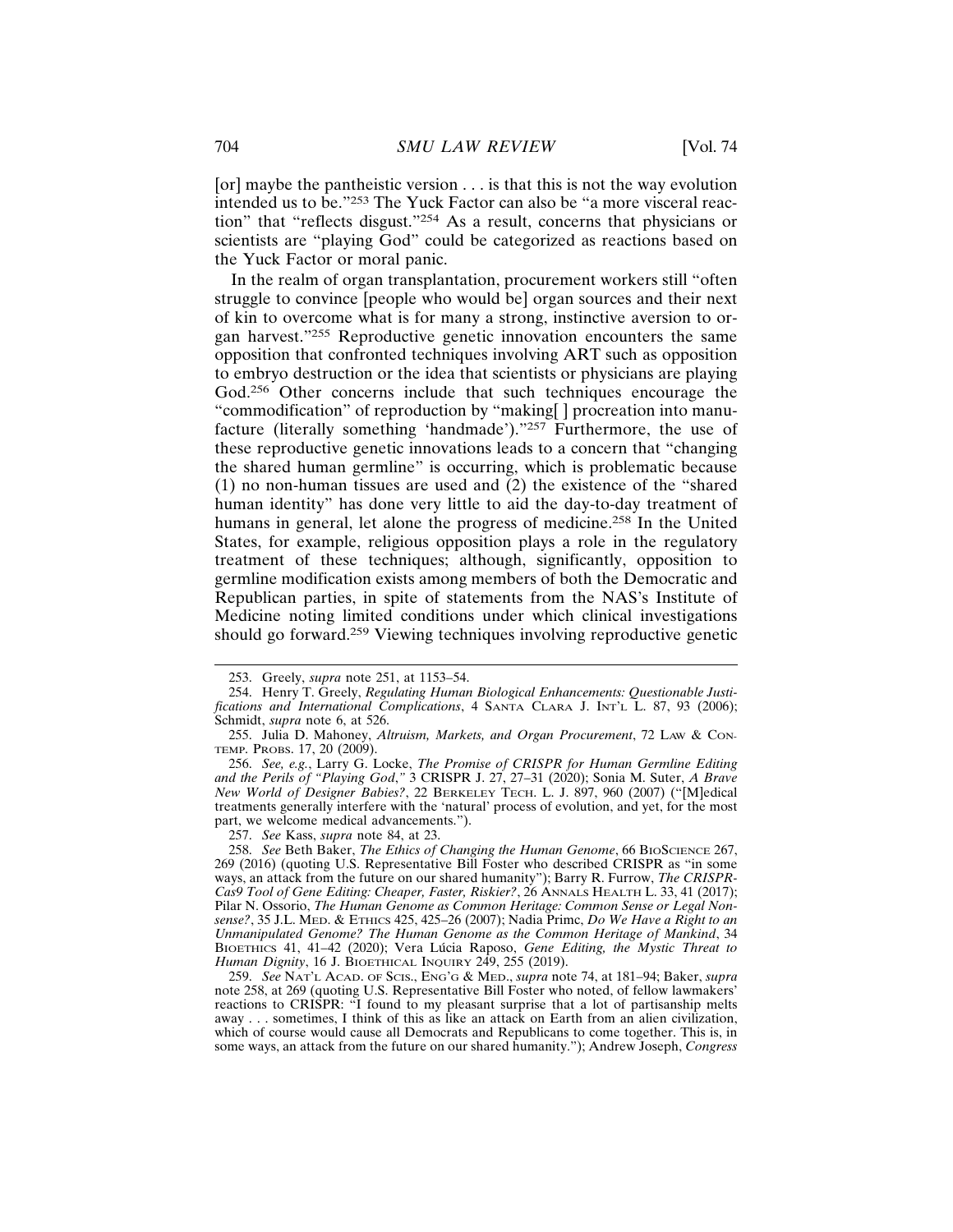innovation through the lens of organ transplantation offers a supplemental lens for viewing or analogizing the techniques to existing procedures that are commonly accepted in medical treatment in the United States.

#### E. DISSIMILARITIES AND COMPETING ANALOGIES

Naturally, there are some differences between reproductive genetic innovation and organ transplantation. As noted above, reproductive genetic innovation and organ transplantation have been controversial for different reasons. Some would note the disparate senses of urgency. Under this theory, one would compare the urgency of organ transplantation, which saves someone from death or a debilitating condition, to techniques involving reproductive genetic innovation, which aim to improve life for a child who does not exist yet.260 In general, there are perspectives that often stem from religious views about the appropriateness of the use of ARTs and arguments against the use of ARTs under the theory that using ART "does violence to human dignity and to the marriage act."<sup>261</sup> Further, a recurring argument in assisted reproduction, in general, is the idea that individuals who require ART to become genetic parents do not have to reproduce using ART but could adopt instead.262 This Article sets aside that argument and accepts that for many parents, adoption is not a substitute for ART, which allows parents to conceive children to whom they are genetically related and, for some parents, to conceive genetically related children who would lack the genetic conditions that the parents would otherwise pass on to their children.263 Moreover, other options, such as pregnancy followed by prenatal testing and the abortion of fetuses that would be affected by heritable disease, are unappealing to

260. Goodwin, *supra* note 178, at 1223.

*Revives Ban on Altering the DNA of Human Embryos Used for Pregnancies*, SCI. AM. (June 5, 2019) ("Democrat Nita Lowey of New York, said she 'reluctantly supported' returning the ban to the bill. She acknowledged that editing embryonic DNA had some potential risks, but added that it could cure and prevent genetic disease."), https:// www.scientificamerican.com/article/congress-revives-ban-on-altering-the-dna-of-humanembryos-used-for-pregnancies [https://perma.cc/3MLN-CYAA]; Rob Stein, *House Committee Votes to Continue Ban on Genetically Modified Babies*, NPR (June 4, 2019, 4:38 PM) (quoting U.S. Representative Robert Aderhold: "There are just too many unknowns . . . . Many of us believe it's just a step too far too soon."), https://www.npr.org/sections/healthshots/2019/06/04/729606539/house-committee-votes-to-continue-research-ban-on-genetically-modified-babies [https://perma.cc/C4W4-ENGM]; *see also* CARY FUNK, BRIAN KEN-NEDY & ELIZABETH SCIUPAC, PEW RSCH. CTR., U.S. PUBLIC WARY OF BIOMEDICAL TECHNOLOGIES TO 'ENHANCE' HUMAN ABILITIES 5 (2016), https://www.pewresearch.org/ internet/wp-content/uploads/sites/9/2016/07/PS\_2016.07.26\_Human-Enhancement-Survey\_FINAL.pdf [https://perma.cc/4AYG-FGZH] ("In general, the most religious [Americans] are the most wary about potential [human] enhancements").

<sup>261.</sup> John M. Haas, *Begotten Not Made: A Catholic View of Reproductive Technology*, U.S. COUNCIL OF CATHOLIC BISHOPS (1998), http://www.usccb.org/issues-and-action/ human-life-and-dignity/reproductive-technology/begotten-not-made-a-catholic-view-of-reproductive-technology.cfm [https://perma.cc/49AF-UB22].

<sup>262.</sup> *See, e.g.*, I. Glenn Cohen & Daniel L. Chen, *Trading-Off Reproductive Technology and Adoption: Does Subsidizing IVF Decrease Adoption Rates and Should it Matter?*, 95 MINN. L. REV. 485, 486–88, 509–26 (2010).

<sup>263.</sup> *See, e.g.*, NUFFIELD COUNCIL ON BIOETHICS, *supra* note 125, at 23.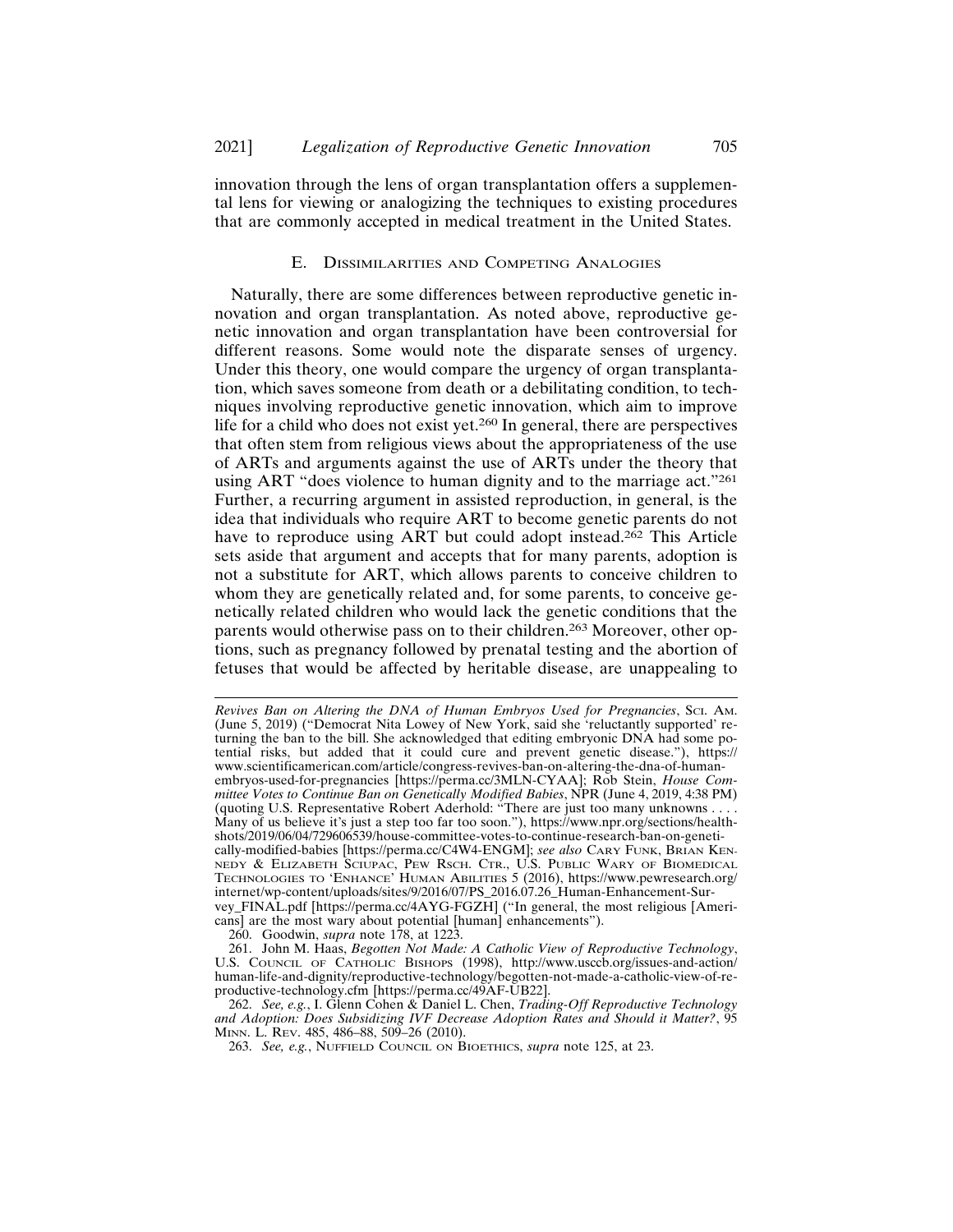some couples.<sup>264</sup>

The specter of abortion and its legal treatment, while not the focus of this Article, is also relevant in terms of the regulation of AARTs and organ transplantation. Techniques involving organ donation tend to avoid issues of reproductive choice.<sup>265</sup> Beneath the controversy that accompanies all the techniques involving ART is the specter of abortion that does not accompany organ transplantation. For many, abortion encounters a moral opposition in the United States similar to techniques involving ART and reproductive genetic innovation.<sup>266</sup> There is a significant debate, not only in American politics but also in American legal scholarship, about the legality of abortion and its accompanying controversy. The issues of embryo destruction and the selective destruction of fetuses that arise in the context of ART generally, as well as in reproductive genetic innovation and prenatal testing, all connect back to issues related to the origins of life and, by connection, abortion.<sup>267</sup>

Many Americans support the legality of abortion, although they would not necessarily obtain one themselves.268 Similarly, organ transplantation is societally accepted, although many individuals would not donate their organs as either living or deceased donors, as illustrated by the gap between the number of organs needed and the number of organs available. In a similar vein, ART is societally accepted and available throughout the United States, although many individuals do not avail themselves of ART techniques or, for that matter, prenatal testing. One could argue that, for some opponents, opposition to reproductive genetic innovation is a proxy for opposition to abortion.

Further, there are differences between the types of techniques that fall within the umbrella term of reproductive genetic innovation, as highlighted in the beginning of Part I. Genetic modification, whether heritable or not, should not involve the same resource constraints as organ

<sup>264.</sup> FRANÇOISE BAYLIS, ALTERED INHERITANCE: CRISPR AND THE ETHICS OF HUMAN GENOME EDITING 30 (2019).

<sup>265.</sup> While penis transplants have been pioneered recently, currently, efforts at penis and urogenital transplants specifically do not involve the transplantation of the testes, so as to avoid these reproductive issues. *See, e.g.*, Denise Grady, *Penis Transplants Being Planned to Help Wounded Troops*, N.Y. TIMES (Dec. 6, 2015), https://www.nytimes.com/ 2015/12/07/health/penis-transplants-being-planned-to-heal-troops-hidden-wounds.html [https://perma.cc/XDG7-Q5BR].

<sup>266.</sup> *See supra* note 261. Religious opposition to abortion also connects to religious views related to paternalism, which can lead to laws that minimize or aim to minimize women's control over their own bodies. A future piece will explore these issues.

<sup>267.</sup> Matthew C. Nisbet, *The Competition for Worldviews: Values, Information, and Public Support for Stem Cell Research*, 17 INT'L J. PUB. OP. Rsch. 90, 91-92 (2005).

<sup>268.</sup> Jamie Ballard, *Most Americans Think Abortion Should Be Legal to Some Extent* (July 11, 2020, 9:00 AM) (summarizing a recent The Economist/YouGov Poll on American attitudes related to abortion and other political issues where 7% identified as "neither" and 8% were "not sure"), https://today.yougov.com/topics/legal/articles-reports/2020/07/11/ america-abortion-poll [https://perma.cc/7NEH-H9CZ]; Carrie Blazina, Michael Lipka & John Gramlich, *Key Facts About the Abortion Debate in America*, PEW RSCH. CTR. (June 17, 2021), https://www.pewresearch.org/fact-tank/2019/08/30/facts-about-abortion-debatein-america [https://perma.cc/QJ3P-GVWA].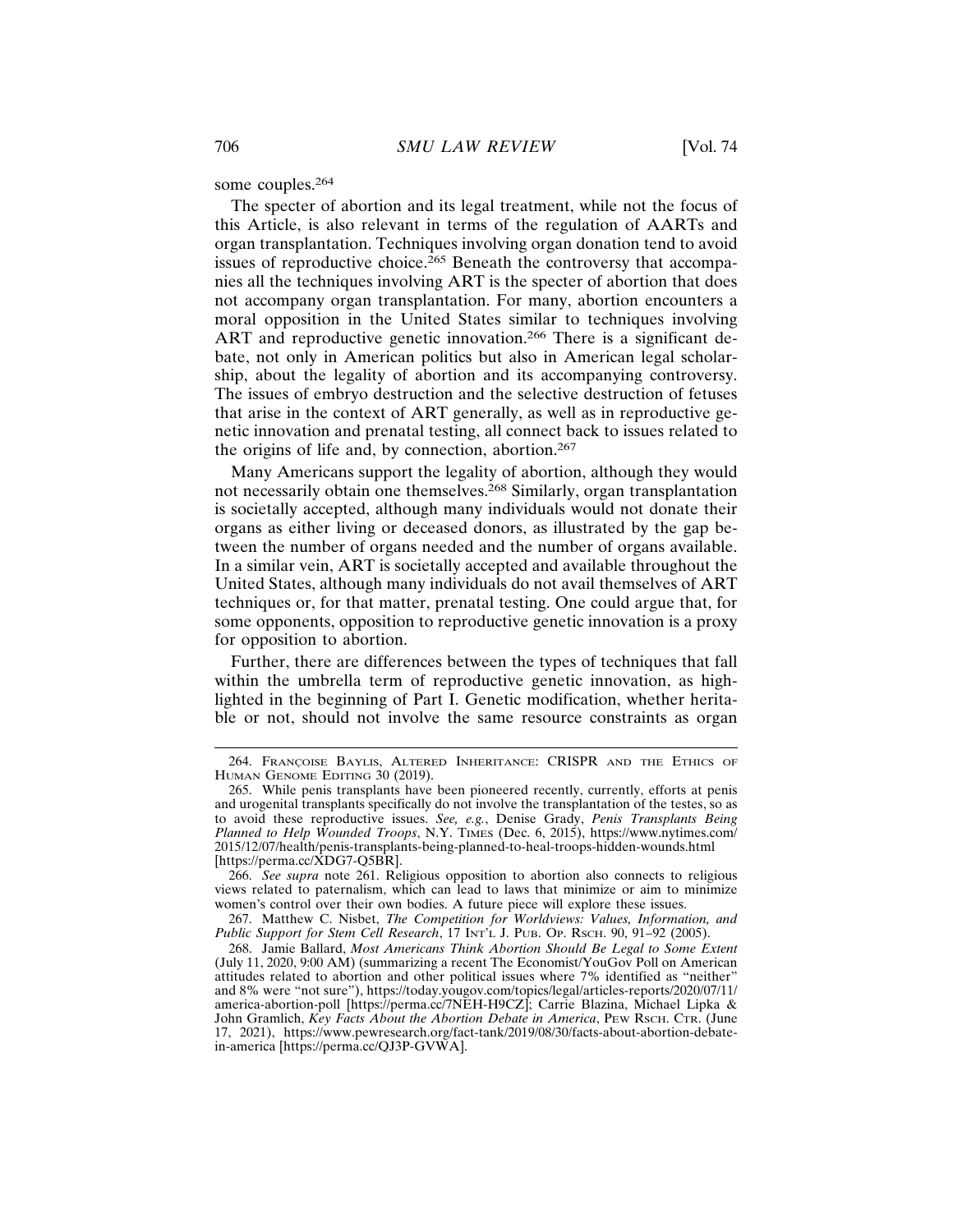transplantation. Organ transplantation is limited, at least currently, by a scarcity of organ donors; there are too few organ donors, and many of those awaiting organ donation die due to the lack of available organs.<sup>269</sup> Techniques involving reproductive genetic innovation will, however, still be accompanied by concerns about racial and socioeconomic disparities that also accompany the organ transplantation system in the United States.<sup>270</sup>

Some would compare reproductive genetic innovation to eugenics instead of organ transplantation. Concerns about eugenics accompany reproductive genetic innovation and ART in general, as ART techniques can facilitate parents' efforts to select children who have certain traits, whether for medical purposes like selecting embryos that do not contain genetic abnormalities or for non-medical purposes such as sex selection.271 Some might be concerned that reproductive genetic innovation will lead to the eradication of certain traits in the human population, similar to the eugenics movement that aimed to prevent certain individuals from reproducing. Moreover, individuals raise concerns about "designer babies" and the (currently) fictionalized abilities of parents to create a new race of children. These concerns are exacerbated for some when potentially enhancement-based uses of reproductive genetic innovation are raised as opposed to its therapeutic uses.272 This Article disagrees with that perspective for several reasons. First, reproductive genetic innovation does not aim to prevent certain individuals from reproducing all together. Second, the expectation is that reproductive genetic innovation will (at least initially) be used for therapeutic purposes, such as returning individuals to a baseline medical function (in a lifesaving manner in many instances), as opposed to enhancement-based purposes. Further, even if enhancement-based uses are possible, this should not prohibit the use of reproductive genetic innovation because many medical techniques and products can be used for therapy or enhancement, which do not prohibit

<sup>269.</sup> *See Organ Donation Statistics*, HEALTH RES. & SERVS. ADMIN. (Sept. 2020), https:/ /www.organdonor.gov/statistics-stories/statistics.html [https://perma.cc/XW2X-6QDZ]; S. Ali Husain, Kristen L. King, Stephen Pastan, Rachel E. Patzer, David J. Cohen, Jai Radhakrishnan & Sumit Mohan, *Association Between Declined Offers of Deceased Donor Kidney Allograft and Outcomes in Kidney Transplant Candidates*, JAMA NETWORK OPEN (Aug. 30, 2019), https://jamanetwork.com/journals/jamanetworkopen/fullarticle/2749266 [https://perma.cc/BBJ2-M5X6].

<sup>270.</sup> For concerns related to racial and wealth disparities in organ transplantation, see Goodwin & Gewertz, *supra* note 29, at 253; *Wealthy More Likely to Get Organ Transplants: Study*, NAT'L POST (Nov. 9, 2015), https://nationalpost.com/health/wealthy-morelikely-to-get-organ-transplants-study [https://perma.cc/7FS9-T2N5]. For concerns related to race and wealth disparities related to germline genetic modification and assisted reproductive technology in general, see NUFFIELD COUNCIL ON BIOETHICS, *supra* note 125, at 87; Clara C. Hildebrandt & Jonathan M. Marron, *Justice in CRISPR/Cas9 Research and Clinical Applications*, 20 AMA J. ETHICS 826, 827–28 (2018); Mohapatra, *supra* note 42, at 72, 75.

<sup>271.</sup> King, *supra* note 155, at 312; Suter, *supra* note 256, at 899–902, 906–16; Judith F. Daar, *ART and the Search for Perfectionism: On Selecting Gender, Genes, and Gametes*, 9 J. GENDER RACE & JUST. 241, 247–48 (2005).

<sup>272.</sup> Kass, *supra* note 84, at 25.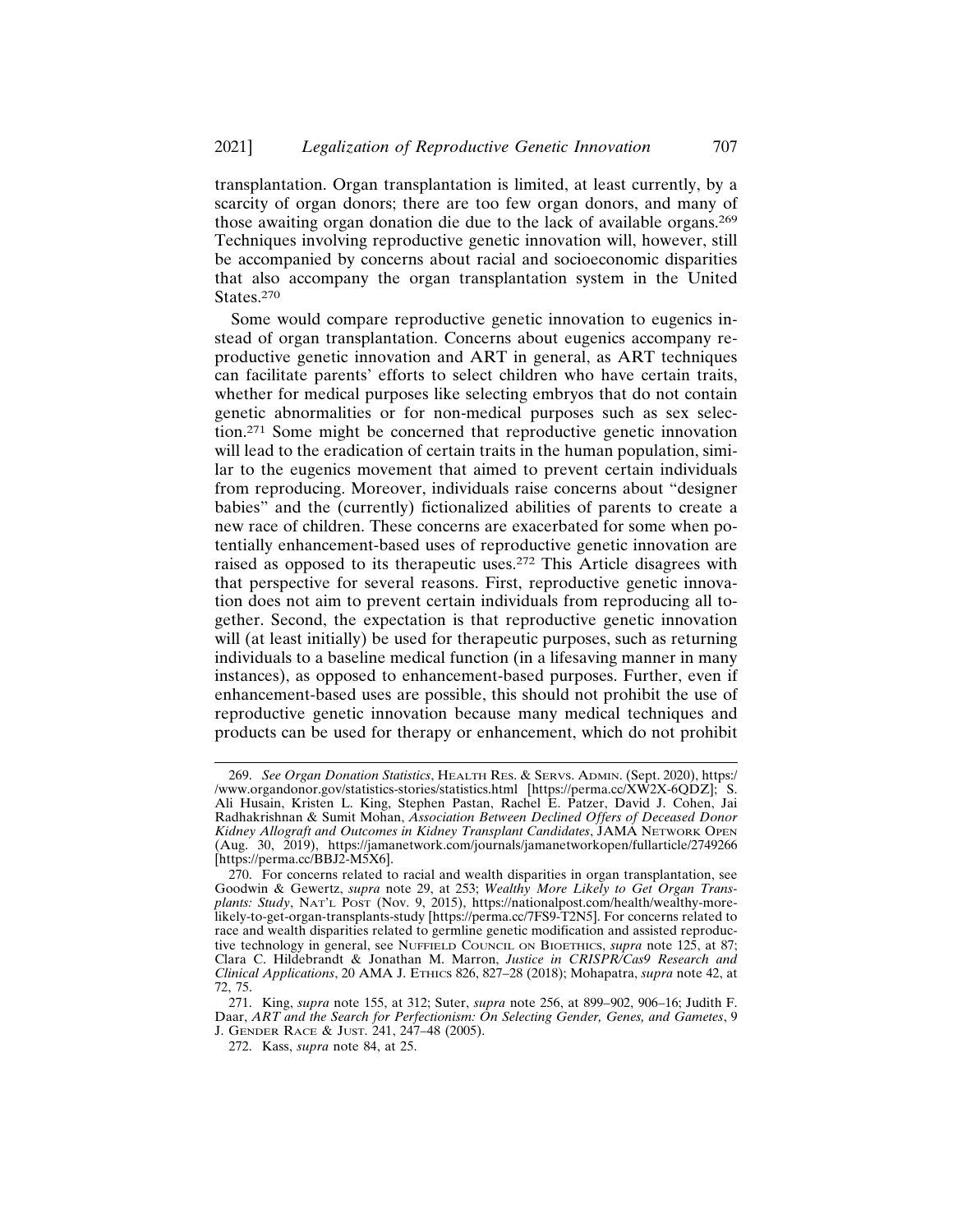their legality.273 Third, historically, eugenics practices were conducted by the state, whereas individuals, not states, opt for reproductive genetic innovation.274 At the same time, this emphasis on private actors does not allay many individuals' concerns, because the wealthy may be more able to access these techniques, even if insurance coverage of ART occurred.275 Yet issues of accessibility continue to accompany medical techniques and products in the United States and the world, and the fact that some may be better able to access the technique than others should not prohibit the potential legalization of the techniques in the United States.276 Furthermore, improving access to reproductive genetic innovation in the United States could minimize disparities because access to these techniques would not be limited to wealthy individuals with the means to access innovative physicians and researchers in foreign countries, which is what is currently facilitated by the current system.

Organ transplantation is a procedure that does not result in heritable change. Thus, even though bone marrow transplantation, such as in the transplantation story mentioned in Part I's vignettes, might change the DNA in the recipient's semen, physicians do not expect that it will cause changes to the sperm and thus become heritable, although scientists could not test that expectation as the recipient had a vasectomy.277 Heritability, which occurs with germline changes, is the source of much of the ethical opposition to reproductive genetic innovation.<sup>278</sup>

Heritability affects the analysis of the potential long-term effects of reproductive genetic innovation as compared to the long-term effects of organ donation. Organ and tissue donation, for example, can lead to genetic change, yet they do not lead to genetic change at the germline level; thus, these changes are not heritable. Therefore, analyses of the long-term effects of organ transplantation focus on the long-term effects for the donor and the recipient, whereas germline genetic modification is accompanied by a concern for the long-term effects of germline gene editing on the individual recipient of germline gene editing and the recipient's progeny.279 For many observers, the idea that a change is heritable is the basis

278. *See supra* Part II.

<sup>273.</sup> *See, e.g.*, Bryan Cwik, *Revising, Correcting, and Transferring Genes*, 20 AM. J. BIOETHICS 7, 7 (2020) ("The distinction between *germline* and *somatic* gene editing (like the distinction between therapy and enhancement) is fundamental to the ethics of human gene editing.").

<sup>274.</sup> *See* Suter, *supra* note 256, at 898; Nicholas Agar, *Liberal Eugenics*, 12 PUB. AFFS. Q. 137, 137 (1998).

<sup>275.</sup> Alison K. Hoffman, *Selective Breeding in an Era of Reproductive Technologies. By Judith Daar*, 4 J. L. & BIOSCIENCES 671, 677 (2017) (book review).

<sup>276.</sup> For more on access-related concerns in ART, see Mary Crossley, *Dimensions of Equality in Regulating Assisted Reproductive Technologies*, 9 J. GENDER RACE & JUST. 273, 274–81 (2005).

<sup>277.</sup> Zimmer, *supra* note 18; Murphy, *supra* note 19 ("[A] donor's blood cells should not be able to create new sperm cells  $\dots$ .").

<sup>279.</sup> *See supra* Section III.D.3; NUFFIELD COUNCIL ON BIOETHICS, *supra* note 125, at 88; Geng Zhang, Weijun Qin, Jianlin Yuan, Changsheng Ming, Shuqiang Yue, Zhengcai Liu, Lei Yu, Ming Yu, Xiaokang Gao, Yu Zhou, Longxin Wang, Xiaojian Yang, Kefeng Dou & He Wang, *A 14-Year Follow-Up of a Combined Liver-Pancreas-Kidney Transplan-*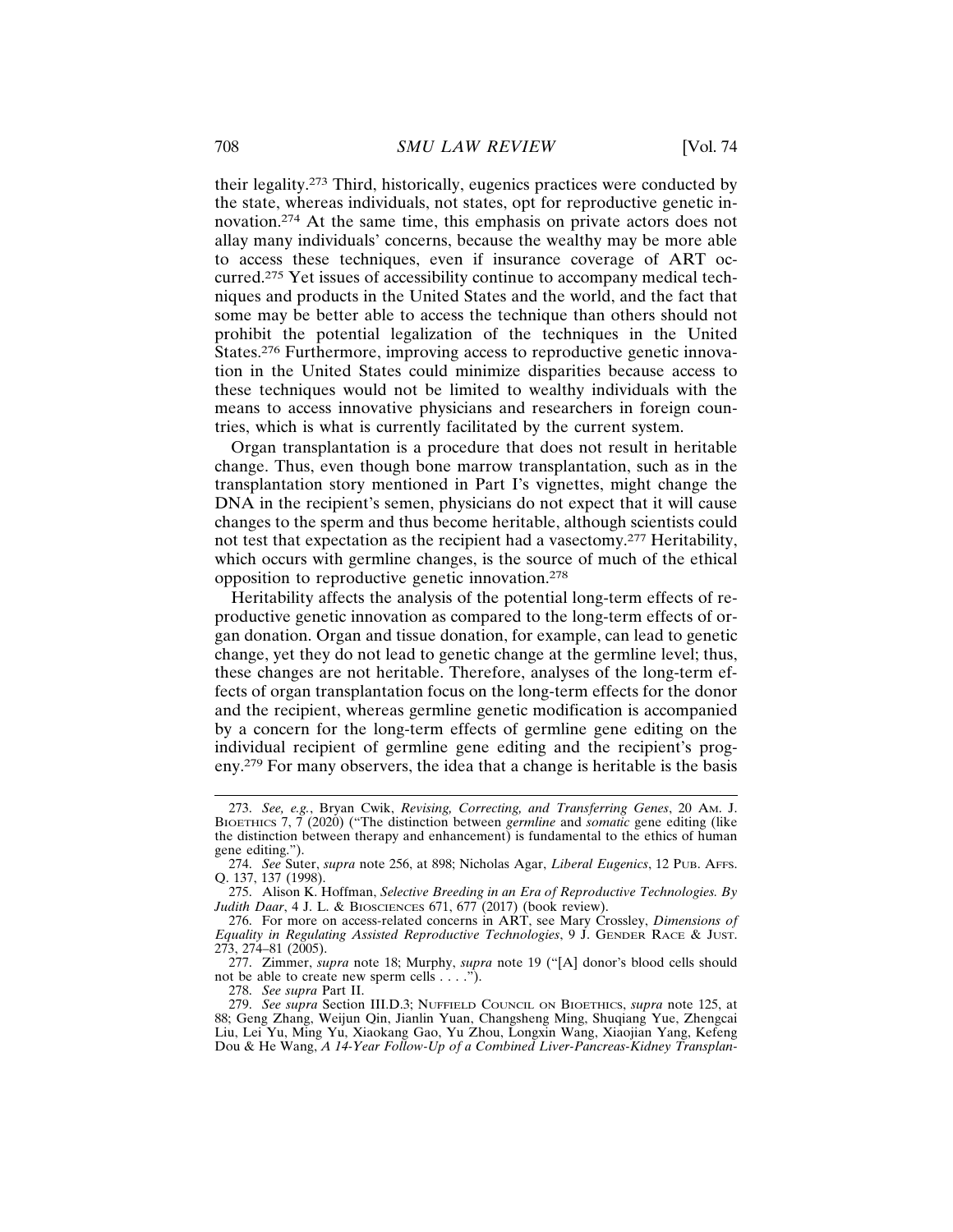for the cessation of regulatory debate and scientific progress. I do not share this view. As will be explained in Part IV, these differences do not mandate a dissimilar regulatory treatment of organ transplantation and techniques that modify genetic material. This normative position, which I have also taken in previous Articles,<sup>280</sup> stems from the fact that heritable changes can result from environmental influences, natural occurrences, and in another sense, parents' choices about with whom to reproduce and, with the use of technologies such as PGD, whether to use certain embryos at all.281 Similarly, research shows that certain drugs used in cancer treatment can possibly lead to germline genetic changes.<sup>282</sup>

Moreover, the concern about heritability naturally connects to previously mentioned arguments about humans playing God.283 In contrast, organ transplantation enjoys significant religious acceptance (although some religions still prohibit it) with some religions encouraging transplantation, and still others taking a hands-off approach.284 This charitable or altruistic construction of organ or tissue donation starts to wane, however, the closer one moves to donations or techniques involving reproduction. For example, egg and sperm donation are often implicated in the use of in vitro reproduction and other forms of ART that are often condemned by religious sects.<sup>285</sup> Even acknowledging variance within religious sects, if one extended the religious condemnation of ART to AARTs and germline genetic modification, viewing these techniques through the lens of particularly conservative faiths would likely extend that condem-

282. Gyngell et al., *supra* note 116, at 506 (citing C.D. Glen & Y.E. Dubrova, *Exposure to Anticancer Drugs Can Result in Transgenerational Genomic Instability in Mice*, 109 PROC. NAT'L ACAD. SCIS. 2984, 2984-87 (2012)).

283. *See supra* Section III.D.6.

284. *See, e.g.*, *Religion and Organ Donation*, HEALTH RES. & SERVS. ADMIN. (Apr. 2021), https://www.organdonor.gov/learn/who-can-donate/religion [https://perma.cc/87BV-KXEM]; *see also* Orentlicher, *supra* note 176, at 319 (citing ELLIOTT N. DORFF, MATTERS OF LIFE AND DEATH: A JEWISH APPROACH TO MODERN MEDICAL ETHICS 15 (1998)).

285. *See, e.g., Instruction Dignitas Personae on Certain Bioethical Questions*, HOLY SEE (Dec. 2008), http://www.vatican.va/roman\_curia/congregations/cfaith/documents/ 2008), http://www.vatican.va/roman\_curia/congregations/cfaith/documents/ rc\_con\_cfaith\_doc\_20081208\_dignitas-personae\_en.html [https://perma.cc/63RE-T5LR]; John M. Haas, *Begotten Not Made: A Catholic View of Reproductive Technology*, U.S. COUNCIL OF CATH. BISHOPS (1998), http://www.usccb.org/issues-and-action/human-lifeand-dignity/reproductive-technology/begotten-not-made-a-catholic-view-of-reproductivetechnology.cfm [https://perma.cc/FYJ5-N4NL]; Ariana Eunjung Cha, *How Religion Is Coming to Terms with Modern Fertility Methods*, WASH. POST (Apr. 27, 2018), https:// www.washingtonpost.com/graphics/2018/national/how-religion-is-coming-to-terms-withmodern-fertility-methods [https://perma.cc/6S29-DPAH].

*tation: Case Report and Literature Review*, 7 FRONTIERS MED. 1, 4–5 (2020); Geir Mjøen, Stein Hallan, Anders Hartmann, Aksel Foss, Karsten Midtvedt, Ole Øyen, Anna Reisæter, Per Pfeffer, Trond Jenssen, Torbjørn Leivestad, Pål-Dag Line, Magnus Øvrehus, Dag Olav Dale, Hege Pihlstrøm, Ingar Holme, Friedo W. Dekker & Hallvard Holdaas, *Long-Term Risk for Kidney Donors*, 86 KIDNEY INT'L 162, 162 (2014).

<sup>280.</sup> *See, e.g.*, Lewis, *Subterranean Regulation*, *supra* note 35.

<sup>281.</sup> *See, e.g.*, *supra* notes 18–22 and accompanying text (discussing causes of chimerism); Lewis, *Germline Gene Editing*, *supra* note 35, at 809 (discussing the field of epigenetics and also the impacts of environmental influences such as radiation); Suter, *supra* note 256, at 962 (discussing the complex relationship between genes and the environment).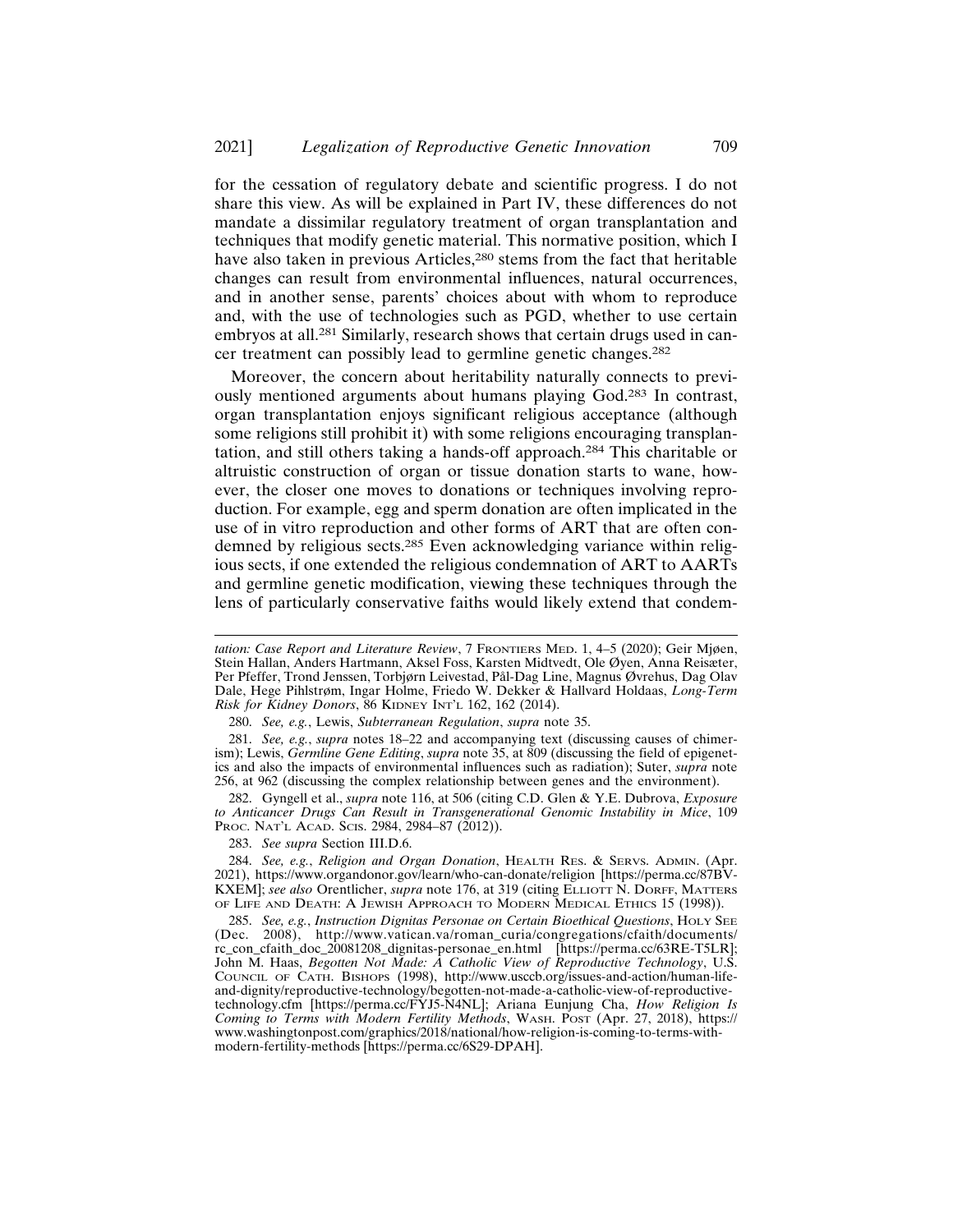nation to AARTs and to germline genetic modification.286 These aforementioned religious concerns are often encompassed in discussions of ethical or moral views which have the tendency to affect regulatory and legislative decisions, especially regulatory and legislative decisions that impact reproductive rights.

# IV. STRATEGIC BENEFITS OF VIEWING REPRODUCTIVE GENETIC INNOVATION THROUGH THE LENS OF ORGAN TRANSPLANTATION

While allocation concerns and resource-related controversy continue to accompany organ transplantation at the micro-level, the technique is societally accepted at the macro level. This Part identifies the benefits of applying the organ transplantation lens delineated in Part II to reproductive techniques involving genetic innovation. Section A builds on the commonalities outlined in Part II. Section B notes that viewing reproductive genetic innovation through the lens of organ transplantation instead of through the lens of moral panic could facilitate the use of life-saving techniques involving reproductive genetic innovation by reducing the Yuck Factor or moral panic that accompanies these techniques.

# A. ANALOGIZING ORGAN TRANSPLANTATION AND REPRODUCTIVE GENETIC INNOVATION

Analogies to transplantation surround descriptions of techniques involving reproductive genetic innovation. Mitochondria have been described as the "batteries in a cell" or the "powerhouse<sup>[]</sup> of a cell" due to their role in providing energy to the cell.<sup>287</sup> In the United Kingdom, media coverage of forms of mitochondrial transfer has included analogies like "changing the batteries in a laptop" or "changing the bacteria in our intestines."288 Some scientists have used similar analogies such as "molecular scissors" or "nanoscissors" that "make cuts near genes . . . you want to alter" when referring to germline gene editing technologies.289 Similarly, word processing metaphors that focus on the "cut and paste" func-

<sup>286.</sup> *See* Andrew Joseph, *God and the Genome: A Geneticist Seeks Allies Among the Faithful*, STAT NEWS (Oct. 13, 2016), https://www.statnews.com/2016/10/13/genome-religion-ethics-ting-wu [https://perma.cc/DR3Q-PV7T].

<sup>287.</sup> NUFFIELD COUNCIL ON BIOETHICS, *supra* note 14, at 18; Helen R. Brooks, *Mitochondria: Finding the Power to Change*, 175 CELL 891, 891 (2018).

<sup>288.</sup> NUFFIELD COUNCIL ON BIOETHICS, *supra* note 14, at 78 (citing Sarah Boseley, *Scientists Seek to Implant Embryos with Genetic Material from Three Parents*, THE GUARD-IAN (Apr. 19, 2011, 11:09 AM), http://www.guardian.co.uk/science/2011/apr/19/scientistsembryos-three-parents [https://perma.cc/7DFC-VVL4]). *But see* Emily Mullin, *Despite Calls for a Moratorium, More 'Three-Parent' Babies Expected Soon*, MEDIUM: ONEZERO (Sept. 16, 2019) ("'Swapping mitochondria might not be as straightforward as just changing the batteries in a device,' says Patrick Chinnery, a professor at the University of Cambridge who investigates mitochondria and human diseases . . . ."), https:// onezero.medium.com/despite-calls-for-a-moratorium-more-three-parent-babies-expectedsoon-8a2464165423 [https://perma.cc/KM2Z-EY3Q].

<sup>289.</sup> Skerrett, *supra* note 80 (noting the possibility of off-target effects where using the "nanoscissors" can cut genes other than the ones scientists want to alter).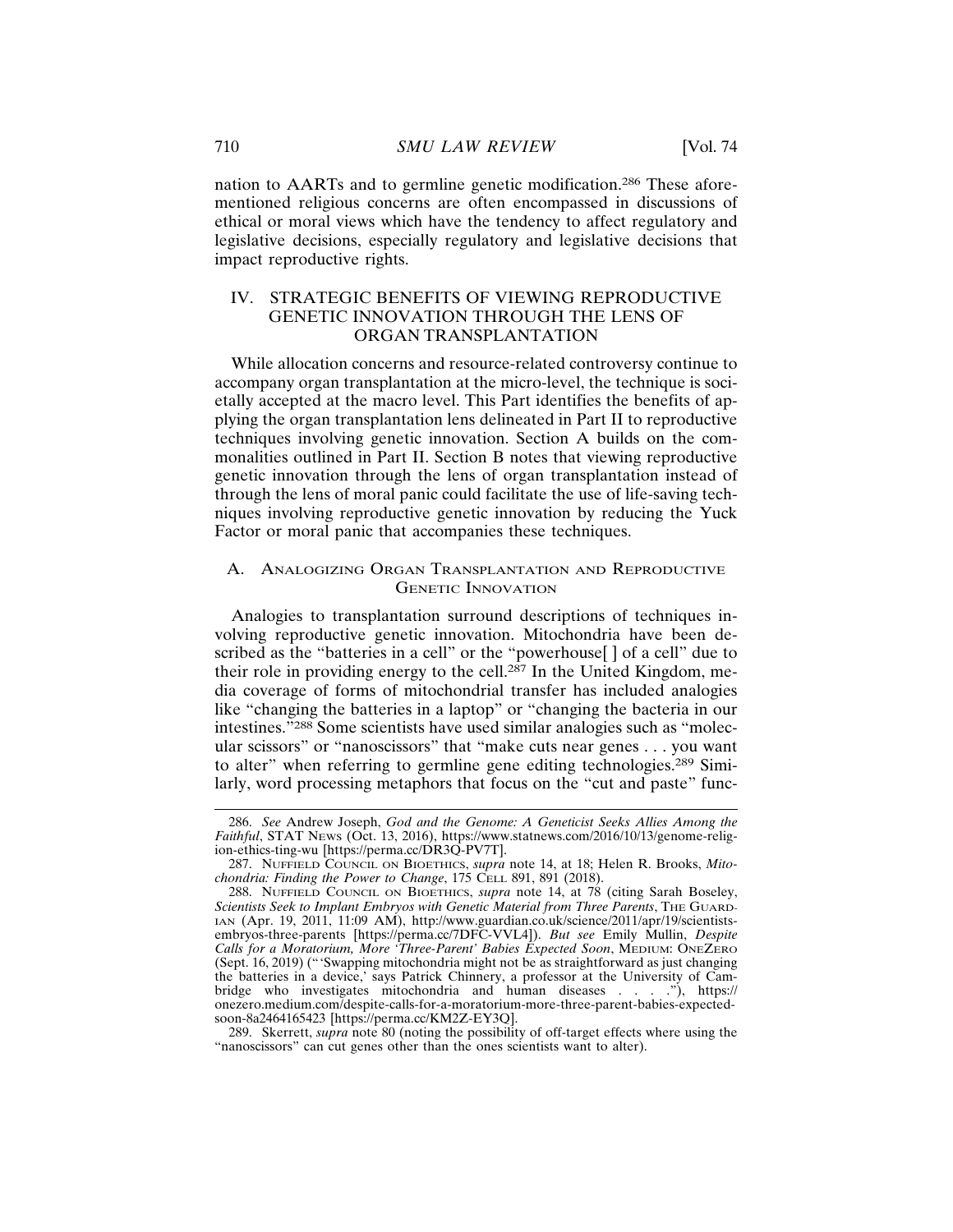tions of genome editing have also been used to explain the technique.<sup>290</sup> Similar metaphors have also been used to explain the shortcomings of the technique. For example, Professor Françoise Baylis has used the following metaphor to explain off-target effects:

[O]ff-target effects would be like what would happen if a copyeditor used the "find and replace" function for the word *hello*, and the program also found and replaced similar words like *hell* or *jello*. These errors (edits in the wrong places) would scramble the meaning of the text. With genome editing, equivalent errors in the human genome could seriously harm patients.<sup>291</sup>

The mechanics of the techniques used in reproductive genetic innovation and their associated descriptions lend themselves toward an organ transplantation analogy.

The language of transplantation has also accompanied innovation in ART. This Article uses the term transfer when referring to AARTs like mitochondrial transfer and cytoplasmic transfer.292 Yet the scientific literature also refers to the AARTs as transplants. For example, cytoplasmic transfer is referred to as both cytoplasmic transfer and cytoplasmic or "ooplasmic transplantation" by those who work at the New Jersey clinic where it was developed in the United States.<sup>293</sup>

The United Kingdom has taken a markedly different approach to the approval of mitochondrial transfer. After an extensive public consultation in the United Kingdom in 2012, the country approved the technique for clinical trials.294 During that extensive public consultation, some members of the public noted that the characterization of mitochondrial transfer as a "substitution" as opposed to a "modification" rendered it different from germline modification "in the sense that it is commonly understood."<sup>295</sup>

Mitochondria are generally not seen as significant to identity which, at least in bioethics discourse, tends to focus on nuclear DNA.296 Scientists and scientific groups have addressed what they perceive to be the insignificance of mitochondrial DNA to identity by stating that "since [mitochondrial DNA] does not carry any genetic data associated with the normally accepted characteristics of identity[,] [a]n analogy could be drawn with replacing the battery in a camera—the brand of the battery

<sup>290.</sup> Sherkow & Scott, *supra* note 34, at 1511 ("In describing CRISPR, for example, the moniker 'gene editing' has accordingly conjured up metaphors of word processing, with Cas9 . . . being likened to cut-and-paste. To further the analogy, new enzymes, to date, can find-and-replace, randomly delete, and highlight text." (citations omitted)).

<sup>291.</sup> BAYLIS, *supra* note 264, at 22.

<sup>292.</sup> *See supra* Sections II.B.1.a.–b.

<sup>293.</sup> Malter & Cohen, *supra* note 145, at 26.

<sup>294.</sup> James Gallagher, *UK Approves Three-Person Babies*, BBC NEWS (Feb. 24, 2015), https://www.bbc.com/news/health-31594856 [https://perma.cc/HM9C-CWL7].

<sup>295.</sup> HUM. FERTILISATION & EMBRYOLOGY AUTH., MITOCHONDRIA REPLACEMENT CONSULTATION: ADVICE TO GOVERNMENT 9–10 (2013).

<sup>296.</sup> *See supra* Section II.B.1.b*.*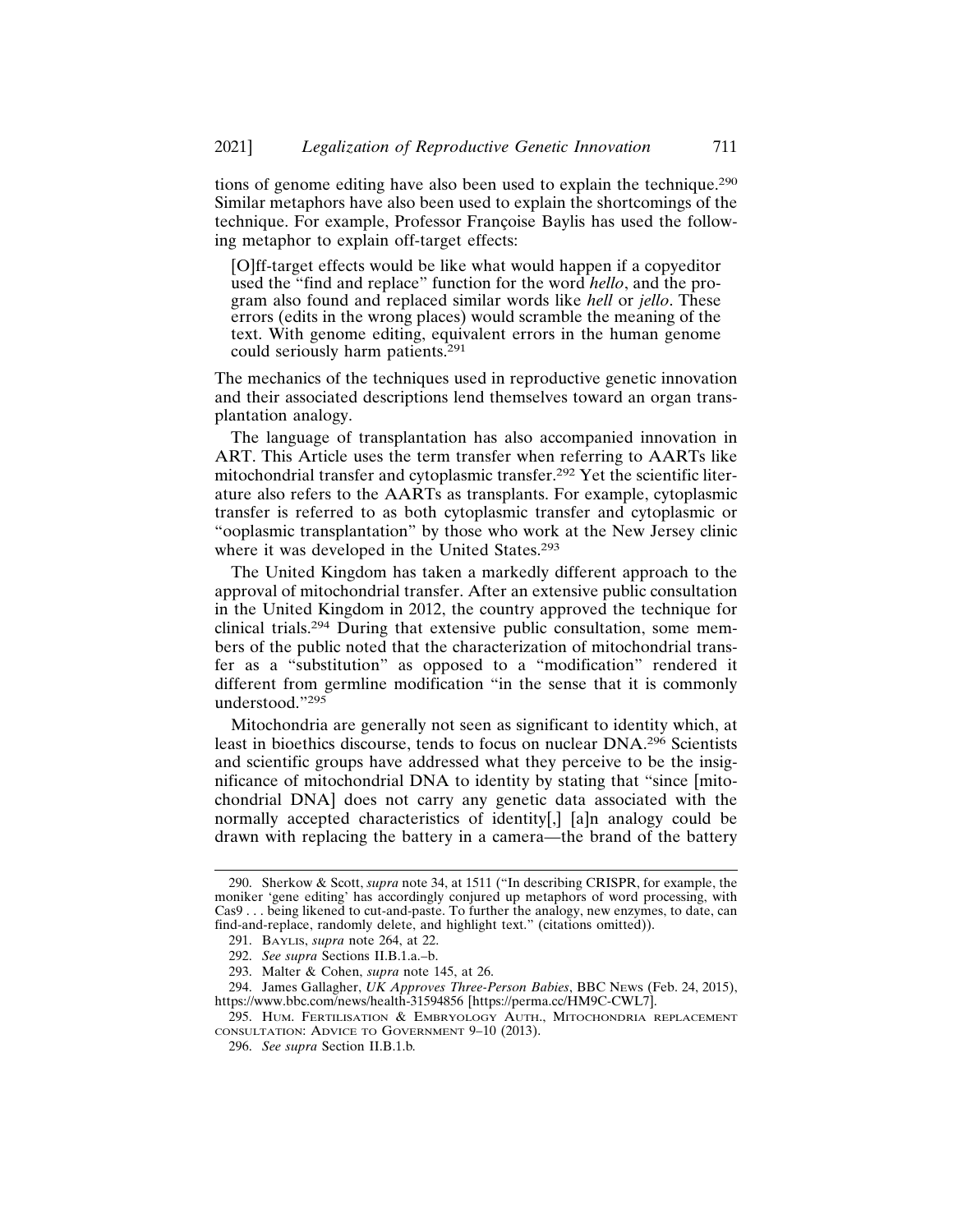does not affect the functioning of the camera."297 In the United States, some have described the technique as "swapping" out defective mitochondria.298 Views of mitochondria as part of a process are similar to views of many organ donation recipients who see the organ as part of a "machine" as opposed to an identity-affecting entity.<sup>299</sup> As Professor Julian Savulescu wrote in support of the legalization of mitochondrial transfer in the United Kingdom:

It would be absurd to say a child who receives a liver or kidney now has 'three parents.' It is equally absurd to say a child who has been cured of mitochondrial disease has three parents.<sup>300</sup>

In the United Kingdom, for example, during a public discourse related to mitochondrial transfer, parallels between organ and tissue donation arose.301 There, some of the respondents surveyed in the United Kingdom's public consultation related to mitochondrial transfer posited that because mitochondrial transfer involved a "substitution" of donated DNA as opposed to a "modification," the technique differed from genetic alteration and was thus less objectionable.302 In other words, mitochondrial transfer might be properly considered an organ transplant instead of a prospective eugenics practice.303 Applying the same framing that was used in the United Kingdom to U.S. discourse and decision-making related to reproductive genetic innovation could yield a similar result.

Admittedly, there are many cultural and legal differences between the United Kingdom and the United States. For example, the U.K.'s Human Fertilisation & Embryology Authority has noted that "people should feel the same about [egg and sperm donation] as they do about altruistic, or living, organ donation."304 Similarly, the Chair of the Human Fertilisation and Embryology Authority "said she wanted egg donation to become 'as obvious as blood donation.'"305 While it is unlikely that Americans will take such a view of egg and sperm donation for several reasons—including that egg and sperm "donation" is accompanied by compensation and not subject to the "valuable consideration" limitations of the National Organ Transplant Act—the organ transplantation lens could affect socie-

<sup>297.</sup> NUFFIELD COUNCIL ON BIOETHICS, *supra* note 14, at 53.

<sup>298.</sup> Skerrett, *supra* note 80.

<sup>299.</sup> *See, e.g.*, NAT'L ACAD. OF SCIS., ENG'G & MED., *supra* note 74, at 101.

<sup>300.</sup> Savulescu, *supra* note 154.

<sup>301.</sup> For more on the techniques used in mitochondrial transfer, see Gómez-Tatay, et al., *supra* note 80, at 28–31.

<sup>302.</sup> HUM. FERTILISATION & EMBRYOLOGY AUTH., *supra* note 295, at 16.

<sup>303.</sup> For more on the history of eugenics, see *supra* Section II.E.

<sup>304.</sup> Jane Hughes, *Egg and Sperm Donors: HFEA in Drive to Increase Numbers*, BBC NEWS (Apr. 5, 2012), https://www.bbc.com/news/health-17613561 [https://perma.cc/5MY6- UE2L].

<sup>305.</sup> Nick Collins, *Donating Sperm and Eggs 'Should Be as Common as Giving Blood*,*'* DAILY TELEGRAPH (Apr. 5, 2012, 6:07 PM), https://www.telegraph.co.uk/news/health/ news/9185916/Sperm-and-egg-donation-should-be-like-giving-blood.html [https://perma.cc/ 2AH4-AMAM].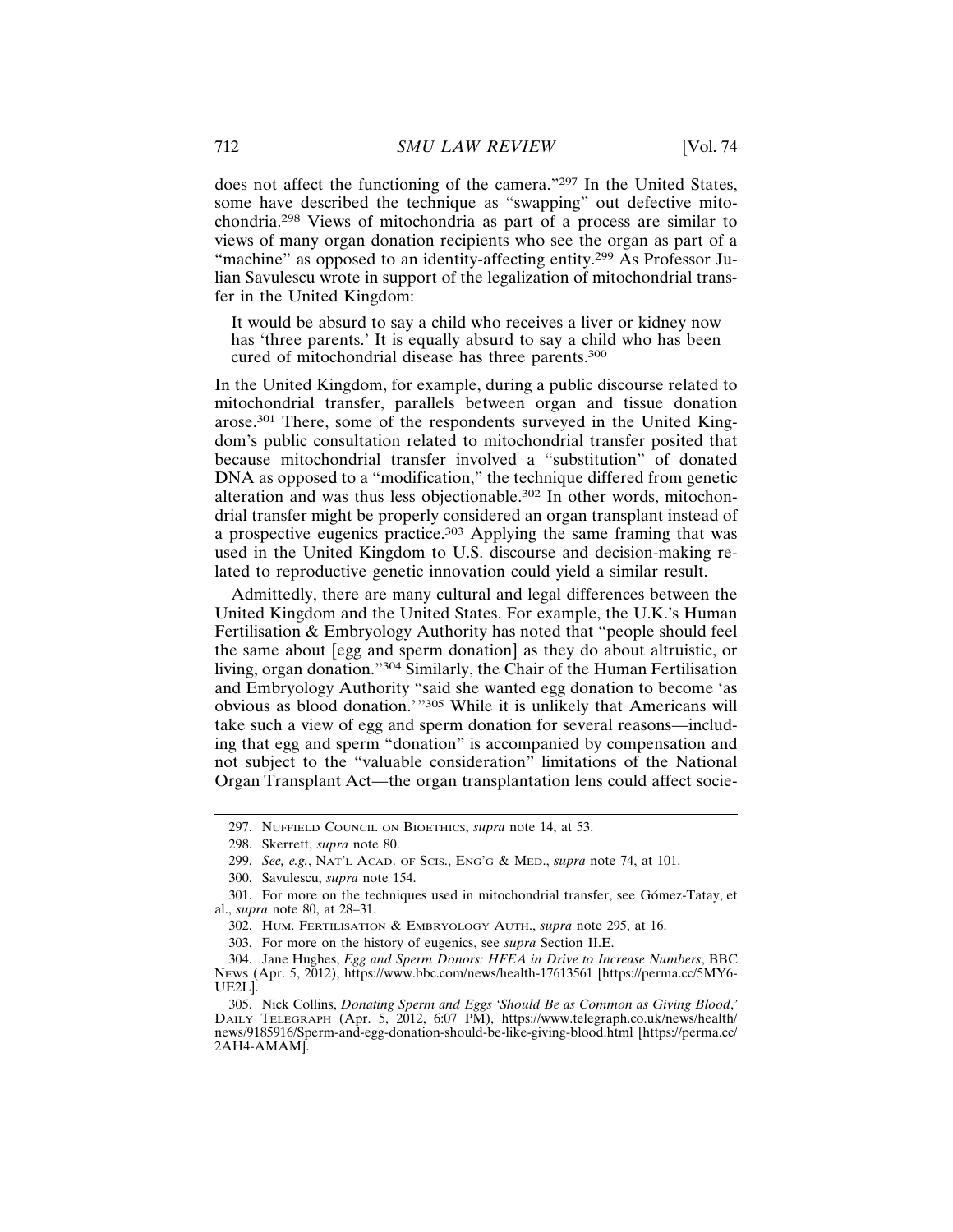tal and regulatory acceptance of reproductive genetic innovation.<sup>306</sup>

#### B. MEDICINE AND INNOVATION

There are different models of accepting innovation.<sup>307</sup> One model is to attempt a new innovation, introduce it into clinical practice, and see what happens afterwards; this is often used in fertility treatment.<sup>308</sup> Another model of innovation is to conduct extensive studies and release that technique to the public after those studies favor widespread clinical use; pharmaceutical regulation is one variant of this model.309 Medicine implements both methods. Pharmaceuticals are known for the many "phases" required before a product obtains marketing approval by the FDA.310 Surgery is known for its hands-off innovation from the perspective of governmental regulators, as is ART that does not involve any genetic modification.311 Neither model is perfect. Even with the many

308. Jane Johnson & Katrina Hutchison, *They Know How to Work It, That's Their Focus in Life: The Complex Role of Industry Representatives in Surgical Innovation*, 13 J. EMPIRICAL RSCH. ON HUM. RSCH. ETHICS 461, 462 (2018) ("Sometimes innovations devised on the spot to solve a crisis can be so successful that they can find their way into routine practice."); Taylor, *supra* note 307, at 287; King & Henderson, *supra* note 307, at 1012; Jack Wilkinson, Phillipa Malpas, Karin Hammarberg, Pamela Mahoney Tsigdinos, Sarah Lensen, Emily Jackson, Hoyce Harper & Ben W. Mol, *Do `a la Carte Menus Serve Infertility Patients? The Ethics and Regulation of In Vitro Fertility Add-Ons*, 112 FERTILITY & STERILITY 973, 973–75 (2019); Joyce Harper, Emily Jackson, Karen Sermon, Robert John Aitken, Stephen Harbottle, Edgar Mocanu, Thorir Hardarson, Raj Mathur, Stephane Viville, Andy Vail & Kersti Lundin, *Adjuncts in the IVF Laboratory: Where Is the Evidence for 'Add-On' Interventions?*, 32 HUM. REPROD. 485, 486 (2017); Pamela Mahoney Tsigdinos, *The Big IVF Add-On Racket*, N.Y. TIMES (Dec. 12, 2019), https://www.nytimes.com/ 2019/12/12/opinion/ivf-add-ons.html [https://perma.cc/4RE2-7E96]; Carbone, *supra* note 155, at 114.

309. *See* Nathan Cortez, *FDA and the Marketplace of Ideas for Medical Products*, 45 J.L. MED. & ETHICS 39, 39 (2017) (discussing FDA's need to review scientific basis and clinical evidence before endorsing a product's safety and effectiveness); Taylor, *supra* note 307, at 287; King & Henderson, *supra* note 307, at 1012; Interview by Christine Lingham of Peter Marks at Molecular Med. Tri-Conference, *supra* note 35; Raymond V. Damadian, *The Story of MRI*, 266 SATURDAY EVENING POST 53, 55–92 (1994).

310. *See* Cortez, *supra* note 309; Dov Fox, *Safety, Efficacy, and Authenticity: The Gap Between Ethics and Law in FDA Decision-Making*, 2005 MICH. ST. L. REV. 1135, 1161–64 (2005) (summarizing the process of FDA approval); Aaron S. Kesselheim, Michael S. Sinha, Jerry Avorn & Ameet Sarpatwari, *Pharmaceutical Policy in the United States in 2019: An Overview of the Landscape and Avenues for Improvement*, 30 STAN. L. & POL'Y REV. 421, 432, 448 (2019).

311. *See* Carbone & Medeira, *supra* note 42, at 72–73; Dov Fox, *Reproductive Negligence*, 117 COLUM. L. REV. 149, 161–62 (2017); Saksham Gupta, Ivo S. Muskens, Luis Bradley Fandino, Alexander F.C. Hulsbergen & Marike L.D. Broekman, *Oversight in Surgical Innovation: A Response to Ethical Challenges*, 42 WORLD J. SURGERY 2773, 2773 (2018) ("[S]urgical innovation currently falls outside the realm of oversight since it is often

<sup>306.</sup> Hughes, *supra* note 304. In the United States, the term donor accompanies egg and sperm donation, even though there is a robust market in which donors are essentially compensated. *See, e.g.*, Bridget J. Crawford, *Tax Talk and Reproductive Technology*, 99 BOS. U. L. REV. 1757, 1757–65 (2019); Kimberly D. Krawiec, *Altruism and Intermediation in the Market for Babies*, 66 WASH. & LEE L. REV. 203, 218, 220–23 (2009).

<sup>307.</sup> *See* King et al., *supra* note 43, at 36; Nancy M.P. King & Gail Henderson, *Treatments of Last Resort: Informed Consent and the Diffusion of New Technology*, 42 MERCER L. REV. 1007, 1012–13 (1991); Patrick L. Taylor, *Overseeing Innovative Therapy Without Mistaking It for Research: A Function-Based Model Based on Old Truths, New Capacities, and Lessons from Stem Cells*, 38 J.L. MED. & ETHICS 286, 287 (2010).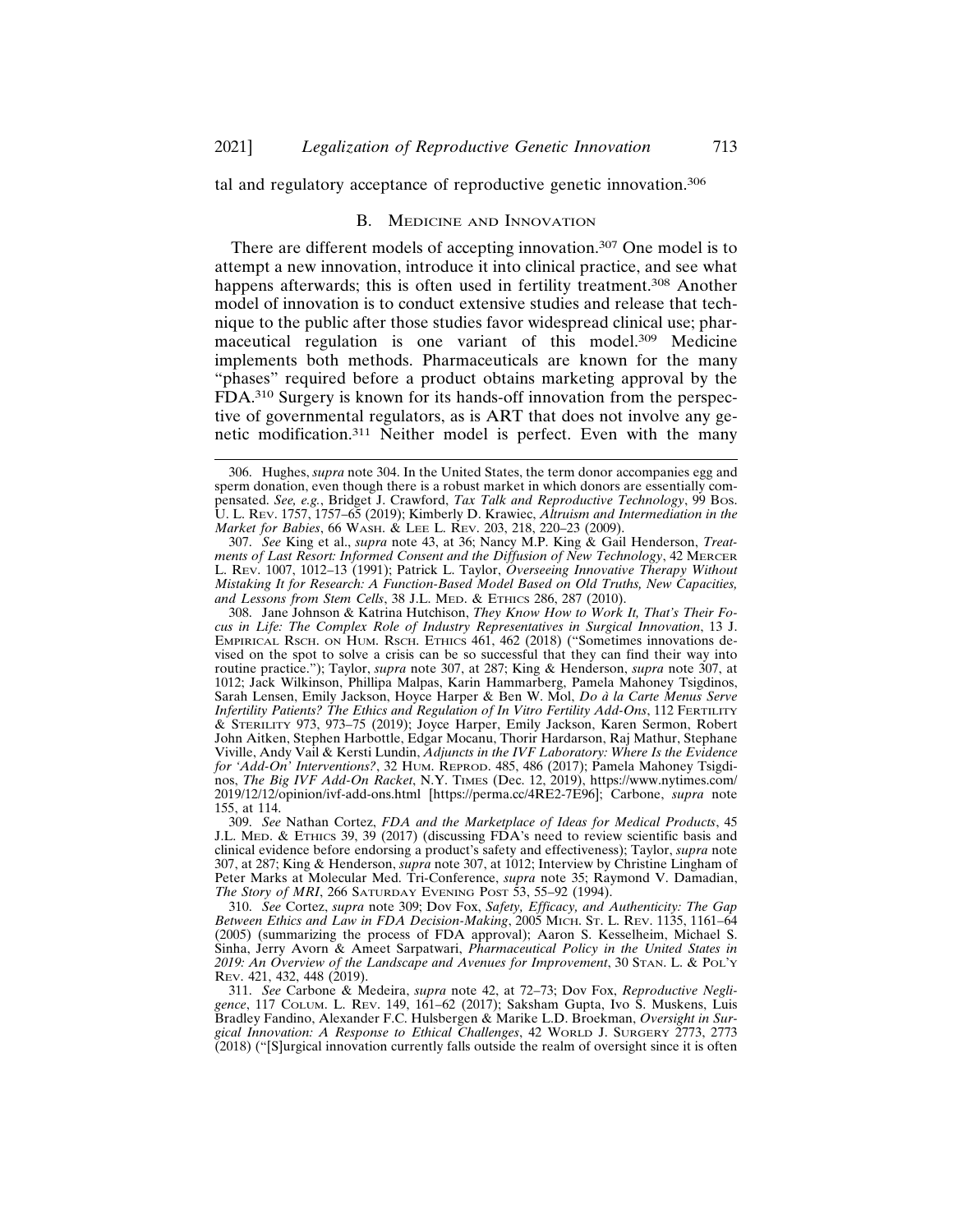phases of innovation required before obtaining FDA marketing approval, many pharmaceuticals still harm people, whether those harms are known before approval (and thus disclosed in product labeling) or discovered afterwards through mechanisms such as physician reporting or medical malpractice litigation.312 Some devices, surgical procedures, and assorted add-ons in ART are particularly ineffective, yet they continue to be commonly marketed and provided to patients.<sup>313</sup> Further, if randomized controlled trials are used in relation to these ineffective techniques, it is often *after* the techniques are commonly used.<sup>314</sup>

Currently, reproductive genetic innovation cannot benefit from either model. The FDA has declared jurisdiction over those techniques, and Congress has prohibited the FDA from considering the applications of those gene modifying techniques where the FDA has asserted jurisdic-

intended to benefit an individual patient rather than systematically investigate a procedure."); King, *supra* note 155, at 322 (discussing the "theory-driven" nature of ART innovation); David Magnus, *Translating Stem Cell Research: Challenges at the Research Frontier*, 38 J.L. MED. & ETHICS 267, 267–68 (2010); Anna C. Mastroianni, *Liability, Regulation and Policy in Surgical Innovation: The Cutting Edge of Research and Therapy*, 16 HEALTH MATRIX 351, 366–69 (2006); Noah, *supra* note 68, at 618 ("The government plays essentially no role in reviewing new medical procedures . . . in advance of their use in patients, leaving the task of scrutinizing the safety and effectiveness of innovative techniques for biomedical researchers and professional self-regulation . . . ."); Sharon Begley, *From Assisted Hatching to Embryo Glue, Most IVF 'Add-Ons' Rest on Shaky Science, Studies Find*, STAT NEWS (Nov. 5, 2019), https://www.statnews.com/2019/11/05/ivf-addons-shaky-science-studies [https://perma.cc/T8U2-ULH6].

<sup>312.</sup> *See* Nicholas S. Downing, Nilay D. Shah, Jenerius A. Aminawung, Alison M. Pease, Jean-David Zeitoun, Harlan M. Krumholz & Joseph S. Ross, *Postmarket Safety Events Among Novel Therapeutics Approved by the US Food and Drug Administration Between 2001 and 2010*, 317 J. AM. MED. ASS'N 1854, 1861; George Horvath, *Trading Safety for Innovation and Access: An Empirical Evaluation of the FDA's Premarket Approval Process*, 2017 BYU L. REV. 991, 997; Justin M. Mann, *FDA Adverse Event Reporting System: Recruiting Doctors to Make Surveillance a Little Less Passive*, 70 FOOD & DRUG L.J. 371, 375–78 (2015); J. David Prince, *The Puzzle of Parallel Claims, Preemption, and Pleading the Particulars*, 39 WM. MITCHELL L. REV. 1034, 1044–45 (2013) (discussing the facts that led to the holding in *Riegel v. Medtronic, Inc.*, 552 U.S. 312 (2008), in which a patient suffered severe injuries and permanent disabilities from the use of an FDA-approved medical device); *Finding and Learning About Side Effects (Adverse Reactions)*, U.S. FOOD & DRUG ADMIN. (July 19, 2018), https://www.fda.gov/drugs/drug-informationconsumers/finding-and-learning-about-side-effects-adverse-reactions [https://perma.cc/ 5KAP-7WX7].

<sup>313.</sup> *See* Harper et al., *supra* note 308, at 486; Wilkinson et al., *supra* note 308, at 973–75; Aaron E. Carroll, *Heart Stents Are Useless for Most Stable Patients. They're Still Widely Used*, N.Y. TIMES (Feb. 12, 2018), https://www.nytimes.com/2018/02/12/upshot/ heart-stents-are-useless-for-most-stable-patients-theyre-still-widely-used.html [https:// perma.cc/6Q7W-JM53]; Tracie White, *Stents, Bypass Surgery Show No Benefit in Heart Disease Mortality Rates Among Stable Patients*, STAN. MED. NEWS CTR. (Nov. 16, 2019), https://med.stanford.edu/news/all-news/2019/11/invasive-heart-treatments-not-alwaysneeded.html [https://perma.cc/W3J5-6X22]; Tsigdinos, *supra* note 308.

<sup>314.</sup> *See* Sarah Armstrong, Monique Atkinson, Jeanette MacKenzie, Allan Pacey & Cynthia Farquhar, *Add-Ons in the Laboratory: Hopeful, but Not Always Helpful*, 112 FER-TILITY & STERILITY 994, 994–95 (2019); Garrison, *supra* note 43, at 1634–36; Sarah Lensen, Jack Wilkinson & Lynn Sadler, *A Randomized Trial of Endometrial Scratching Before In Vitro Fertilization*, 380 NEW ENG. J. MED. 1777, 1777–78 (2019); Sarah Lensen, Norman Shreeve, Kurt T. Barnhart, Ahmed Gibreel, Ernest Hung Yu Ng & Ashley Moffett, *In Vitro Fertilization Add-Ons for the Endometrium: It Doesn't Add-Up*, 112 FERTILITY & STERILITY 987, 987, 990 (2019); Begley, *supra* note 311.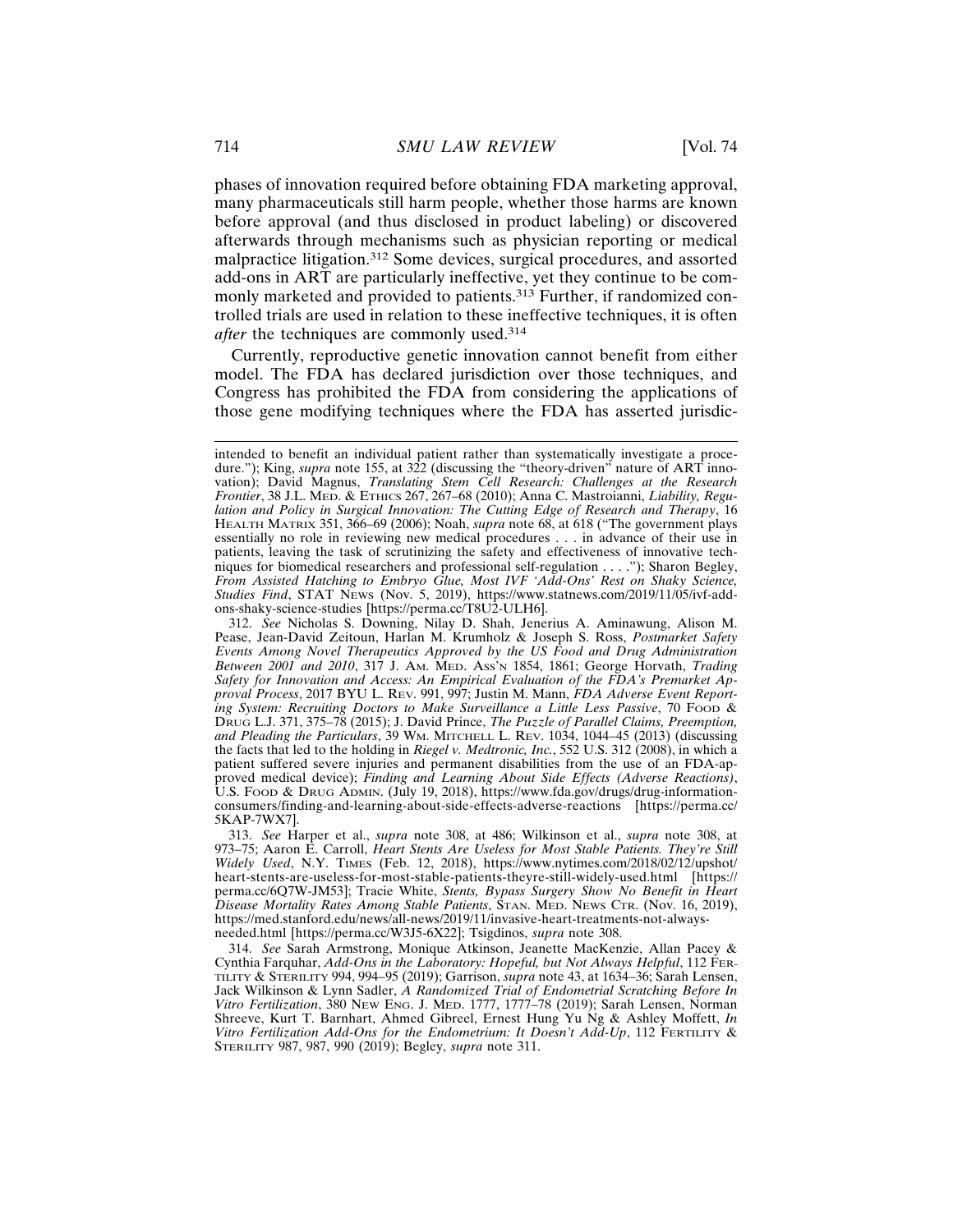tion.315 The effect is to prohibit some strides in this area generally and to drive some physicians, researchers, and patients abroad.

Within the realm of federally regulated medical products, ascertaining which products are drugs and which products are biologics is difficult this problem has resulted in the creation of a new statutory category, "combination products."316 The creation of this category forms part of a regulatory and statutory reaction to the evolution of medical therapies that do not always fit neatly within one category. This Article highlights the statutory categories of drugs and biologics because the FDA has previously asserted that AARTs and germline genetic modification will be regulated similarly to drugs, biologics, or both.317 In previous works, I have argued that subjecting techniques involving genetic modification to federal law, which occurred before Congress added the recurring budget rider that currently prevents the FDA from considering these techniques, stemmed from the commingling of social and political considerations with regulatory decision-making related to techniques involving genetic modification in reproduction.318 I have also argued that these techniques fall outside of the jurisdiction of the FDA because they are part of the stateregulated practice of medicine.319 Under the FDA's jurisdictional assertion, these reproductive techniques would be classified as products (namely drugs, biologics, or both) instead of similar techniques like IVF or surgical techniques.320 Applying such federal regulatory requirements to the practice of medicine has had chilling effects in the field of U.S. ART-involving genetic innovation, which caused physicians who had been providing those techniques to stop providing them domestically or to travel abroad to provide the techniques to interested parties.321 I continue that argument in this Article.

The regulatory treatment of organ transplantation also provides a state-centric regulatory pathway that should also be followed in reproductive genetic innovation. Traditional ART has also benefitted from a state-centric manner of regulation in which the federal government is

<sup>315.</sup> *See FDA Regulation of Human Cells, Tissues, and Cellular and Tissue-Based Products (HCT/P's) Product List*, *supra* note 136.

<sup>316. 21</sup> U.S.C. § 353(g)(1)(A); *see also* FDA Regulation of Combination Products; Public Hearing, 67 Fed. Reg. 65,801, 65,801–04 (Oct. 28, 2002), http://www.govinfo.gov/content/pkg/FR-2002-10-28/pdf/02-27267.pdf [https://perma.cc/KKB3-MY6L]; *Frequently Asked Questions About Combination Products*, U.S. FOOD & DRUG ADMIN., http:// www.fda.gov/combination-products/about-combination-products/frequently-asked-questions-about-combination-products [https://perma.cc/Z8P3-L6QG]. Biological products are defined in 42 U.S.C. § 262(i); drugs are defined in 21 U.S.C. §  $\overline{321(g)(1)}$ .

<sup>317.</sup> *See FDA Regulation of Human Cells, Tissues, and Cellular and Tissue-Based Products (HCT/P's) Product List*, *supra* note 136; *see also* 42 U.S.C. § 262(j).

<sup>318.</sup> *See generally* Lewis, *Subterranean Regulation*, *supra* note 35; Lewis, *The American Democratic Deficit*, *supra* note 42.

<sup>319.</sup> *See* Lewis, *Subterranean Regulation*, *supra* note 35, at 1281–89; Myrisha S. Lewis, *Halted Innovation: The Expansion of Federal Jurisdiction over Medicine and the Human Body,* 2018 UTAH L. REV. 1073, 1086–109.

<sup>320.</sup> *See FDA Regulation of Human Cells, Tissues, and Cellular and Tissue-Based Products (HCT/P's) Product List, supra* note 136; *see also* 42 U.S.C. § 262(j).

<sup>321.</sup> Lewis, *Subterranean Regulation*, *supra* note 35, at 1260–62.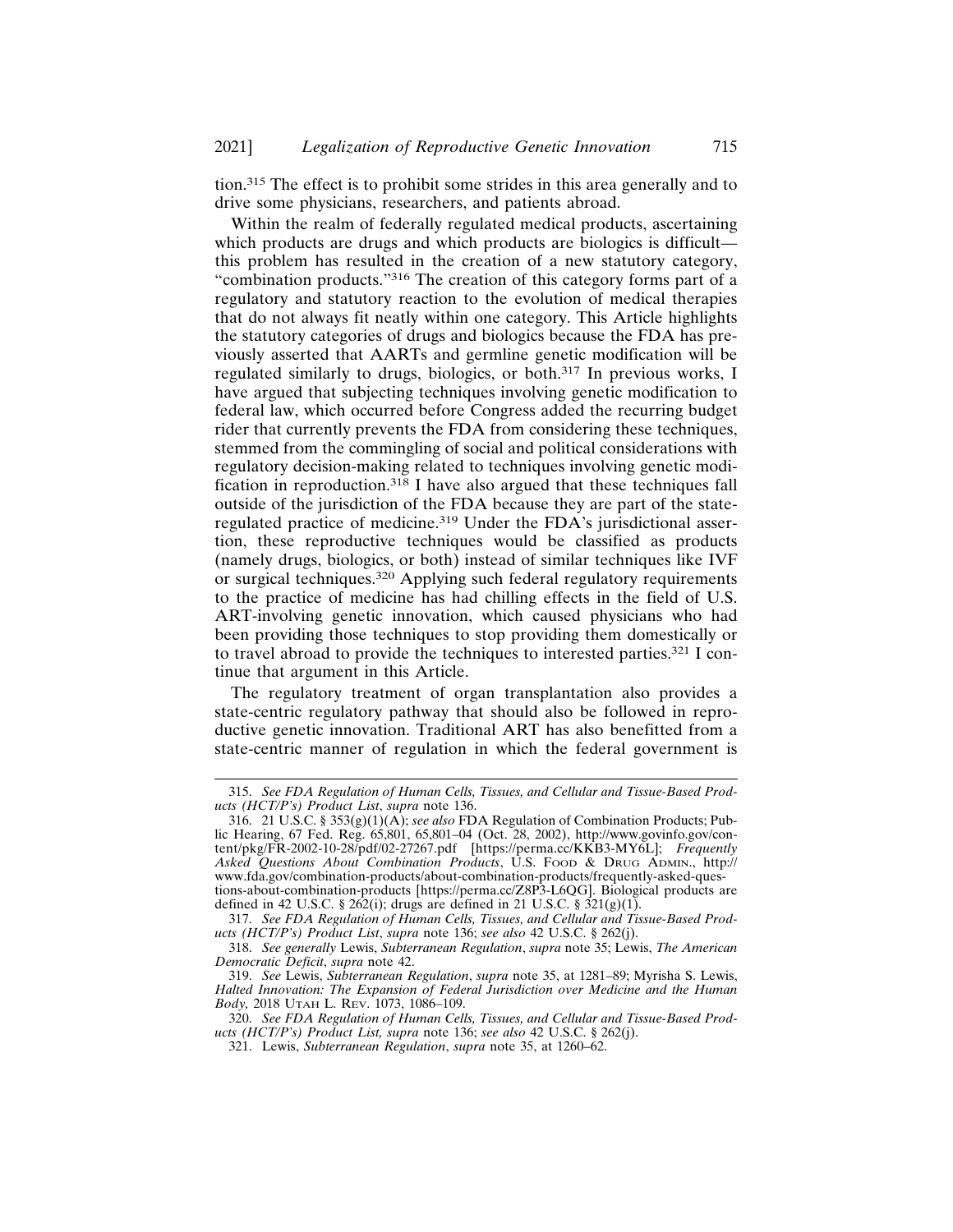marginally involved in regulation, namely by the provision of laboratory safety standards that aim to prohibit cross-contamination and impose testing requirements under limited circumstances.322 While many scholars have called for increased regulation of ART, I do not join that call.

At its inception, the government treated organ transplantation as surgical innovation, which was minimally regulated as part of the state-based practice of medicine, allowing organ transplantation research to develop further.323 Yet organ transplantation's growth under a state-centric regime did not prevent legal scrutiny. Some pioneering surgeons like Dr. Norman Shumway faced prosecutorial scrutiny, although he was ultimately not criminally charged.324 States also passed statutes to clarify the definition of death, which ultimately minimized the specter of prosecution, the threat of criminal prosecutions to assisting healthcare workers, and the likelihood of wrongful death lawsuits post operation.<sup>325</sup>

States have a history of legislating in the realm of reproduction that could be useful in terms of limiting reproductive genetic innovation. For example, a state-centric approach would not mean that all forms of reproductive genetic innovation would be permitted. States have specifically enacted statutes banning human reproductive cloning for example.<sup>326</sup> States also prohibit the sale of human organs through statutes supplementing the National Organ Transplant Act.<sup>327</sup>

Reproductive genetic innovation would benefit from a state-centric form of regulation for several reasons. First, looking at the example of organ transplantation, where research was permitted to flourish without federal barriers, reproductive genetic innovation would benefit from a permissible regime in which research can continue instead of the current regime where wealthier individuals can travel abroad to obtain techniques that are not permitted in the United States. Second, a permissive regime would allow the United States to benefit from state "laboratories of experimentation."<sup>328</sup>

Further, there is a robust regime of scientific and medical regulation in the United States. State laws do apply to medicine and research, and many institutions follow federal regulations for all research, even if the specific research being conducted is not federally funded.<sup>329</sup> There is also

<sup>322.</sup> *See supra* note 130 (citing federal regulations relevant to ART laboratory safety).

<sup>323.</sup> NAT'L ACAD. OF SCIS., ENG'G & MED., *supra* note 74, at 147.

<sup>324.</sup> STARZL, *supra* note 25, at 148.

<sup>325.</sup> *See supra* note 67 and accompanying text (discussing state statutes on the definition of death and organ donation).

<sup>326.</sup> Judith F. Daar, *The Prospect of Human Cloning: Improving Nature or Dooming the Species?*, 33 SETON HALL L. REV. 511, 518 (2003); Adrienne N. Cash, *Attack of the Clones: Legislative Approaches to Human Cloning in the United States*, 26 DUKE L. & TECH. REV. 1, 4 (2005).

<sup>327.</sup> *See supra* note 67 and accompanying text (discussing state statutes on the definition of death and organ donation).

<sup>328.</sup> *See, e.g.*, New State Ice Co. v. Liebmann, 285 U.S. 262, 311 (1932) (Brandeis, J., dissenting).

<sup>329.</sup> *See, e.g*., MD. CODE ANN., HEALTH–GEN. § 13-2002 (West 2019); CAL. HEALTH & SAFETY CODE § 111525 (West 2019) (requiring and defining the role of consent "[p]rior to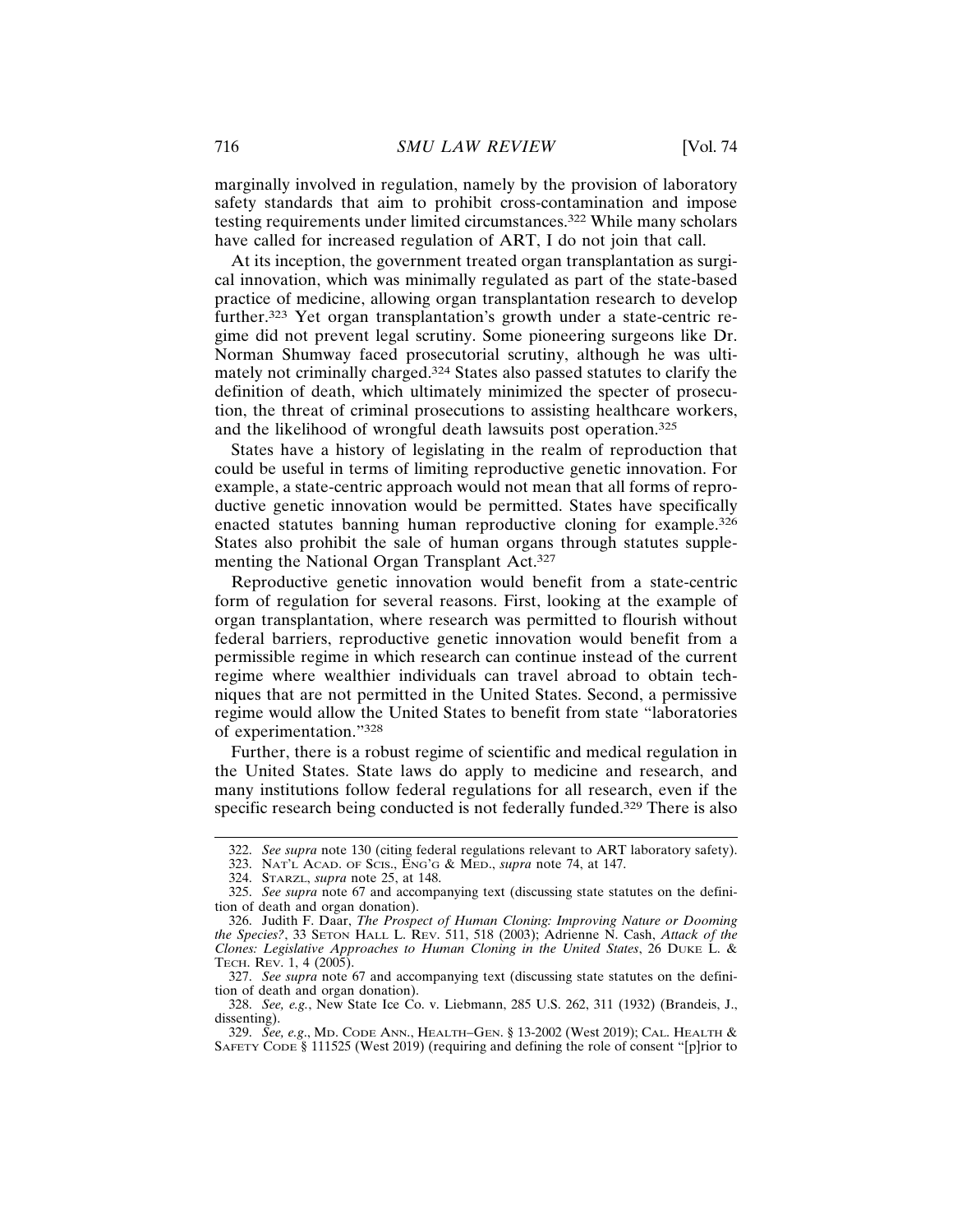an aspect of self-regulation, as evidenced by the many practitioners of reproductive genetic innovation who expressed their outrage at Dr. He's use of germline gene editing which they deemed premature.330 Moreover, if techniques move from experimental to established, insurance coverage could play a limiting role.<sup>331</sup> To revisit enhancement or eugenics concerns, it is unlikely that insurance companies would pay for enhancementbased uses of reproductive genetic innovation because insurance companies focus on covering medical necessity.332 While neither insurance limitations nor state law prohibit normatively undesirable uses of reproductive genetic innovation, rogue actors will likely flourish regardless of regulatory restrictions.<sup>333</sup>

Alternatively, limitation of the scope of the recurring budget rider might engender positive growth. Currently, the interpretation of the budget rider includes techniques that involve genetic substitutions instead of modifications like cytoplasmic and mitochondrial transfer.334 Thus, Congress should consider re-writing the budget rider to clarify that techniques such as mitochondrial and cytoplasmic transfer, which involve far less genetic change than germline gene editing, do not constitute "heritable genetic modification." Alternatively, the FDA could change its interpretation of the budget rider to exclude techniques like cytoplasmic and mitochondrial transfer. A narrower interpretation could facilitate a piecemeal approach to innovation in which AARTs, which involve less modification than germline gene editing, could also serve as a potential model for future uses of germline gene editing and other forms of reproductive genetic innovation.<sup>335</sup>

# C. REDUCING SENSATIONALISM

While there are certainly reasoned concerns that accompany reproductive genetic innovation, such as those related to efficacy, equality, and eugenics, these issues should be approached through a lens of medical analysis as opposed to sensationalism. Besides supporting a reasoned inquiry, the organ transplant analogy also cabins out uses of reproductive genetic innovation that would not occur for therapeutic reasons. These concerns for enhancement are often the basis for the slippery slope argu-

prescribing or administering an experimental drug"); Barbara A. Noah, *Bioethical Malpractice: Risk and Responsibility in Human Research*, 7 J. HEALTH CARE L. & POL'Y 175, 214 n.168 (2004).

<sup>330.</sup> R. Alta Charo, *Rogues and Regulation of Germline Editing*, 380 NEW ENG. J. MED. 976, 977 (2019).

<sup>331.</sup> *Id.* at 979 (discussing insurance coverage of medically necessary treatments and products).

<sup>332.</sup> *Id.*

<sup>333.</sup> *Id.* at 976.

<sup>334.</sup> *See 3 Biological Parents, 1 Child, and an International Controversy*, *supra* note 38 (quoting Eli Adashi, M.D.); Letter from Mary A. Malarkey, *supra* note 143.

<sup>335.</sup> While this Article focuses on three techniques, there is an expectation that scientists will continue to innovate in this area. *See, e.g.*, June Carbone, *Peer Commentary: In Vitro Gametogenesis: Just Another Way to Have a Baby.*, 3 J.L. & BIOSCIENCES. 673, 674–76 (2016).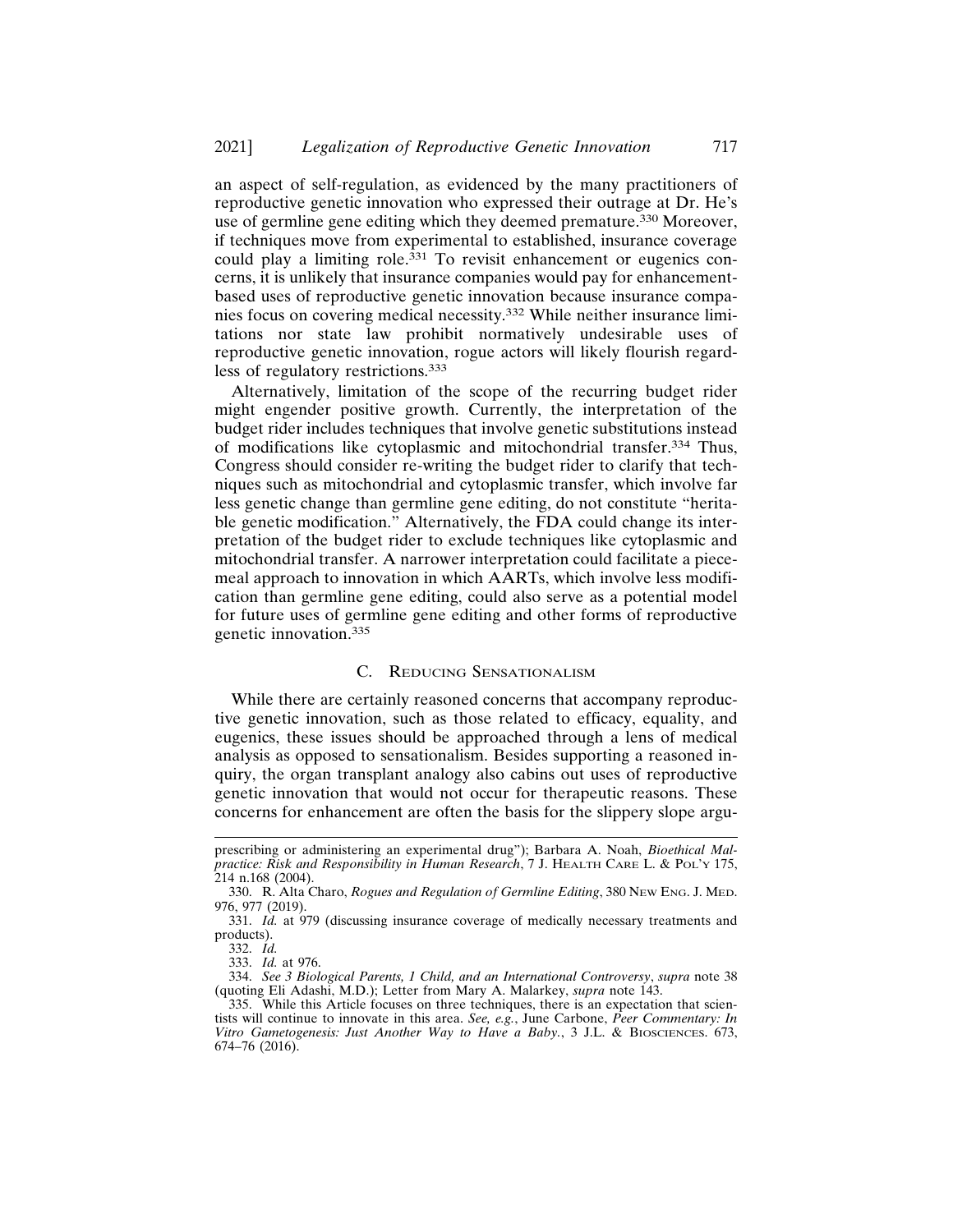ments that lead opponents of reproductive genetic innovation to assume that the potential perils of reproductive genetic innovation should outweigh imminent disease-curing uses.<sup>336</sup> Even though organ transplants are substitutions that are commonly accepted, not all organ or genetic substitutions would automatically be societally acceptable. For example, organ transplants are used to replace diseased or defective organs, not healthy ones. This Article focuses on the medical or therapeutic use of gene editing, which is the first expected use, just as organ transplants are used for life-saving purposes, although a larger discussion may ultimately need to emphasize possible enhancements related to organ transplantation, such as face transplants, which have been recently carried out.<sup>337</sup>

There are many techniques and practices that enjoyed former societal acceptance but are now (generally) rejected such as conversion therapy for children and ovariotomies and lobotomies to treat mental illness symptoms.<sup>338</sup> Yet the current structure is one in which the regulatory system seems to be at an impasse. Instead of facilitating research that would explore these concerns, progress is halted in the United States, driven abroad, or driven underground.339 The current regime of FDA assertions of jurisdiction and the recent appropriations rider prevent techniques involving reproductive genetic innovation from moving from "experimental to established."340 These federal actions serve to stymie research and innovation.

337. The topic of therapy versus enhancement is a part of a robust medico-legal literature. A companion article focused on the normalization of reproductive genetic innovation will address this topic.

339. *See* Lewis, *Subterranean Regulation*, *supra* note 35, at 1259–62.

340. Richard A. Rettig, *Origins of the Medicare Kidney Disease Entitlement: The Social Security Amendments of 1972*, *in* INST. OF MED., BIOMEDICAL POLITICS 176, 179 (Kathi E. Hanna ed., 1991); *id.* at 181 ("The Gottschalk Committee report, in 1967, sanctioned dialysis and transplantation as established therapies, thus resolving the conflict between clinicians who wished to treat patients and researchers who thought dialysis experimental.").

<sup>336.</sup> The term enhancement is difficult to define. For an example of its typical use, see Javitt & Hudson, *supra* note 74, at 1217 ("For example, in 1997 the RAC sponsored the first Gene Therapy Policy Conference to discuss the use of gene therapy for 'enhancement,' meaning for use in non-life-threatening conditions such as baldness." (citation omitted)); NAT'L ACAD. OF SCIS., ENG'G & MED., *supra* note 74, at 9; King, *supra* note 77, at 1077 ("Discussion of the similarities and differences among prevention, treatment, and enhancement is a debate that is older and broader than genetics . . . Consider just two examples: vaccines *enhance* immune system function in order to *prevent* infection; erythropoetin is a *treatment* used to restore red blood cell production after cancer chemotherapy causes anemia, but it is also used to increase the blood's oxygen-carrying capacity in order to *prevent* altitude sickness or enhance aerobic efficiency in healthy individuals.").

<sup>338.</sup> *See, e.g.*, Thomas Schlich, *Cutting the Body to Cure the Mind*, 2 LANCET PSYCHIA-TRY 390, 391–92 (2015); Rebecca Klein, *Millions of Taxpayer Dollars Are Going to Schools That Push Conversion Therapy*, HUFFINGTON POST (June 10, 2020, 5:45 AM), https:// www.huffpost.com/entry/voucher-programs-conversion-ther-

apy\_n\_5ed07722c5b6c9605a95e4a2 [https://perma.cc/S2LM-6DRP]; *Policy and Position Statements on Conversion Therapy*, HUM. RTS. CAMPAIGN (providing the position statements of various medical and professional organizations on conversion therapy), https:// www.hrc.org/resources/policy-and-position-statements-on-conversion-therapy [https:// perma.cc/24N6-EKPG]; *The Lies and Dangers of Efforts to Change Sexual Orientation or Gender Identity*, HUM. RTS. CAMPAIGN, https://www.hrc.org/resources/the-lies-and-dangers-of-reparative-therapy [https://perma.cc/7QC4-M8VB].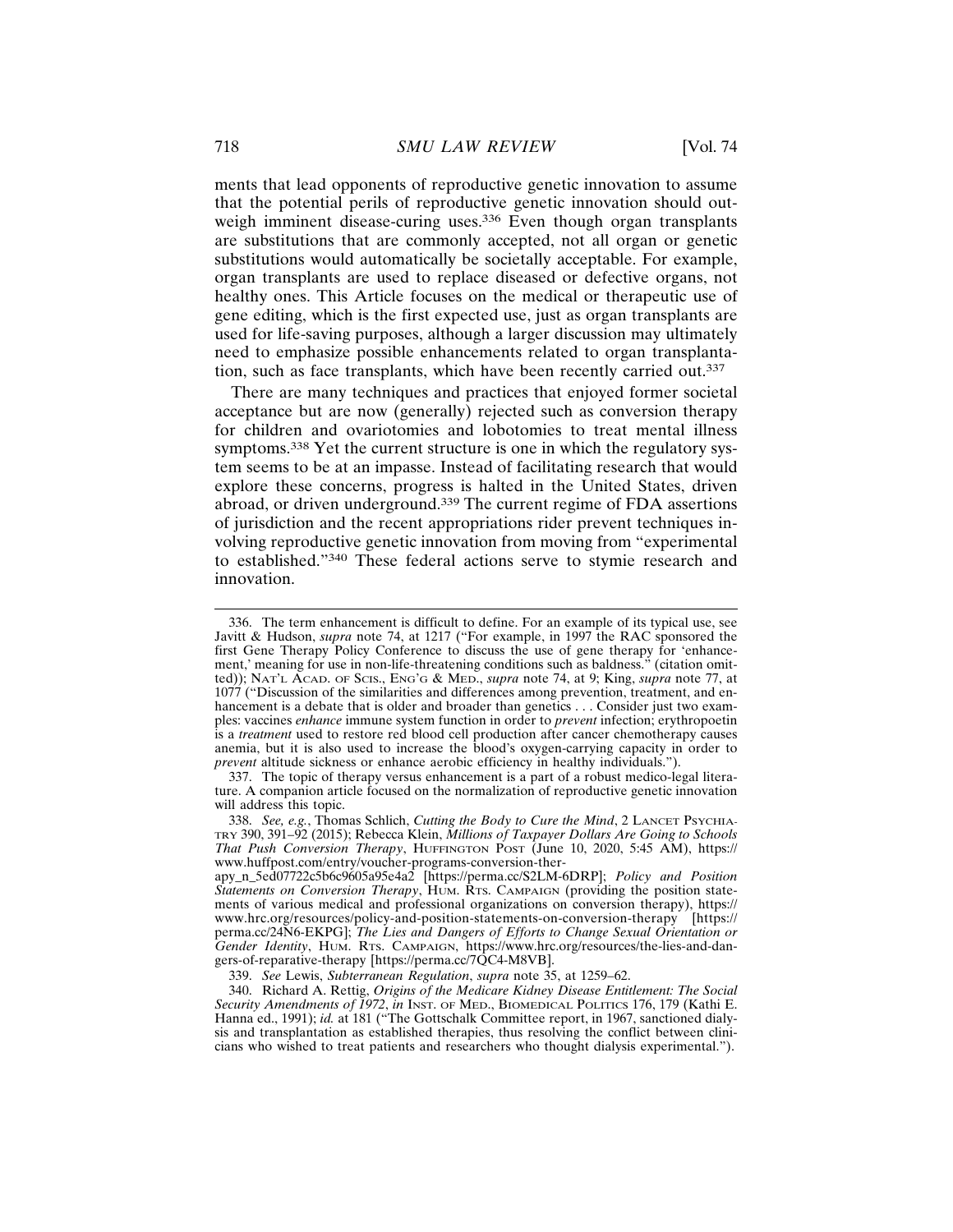Medical innovations are experimental before they become commonplace. Even today, adverse effects are continually discovered of approved pharmaceuticals and approved procedures.341 Patients who see medical practitioners for routine surgeries like wisdom teeth extraction, root canals, tonsillectomies, obstetrical procedures, and liposuction are presented with the many ways that those surgeries and procedures could go wrong or be potentially fatal or harmful to the unborn.342 The same dangers exist with organ transplantation for both the living donors and the recipients in addition to dangers that are specific to heritable genetic modification (and FDA-approved non-heritable genetic modification).<sup>343</sup>

Applying the lens of organ transplantation to reproductive genetic innovation reveals that, while there is significant opposition to gene modifying techniques, it is possible that the reaction to treatment through gene modifying techniques resembles the reaction to organ transplantation in the 1970s. As a result, with expected increases in safety and efficacy over time, the acceptance of reproductive genetic innovation could increase. Moreover, the body-modifying aspects of reproductive genetic innovation may be disregarded, like the body-modifying effects of organ transplantation are minimized. As noted above, organ transplantation involves the modification of the human body to the extent that recipients of organs must take anti-rejection drugs for years, obtain new organs or tissue, and in the case of bone marrow donation, the DNA of the donor becomes a part of the recipient's blood.<sup>344</sup> Further, the acceptance of organ transplantation that stemmed from advances in efficacy through anti-rejection drugs, Congressional hearings on insurance coverage of the technique, and societal discourse through litigation, reveals a path forward for the acceptance of gene modifying techniques.<sup>345</sup>

Many of the same risks of organ transplantation exist with techniques

<sup>341.</sup> *See, e.g.*, Downing et al., *supra* note 312, at 1854 (explaining that of 222 novel therapeutics approved between 2001 and 2010, 32% had a post-market safety event); *Finding and Learning About Side Effects (Adverse Reactions)*, *supra* note 312. For information on week-to-week recalls and market withdrawals, see *Recalls, Market Withdrawals, & Safety Alerts*, U.S. FOOD & DRUG ADMIN., https://www.fda.gov/safety/recalls-market-withdrawals-safety-alerts [https://perma.cc/NV4Y-SVA5].

<sup>342.</sup> Garrison, *supra* note 43, at 1633, 1636–37; Hogan et al., *supra* note 208, at 247–54; George P. Smith, *The Vagaries of Informed Consent*, 1 IND. HEALTH L. REV. 109, 112–23 (2004); Wu et al., *supra* note 208, at 349; Hannink, *supra* note 208; *Liposuction: Lipoplasty*, *supra* note 208; Wilson, *supra* note 208; *Wisdom Tooth Extraction*, *supra* note 208.

<sup>343.</sup> *See, e.g.*, Steinbrook, *supra* note 194; *supra* Section III.D.1 (discussing the comparative efficacy of various organ transplants and the adverse events suffered by historical and contemporary transplant recipients and donors)*.*

<sup>344.</sup> *See, e.g.*, Kolata, *supra* note 188; Murphy, *supra* note 19; *Post-Transplant Medications*, UNITED NETWORK FOR ORGAN SHARING, https://transplantliving.org/after-the-transplant/preventing-rejection/post-transplant-medications [https://perma.cc/43QH-5B92].

<sup>345.</sup> A future Article will adapt some of the events in the acceptance of organ transplantation (beyond abolishing the current budget rider and convening Congressional hearings), to show how events should unfold in a manner that fosters societal education and potentially societal acceptance.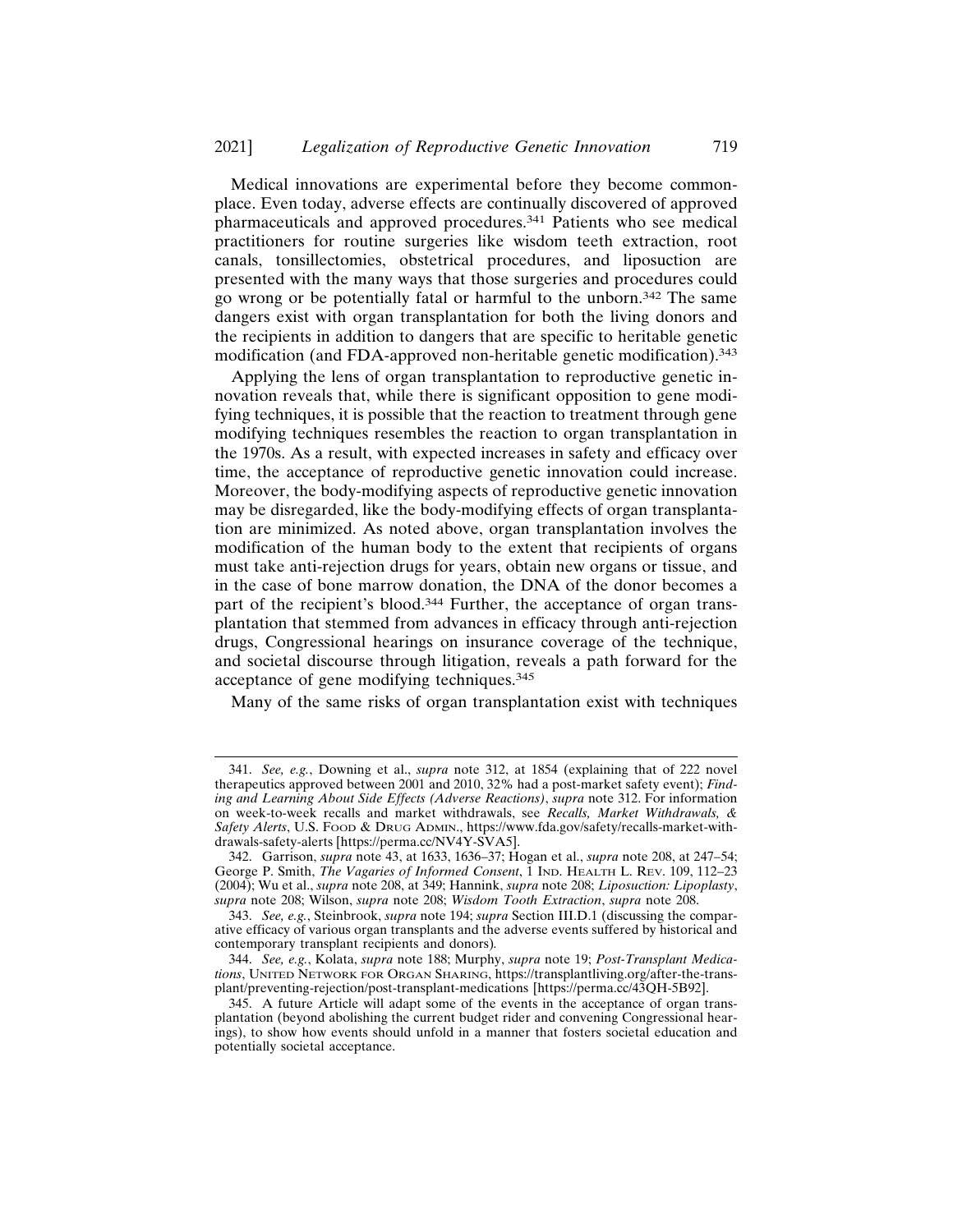involving reproductive genetic innovation.346 Admittedly, the analogy between organ transplantation and germline gene editing is not perfect. But few analogies are. Some parts of the analogy to organ transplantation work better for certain techniques. For example, the analogy between mitochondrial transfer and organ transplantation is likely easier to draw because mitochondrial transfer involves substitution but usually not modification as the terms are generally understood.347 Some areas of particular differences include the general lack of heritable genetic changes, at least under our current understanding of the science.<sup>348</sup> There are certainly differences in kind and degree between the uncertainty of organ transplantation; however, these differences should not result in the prohibition of techniques involving reproductive genetic innovation.

There are still a number of unknowns in the realm of reproductive genetic innovation. In 2002, an article co-authored by one of the providers of cytoplasmic transfer in the U.S., before it was effectively banned by the FDA, noted "the true extent, nature, and variability of mitochondrial transfer and maintenance during development following cytoplasmic transfer are not yet understood."349 Similarly, many note that there is no way to know what the long-term effects of germline gene editing are.<sup>350</sup> Others object to germline gene editing because it also produces unpredictable effects, namely "off target effects," which is also a concern with forms of gene editing that do not result in heritable changes.351 Some object based solely on the heritability of genetic modification, and others object based on a combination of the aforementioned reasons. Yet there is no way to know what long-term effects of many procedures and products may arise.

It may turn out that the safety- or bioethically-based concerns that accompany germline gene editing and AARTs are revealed to have a proven basis in fact. This may severely limit the use of these techniques or weigh against incorporating techniques involving genetic modification.<sup>352</sup>

<sup>346.</sup> *See, e.g.*, Horowitz, *supra* note 200, at 14; *supra* note 127–128 and accompanying text (discussing the risks of genetic modification); *supra* note 344 and accompanying text (discussing the risks of organ transplantation).

<sup>347.</sup> *See supra* Section II.B.1.b (discussing mitochondrial transfer and society's view that it is substitution, not modification).

<sup>348.</sup> *See supra* note 19 (discussing an individual whose semen contains the DNA of his bone marrow donor).

<sup>349.</sup> *See* Malter & Cohen, *supra* note 145, at 31.

<sup>350.</sup> DOV FOX, BIRTH RIGHTS AND WRONGS: HOW MEDICINE AND TECHNOLOGY ARE REMAKING REPRODUCTION AND THE LAW 26 (2019).

<sup>351.</sup> Interview by Christine Lingham of Peter Marks at Molecular Med. Tri-Conference, *supra* note 35.

<sup>352.</sup> For concerns about harming children, see George J. Annas, Lori B. Andrews & Rosario M. Isasi, *Protecting the Endangered Human: Toward an International Treaty Prohibiting Cloning and Inheritable Alterations*, 28 AM. J.L. & MED. 151, 158 (2002) ("[M]any believe that . . . inheritable genetic alternations at the embryo level will never be safe because they will always be inherently unpredictable in their effects on the children and their offspring."); Katherine Drabiak, *Untangling the Promises of Human Genome Editing*, 46 J.L. MED. & ETHICS 991, 997 (2018) (discussing safety risks with germline modification and its potential harm on children).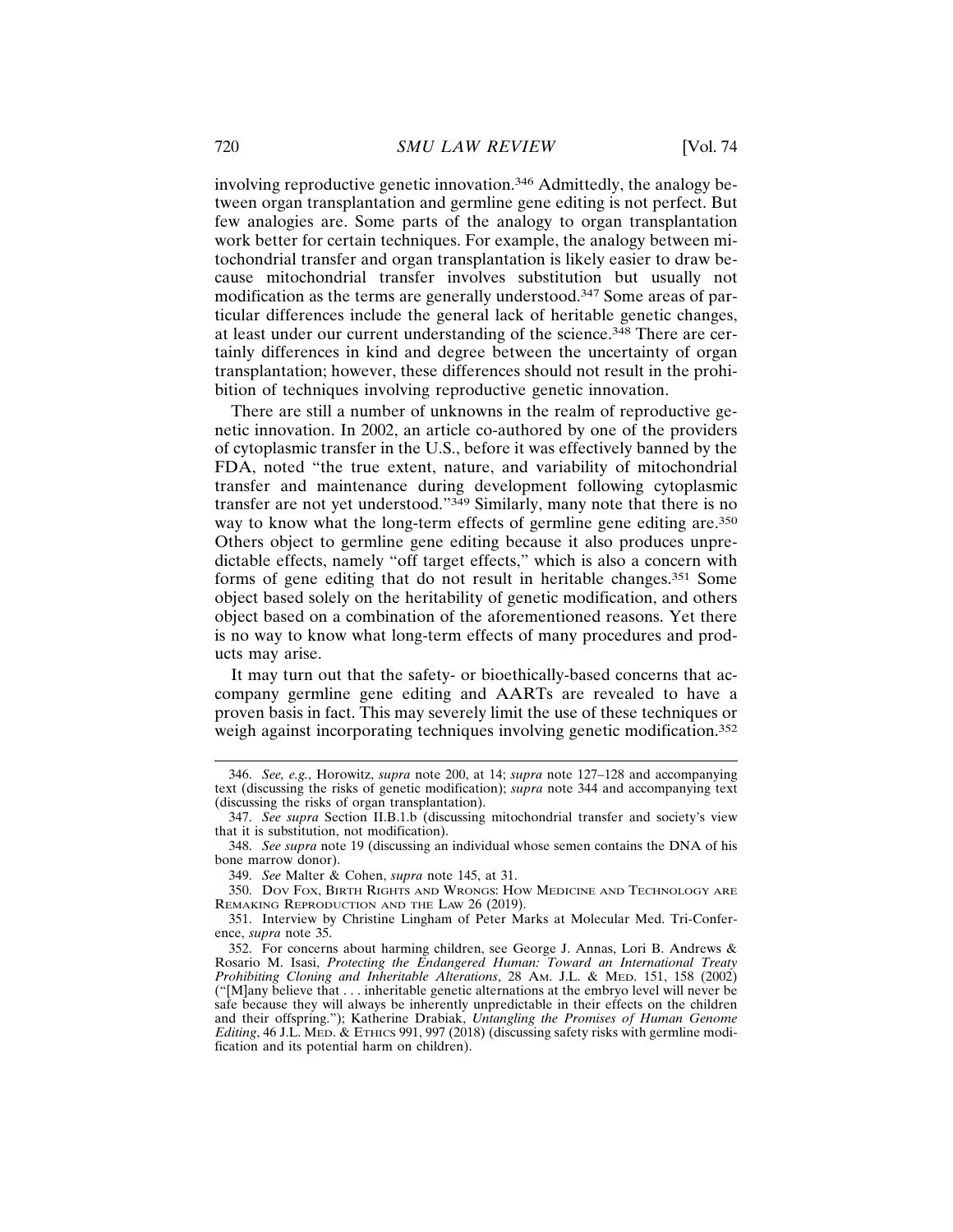Often, genetic changes are associated with negative health outcomes as a result of disease-causing mutations. These disease-causing mutations can result from inheritance, environmental conditions, and other causes.<sup>353</sup> Currently, techniques involving reproductive genetic innovation involve changing genetic material for medical treatment, which is a positive accomplishment, although they could ultimately be used for enhancement purposes.<sup>354</sup>

For at least some legislative and regulatory actors, the recurring appropriations rider and the FDA's jurisdictional assertions are motivated by social or political views that have the potential to impact regulatory decision-making.355 By changing the discourse related to techniques involving reproductive genetic innovation, it is possible to influence the views of Congressional and administrative agency actors. Ultimately, to the extent that this discourse can resolve issues related to moral or political views, it could reduce reproductive or medical tourism. As indicated by the above example of physicians and patients traveling to jurisdictions with lax regulations, patients, including American patients, are willing to travel to these jurisdictions to obtain reproductive techniques.356 This is less than ideal and possibly harmful. As society waits for improvements in germline genetic modification that could render it suitable for more widespread clinical trials and forward movement in the research and use of mitochondrial and cytoplasmic transfer, viewing techniques involving reproductive genetic innovation through the lens of organ transplantation could minimize sensational views of the technique and facilitate discourse, objective analysis, funding, and research.

# V. CONCLUSION

Scientists and physicians routinely engage in procedures that result in the genetic modification of a patient that, while once viewed as controversial for safety reasons (or not at all in the realm of natural occurrences), similarly elicited moral panic, albeit to a lesser extent than the amount of moral panic that is accompanying heritable gene editing today. Drawing upon the histories of commonly accepted procedures, including organ transplantation and the United Kingdom's experience in approving

<sup>353.</sup> *See* COMM. ON ASSESSING INTERACTIONS AMONG SOC., BEHAV., AND GENETIC FACTORS IN HEALTH, GENES, BEHAVIOR, AND THE SOCIAL ENVIRONMENT: MOVING BE-YOND THE NATURE/NURTURE DEBATE 50-53 (Lyla M. Hernandez and Dan G. Blazer eds., 2006) (discussing "gene-environment interactions"), https://www.ncbi.nlm.nih.gov/books/ NBK19929/pdf/Bookshelf\_NBK19929.pdf [https://perma.cc/P4K3-QPWL]; *see also* discussion of mitochondrial inheritance *supra* Section II.B.1.b.

<sup>354.</sup> Often, genetic mutations cause disease. *See, e.g.*, NAT'L ACAD. OF SCIS., ENG'G & MED., *supra* note 74, at 111; Murdoch, *supra* note 169 ("Like PGD, preventing mitochondrial DNA disease falls within the good medical practice of preventing serious illness, not eugenics.").

<sup>355.</sup> Cohen, *supra* note 42, at 453–54 (noting the scant legislative history accompanying the budget rider which prohibits FDA consideration of techniques involving heritable genetic modification); Stein, *supra* note 259.

<sup>356.</sup> *See supra* Section II.B.2.